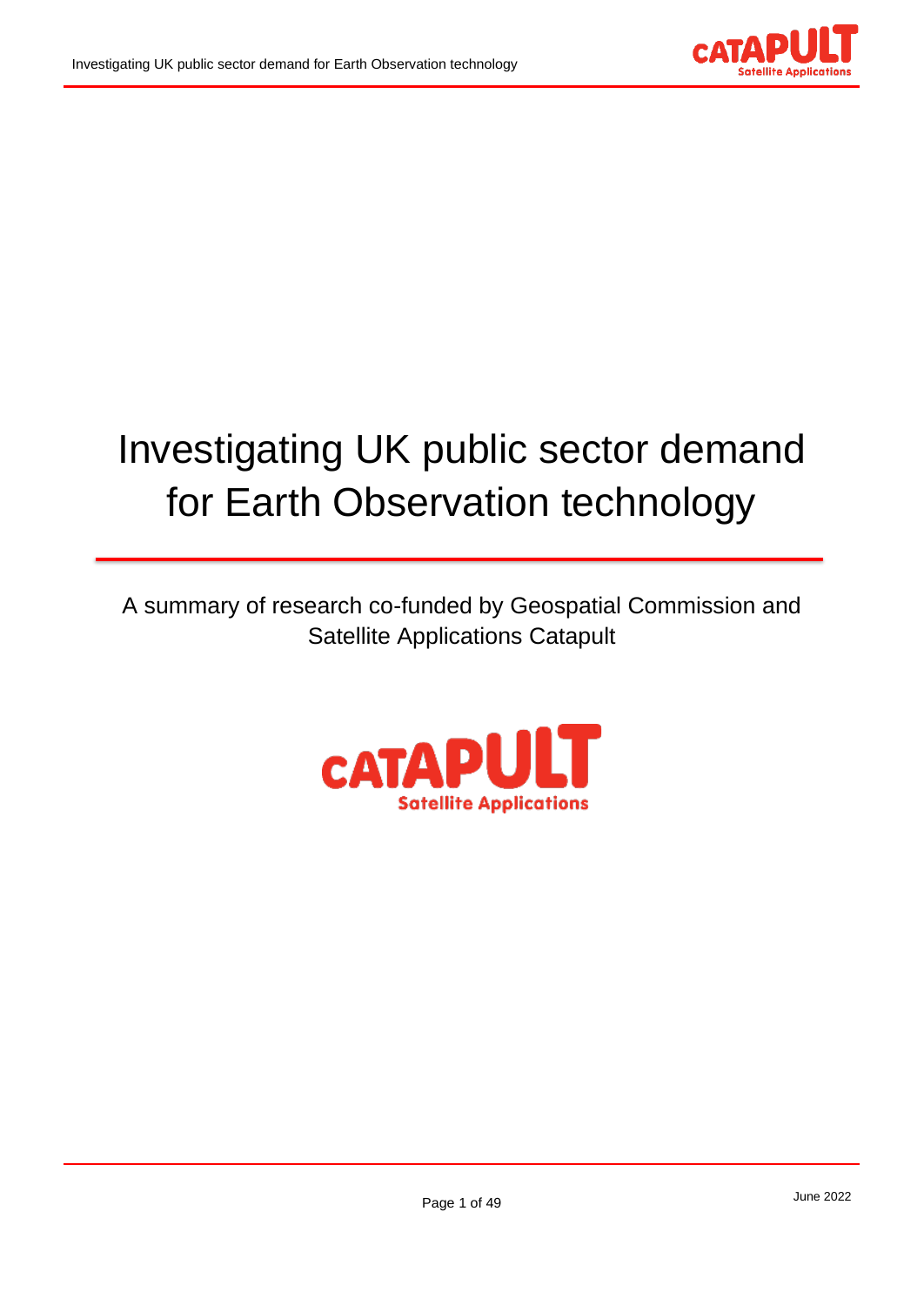

The report is open for use, including to copy and share the Information, provided the Satellite Applications Catapult Ltd. is acknowledged as the source of the information.

#### **Satellite Applications Catapult**

Electron Building Fermi Avenue Harwell Didcot **Oxfordshire** OX11 0QR

**Tel: +44 (0) 1235 567999**

**Email: [info@sa.catapult.org.uk](mailto:info@sa.catapult.org.uk)**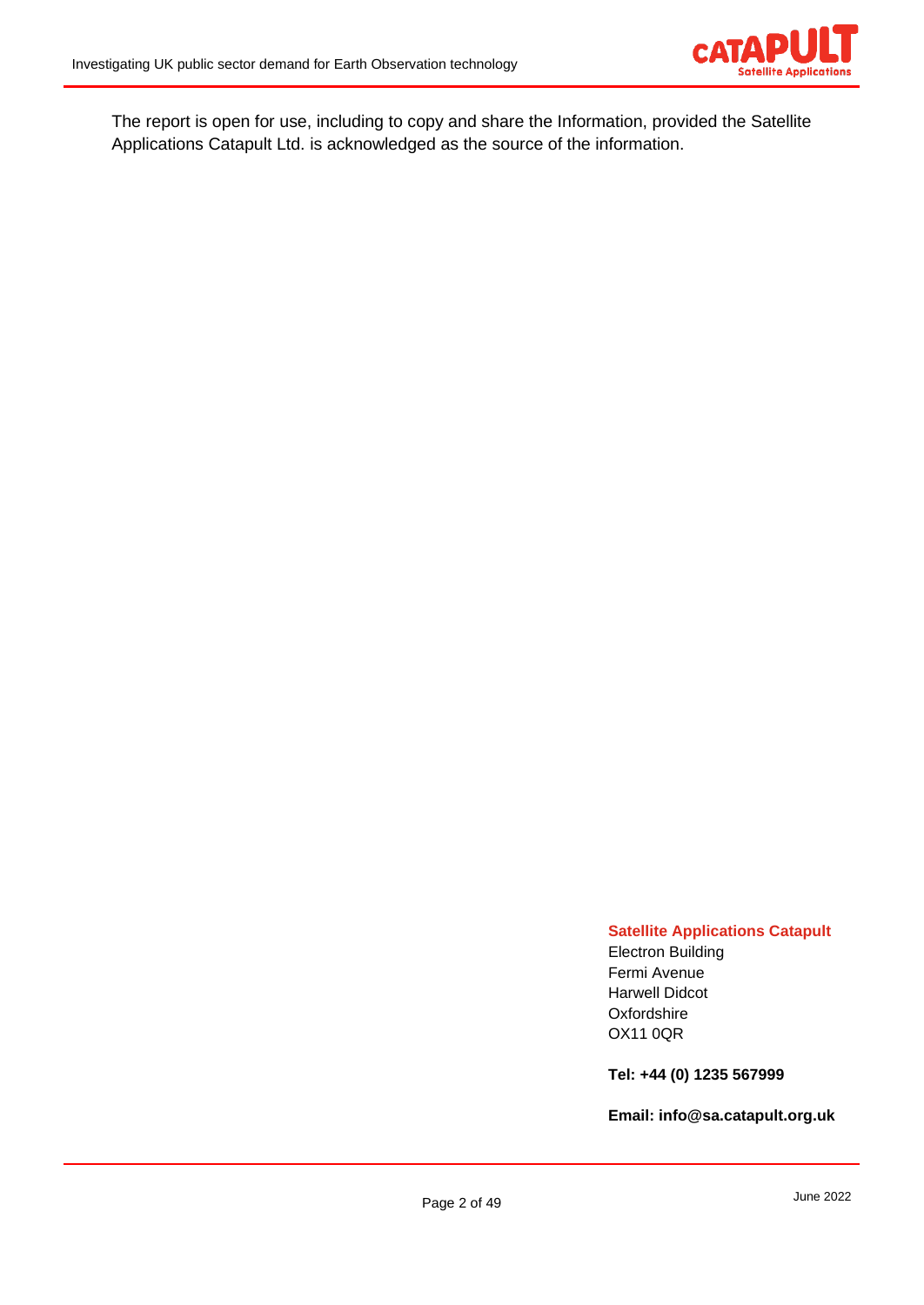

# **CONTENTS**

| <b>EXECUTIVE SUMMARY</b>                                                            | 5              |
|-------------------------------------------------------------------------------------|----------------|
| <b>The Study</b>                                                                    | 5              |
| EO Maturity across the UK public sector                                             | 6              |
| <b>Barriers to developing EO maturity</b>                                           | 6              |
| <b>Opportunities &amp; Recommendations</b>                                          | $\overline{7}$ |
| <b>ACKNOWLEDGEMENTS</b>                                                             | 9              |
| Stakeholder organisations engaged throughout the study:                             | 9              |
| <b>SECTION ONE: INTRODUCTION</b>                                                    | 11             |
| <b>PROJECT PARTNERS</b>                                                             | 11             |
| About the Geospatial Commission                                                     | 11             |
| <b>About Satellite Applications Catapult</b>                                        | 11             |
| <b>RATIONALE &amp; SCOPE</b>                                                        | 12             |
| Context                                                                             | 12             |
| Why now?                                                                            | 12             |
| Scope of the study                                                                  | 13             |
| Beyond the current study                                                            | 13             |
| <b>DEFINITIONS &amp; ACRONYMS</b>                                                   | 14             |
| <b>APPROACH SUMMARY</b>                                                             | 16             |
| <b>Desired Outcomes</b>                                                             | 16             |
| SECTION TWO: CHARACTERISING EARTH OBSERVATION USE ACROSS UK PUBLIC<br><b>SECTOR</b> | 17             |
| SUMMARISING EARTH OBSERVATION MATURITY                                              | 17             |
| THEME 1: OPEN DATA INFRASTRUCTURE AND TOOLS                                         | 21             |
| A note on Copernicus, EODS and SARD                                                 | 21             |
| <b>EODS &amp; SARD Service</b>                                                      | 22             |
| Tools & Platforms                                                                   | 23             |
| A note on aerial photography & LiDAR                                                | 24             |
| THEME 2: PROCURING COMMERCIAL HIGH-RESOLUTION DATA                                  | 26             |
| <b>Summarising Experiences</b>                                                      | 26             |
| Long-standing demand                                                                | 26             |
| Maturing demand                                                                     | 27             |
| <b>Emerging &amp; Undefined Demand</b>                                              | 29             |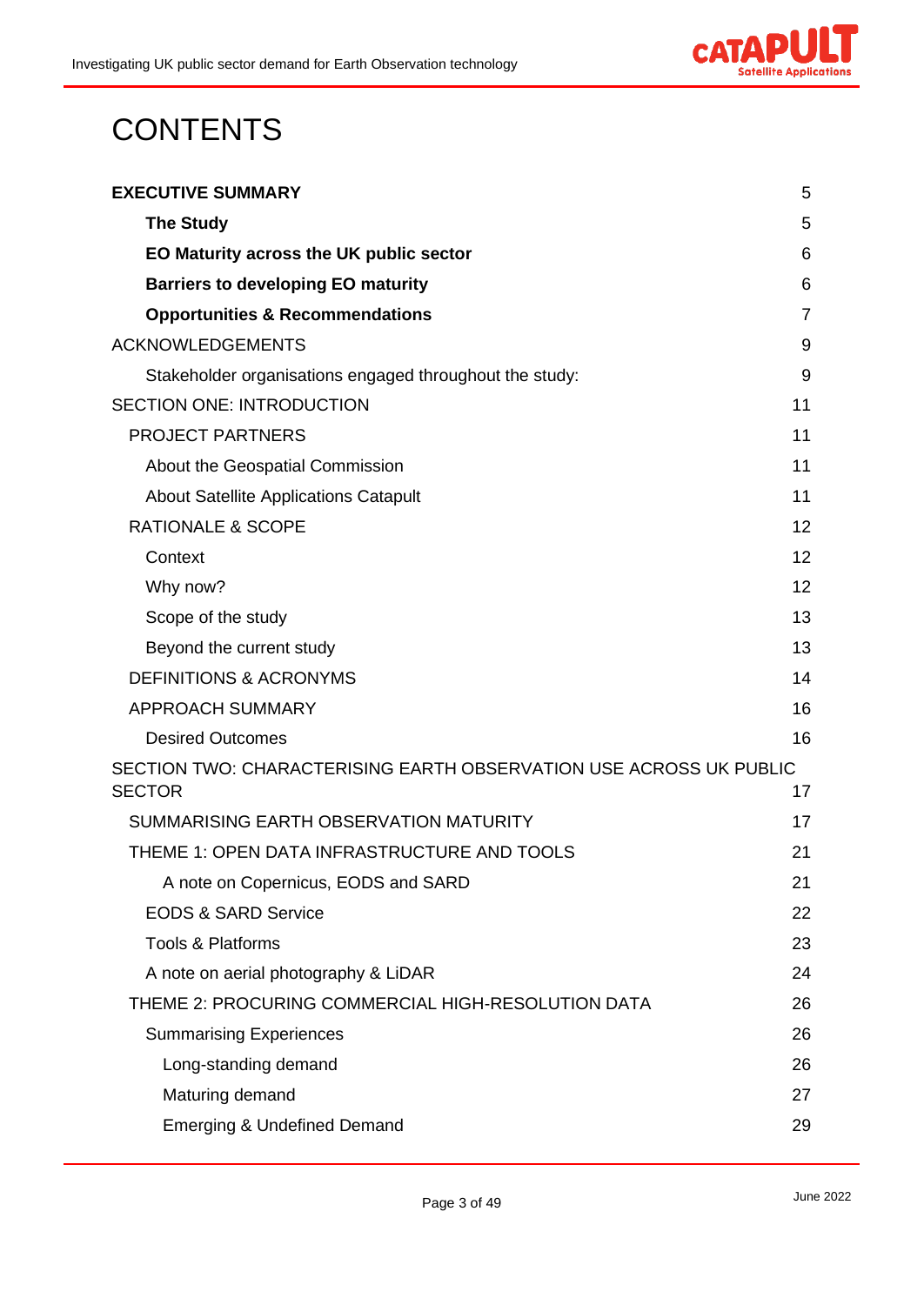

| <b>Licensing Considerations</b>                                                                              | 30 |
|--------------------------------------------------------------------------------------------------------------|----|
| <b>General Licensing Messages</b>                                                                            | 31 |
| Perpetual Licensing:                                                                                         | 32 |
| Data Sharing:                                                                                                | 32 |
| Regulatory                                                                                                   | 32 |
| Export control:                                                                                              | 32 |
| THEME 3: UNDERSTANDING & ENGAGING INDUSTRY                                                                   | 33 |
| THEME 4: SKILLS, TRAINING & KNOWLEDGE EXCHANGE                                                               | 37 |
| <b>Unlocking Value</b>                                                                                       | 37 |
| <b>Sharing Insights</b>                                                                                      | 39 |
| <b>SECTION THREE: OPPORTUNITIES &amp; RECOMMENDATIONS</b>                                                    | 42 |
| <b>SUMMARY</b>                                                                                               | 42 |
| OPPORTUNITY AREA A: EVOLVE EXISTING EO OPEN DATA SERVICES                                                    | 43 |
| <b>Recommendation One</b>                                                                                    | 43 |
| <b>Desired Outcome</b>                                                                                       | 43 |
| Context                                                                                                      | 43 |
| OPPORTUNITY AREA B: COORDINATING PROCUREMENT OF COMMERCIAL HIGH-<br><b>RESOLUTION EARTH OBSERVATION DATA</b> | 45 |
| <b>Recommendation Two</b>                                                                                    | 45 |
| <b>Desired Outcome</b>                                                                                       | 45 |
| Context                                                                                                      | 46 |
| OPPORTUNITY AREA C: PROMOTE EO EXPERTISE AND KNOWLEDGE SHARING 47                                            |    |
| <b>Recommendation Three</b>                                                                                  | 47 |
| <b>Desired Outcome</b>                                                                                       | 47 |
| Context                                                                                                      | 47 |
| BEYOND THE PRESENT STUDY                                                                                     | 49 |
|                                                                                                              |    |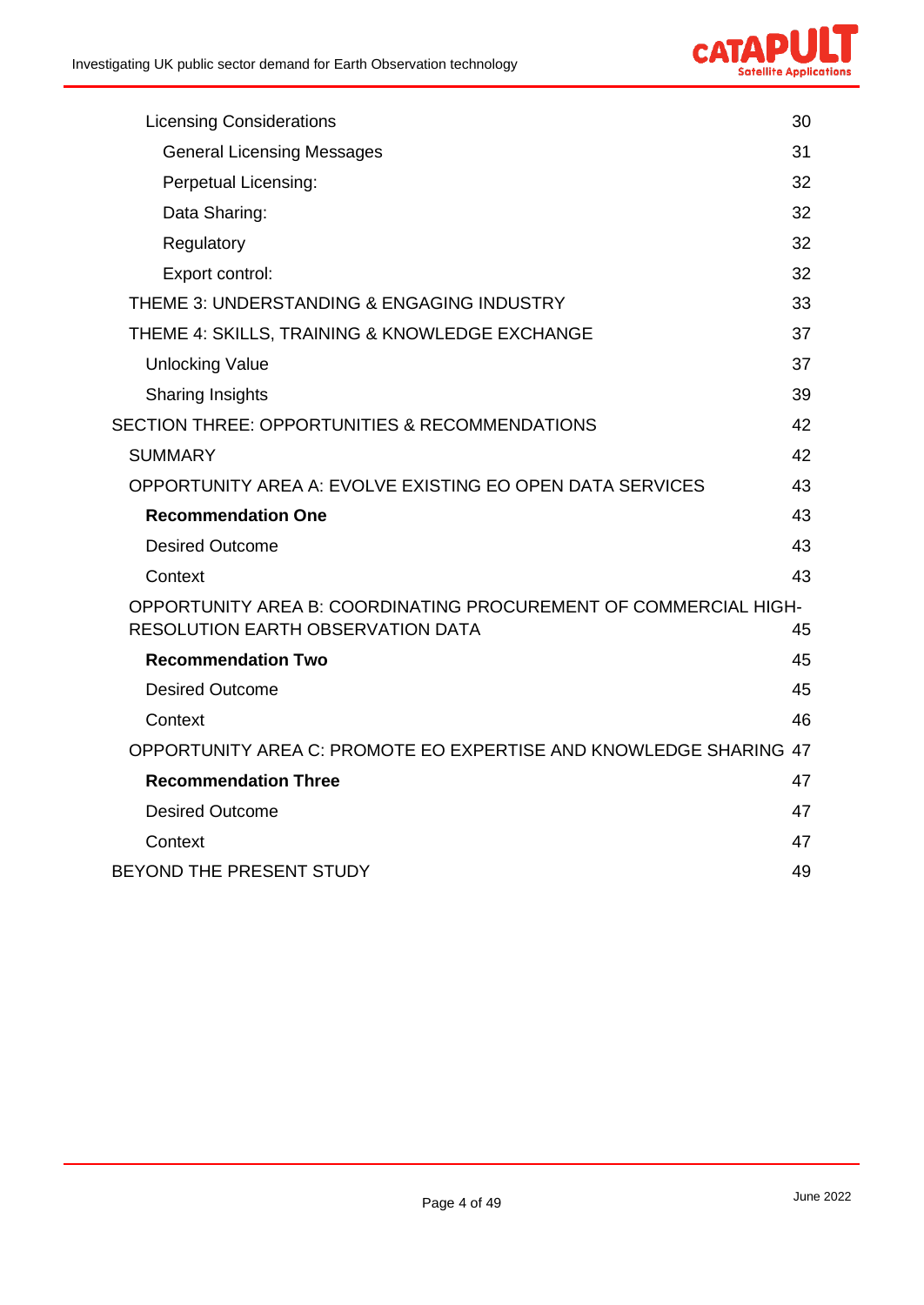

# <span id="page-4-0"></span>**EXECUTIVE SUMMARY**

Earth observation (EO), particularly that collected from satellites, is a fundamental source of location data used by society today. It provides information about our planet at a frequency and coverage that is simply not possible from any other source. Currently, EO data is used across the UK public sector for a range of operational purposes, from environmental monitoring to emergency incident response. On a global scale, EO is essential for climate monitoring. EO data has the potential to offer significant additional value for the UK public sector.

A 2018 London Economics Study<sup>1</sup> estimated an average annualised benefit for the UK of £1bn from Satellite-derived Earth Observation across nine key civilian use areas<sup>2</sup>. This estimate includes £64m per year of direct operational value to the government.

Driven by new emerging technologies and increased technological capability, the EO imagery and services markets are rapidly developing in terms of imaging and processing capabilities and service models. This is reducing the barriers to entry for use of EO data, creating new opportunities for the UK public sector to unlock additional value for the taxpayer with this technology.

# <span id="page-4-1"></span>**The Study**

This study, jointly funded by the Geospatial Commission and Satellite Applications Catapult aims to understand what the biggest value opportunities are. It identifies and describes current and potential uses of EO data across the UK public sector and describes how EO data can be better leveraged to realise greater value.

The summary report presents evidence across two sections:

- i. Characterising EO use across the public sector identifying common themes from stakeholder engagement and summarising organisational EO maturity
- ii. Opportunities and recommendations

The study is based on a multi-stage research process, using desk-based research and UK public sector stakeholder engagement, including workshops and interviews to identify public sector uses of EO data. All the use cases discussed are owned and delivered by UK public sector organisations. This study does not attempt to detail sponsorship activities (i.e., of academic research) or provide specific insight into the commercial market. These, however, remain key drivers of innovation and demand and should be considered as part of wider policymaking.

<sup>&</sup>lt;sup>1</sup> London Economics (2018). Value of satellite-derived Earth Observation capabilities to the UK Government today and by 2020

<sup>&</sup>lt;sup>2</sup> These were: Agriculture, Atmosphere, Built Environment, Coastal, Flooding, Forestry, Maritime, Meteorology, and Transport.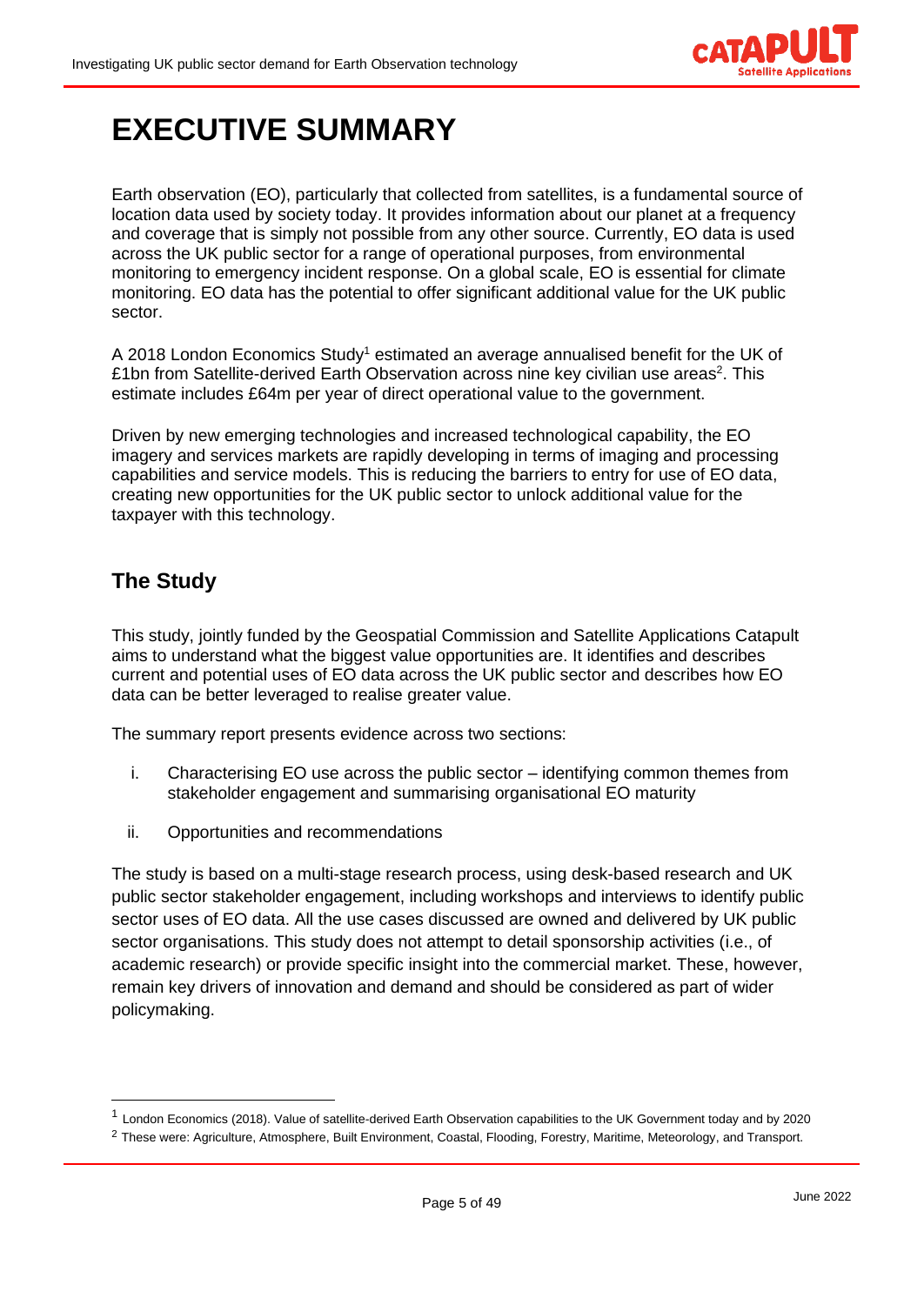

### <span id="page-5-0"></span>**EO Maturity across the UK public sector**

The study identified 300 UK public sector organisations, of which 125 were current or potential users of EO data. Across these 125 organisations, 136 active use cases were captured, of which 62 were categorised as operational and 74 as exploratory. The 125 organisations identified have been classified according to their 'maturity' (experience or expertise) in EO data use.

The most mature users of EO data are those organisations with a longstanding requirement that can only be met through the frequency, and coverage offered by satellite data, e.g., Ministry of Defence, Rural Payments Agency, and the Met Office. These organisations have invested significantly in developing their in-house capabilities and are therefore well positioned to take advantage of the market developments to support their core requirements. This explicit requirement has enabled them to develop and implement effective business cases for activities such as procuring commercial high-resolution EO data. Though impactful, mature users are currently a minority within the wider UK public sector.

Current and evolving demand for commercial high-resolution EO data underpins 30% of the use cases. This 30% does not include many of the emerging use cases, including future agricultural systems and land management schemes, achieving Net Zero, national climate reporting, and sustainable finance where commercial EO data and services are likely to be critical to their effective implementation.

The largest group identified were organisations with a moderate and growing EO maturity that can utilised to improve the efficiency of their operations. Within this group, maturity has accelerated fastest in organisations that have actively invested in embedding day-to-day use of these data across disparate policy areas. Notable examples include Defra's EO Centre of Excellence and the Living Wales programme, both of which are utilising open EO data provided under the European Commission's Copernicus Programmes. For example, Defra has invested in a data service that processes raw Copernicus data into Analysis Ready Data (ARD) to provide a common operating view across Defra group organisations/agencies, reducing the need for individual Defra agencies to use specialist tools and expertise to use the data. This ARD has the potential to underpin 88 of the use cases identified across 32 UK public sector organisations.

The lowest levels of maturity were found within those organisations that have limited capacity to invest in considering the opportunities that EO offers within their organisation. For example, there is a general belief that EO has a clear role to play in supporting emerging policy areas such as Net Zero, greenhouse gas inventorying, and sub-national levelling-up analysis, however, potential EO solutions have yet to be explored. Technical implementation with use case operations also acts as a barrier to several other lower EO maturity organisations.

### <span id="page-5-1"></span>**Barriers to developing EO maturity**

Several common challenges were identified through the interviews. Some of these were universal across all organisations, and some were common across organisations at similar levels of maturity.

The universal challenges are interlinked and progressive, including: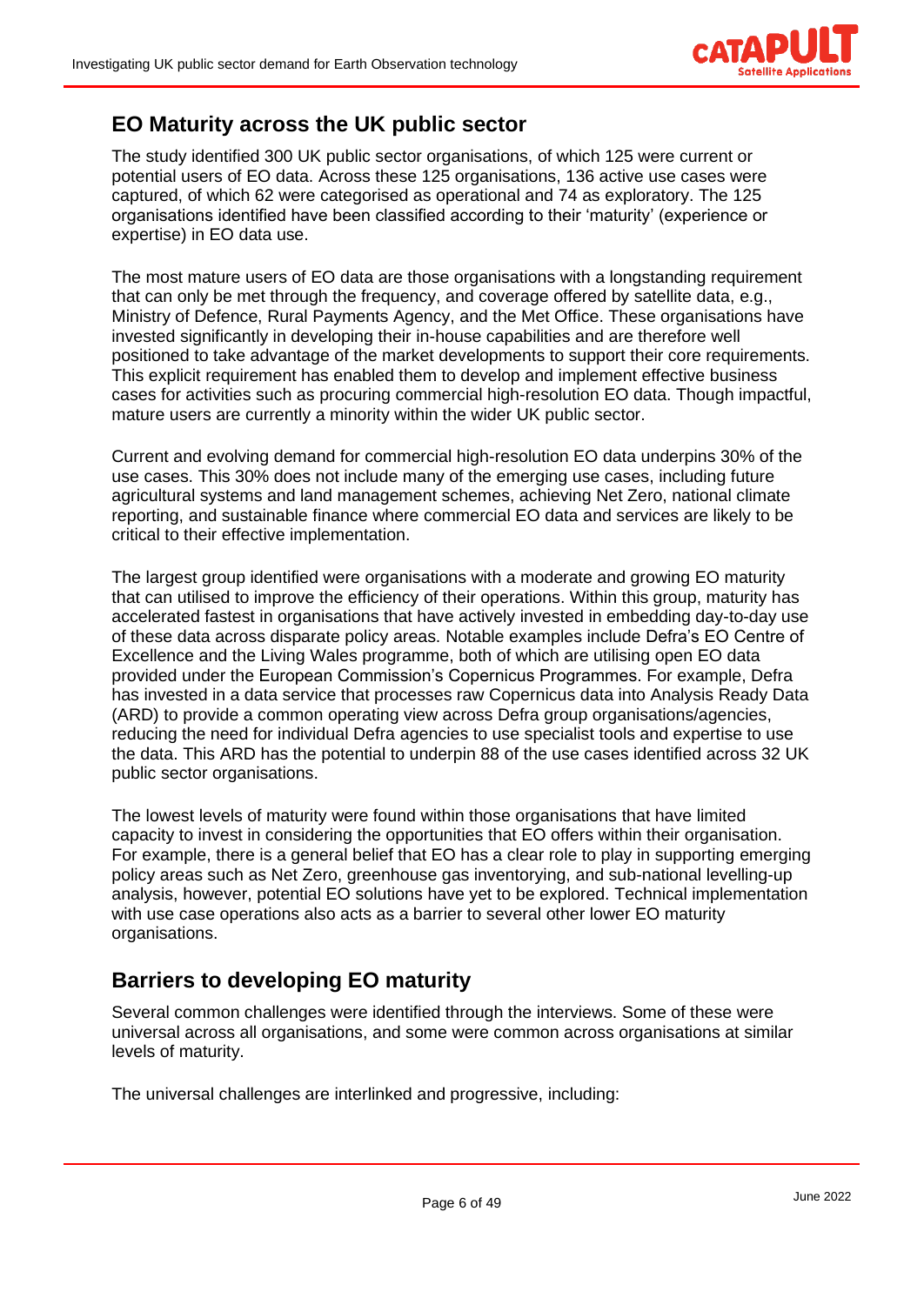

- **Understanding of tool and platform capability –** There is evidence that the capabilities of new data systems are either unknown or may be misinterpreted by end users.
- **Gauging technological possibilities** There is limited awareness of maturing technical developments in the wider EO sector that might enable improved integration of EO into the broader UK public sector geospatial landscape.
- **Establishing a case for investment** Exploring technological feasibility was consistently considered less challenging than establishing a robust case for investment in EO data and technology.
- **High data cost** In the majority of stakeholder interviews the primary blocker to the adoption of high-resolution commercial EO procurement was perceived high data cost. A range of high-resolution commercial EO data trials are being undertaken across the UK public sector with significant overlap in suppliers, use cases, technical approaches, and geographic coverage of operational scope.

For users with higher EO maturity, there are a range of established means for procuring EO data and services from the market. The interviews identified several specific challenges associated with UK public sector use of commercial EO data which were:

- **End User Licensing Agreement (EULA) considerations -** A key blocker identified for wider use of data procured under existing contracts is the uncertainty of restrictions around licensing agreements and practicalities of data sharing.
- **Ensuring value for money procuring independently** Due to the nascency of the UK public sector requirements for EO, there is a concern about how public sector organisations can ensure that they are getting value for money through their procurements of commercial data in the absence of benchmarking as is often the case for more developed products and services.
- **Perception of the inability for appropriate data sharing** Whilst the study confirmed that ensuring the protection of security sensitivities is a clear requirement for any coordinated access mechanism, no evidence was found to indicate this being a blocker in practice. Rather the counterfactual was the case with the potential exposure of UK foreign policy interests from patterns of requirements being overseen by commercial operators being a greater risk and one that was manifesting itself today.

Within the group of organisations with moderate and growing EO maturity, the single biggest challenge in realising greater benefits from EO was the lack of efficient mechanisms for sharing experiences and lessons learnt from trial/proof of concept initiatives across organisational boundaries. This can make it difficult to make investment cases to secure funding.

# <span id="page-6-0"></span>**Opportunities & Recommendations**

Based on the key findings summarised above, the report draws out three key opportunity areas and recommendations for the UK public sector to consider that will realise greater value from EO data: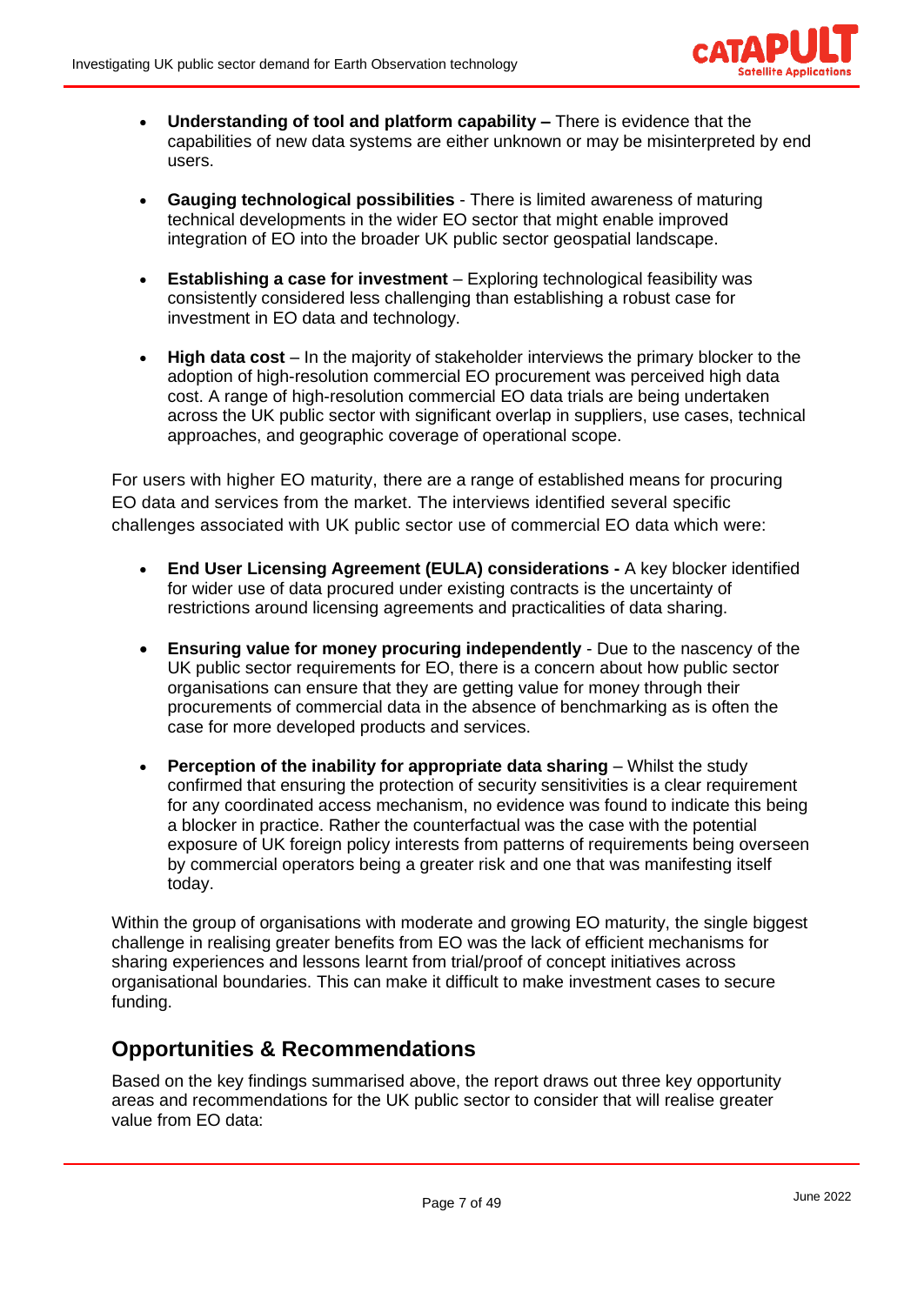

- 1. **Explore how current UK public sector EO data services can evolve and be positioned to efficiently meet growing demand:** The introduction of EO data services has significantly reduced the barriers to the use of openly available EO data for UK public sector bodies that access them (e.g., EO data from the Copernicus Programme). Where data services have been established (particularly those that process raw data to analysis-ready data (ARD) e.g., Defra EO Data Service (EODS)), there are opportunities for further evolution and standardisation of the services across organisations and opportunities to unlock increased value. This might include simplified access, access to an increased number of data sources as well as value-added data products. This would encourage skills growth and diversification, promote greater use of the data, reduce overheads from duplicate services, and ensure maximum value for money is derived from these services.
- 2. **Assess the investment case for a coordinated procurement mechanism for commercial EO data to meet current and emerging policy requirements:** There is established demand in the UK public sector for very high-resolution commercial EO data. In several cases, access to this data has already been piloted, with positive results. Broader engagement with this data across the UK public sector is likely to result in increased efficiency in existing EO use cases, and new insights to inform emerging use cases. However, there are significant barriers to broader adoption, including market understanding, licensing considerations, and availability of in-house skills and expertise to both procure and then use the data. Furthermore, there is already a risk of siloed duplicated procurement, where different organisations are purchasing similar products, creating market spending, resource, and skill inefficiencies. The UK public sector should consider mechanisms to ensure that it is aware of the opportunity and realises the best value for money in its procurement and use of this data. A coordinated procurement approach would have the additional benefit of helping to identify the gaps within commercial offerings in the market to help inform considerations of the capability requirements of any future UK sovereign missions.
- 3. **Enhance knowledge sharing and collaboration between UK public sector bodies to encourage greater uptake of data amongst those organisations with a lesser and moderate EO maturity:** Improving the exchange of expertise and insight across the UK public sector is one of the most cost-efficient means of strengthening understanding and use of EO data. Several groups already exist to this end and are very successful in their promotion of knowledge sharing. To build on this success, further collaboration can be pursued within and between these groups, raising awareness more widely of the potential of access to open and commercial EO data, and the variety and maturity of use cases across the UK public sector. Collaboration with and alignment to technology, research, and innovation activity (e.g., Catapults, KTN, Research Councils) should also be sought. Taking such a targeted approach would help the UK public sector reduce duplication, support investment, and drive faster and more efficient delivery of policy priorities, particularly in emerging policy areas such as Net Zero and Levelling Up.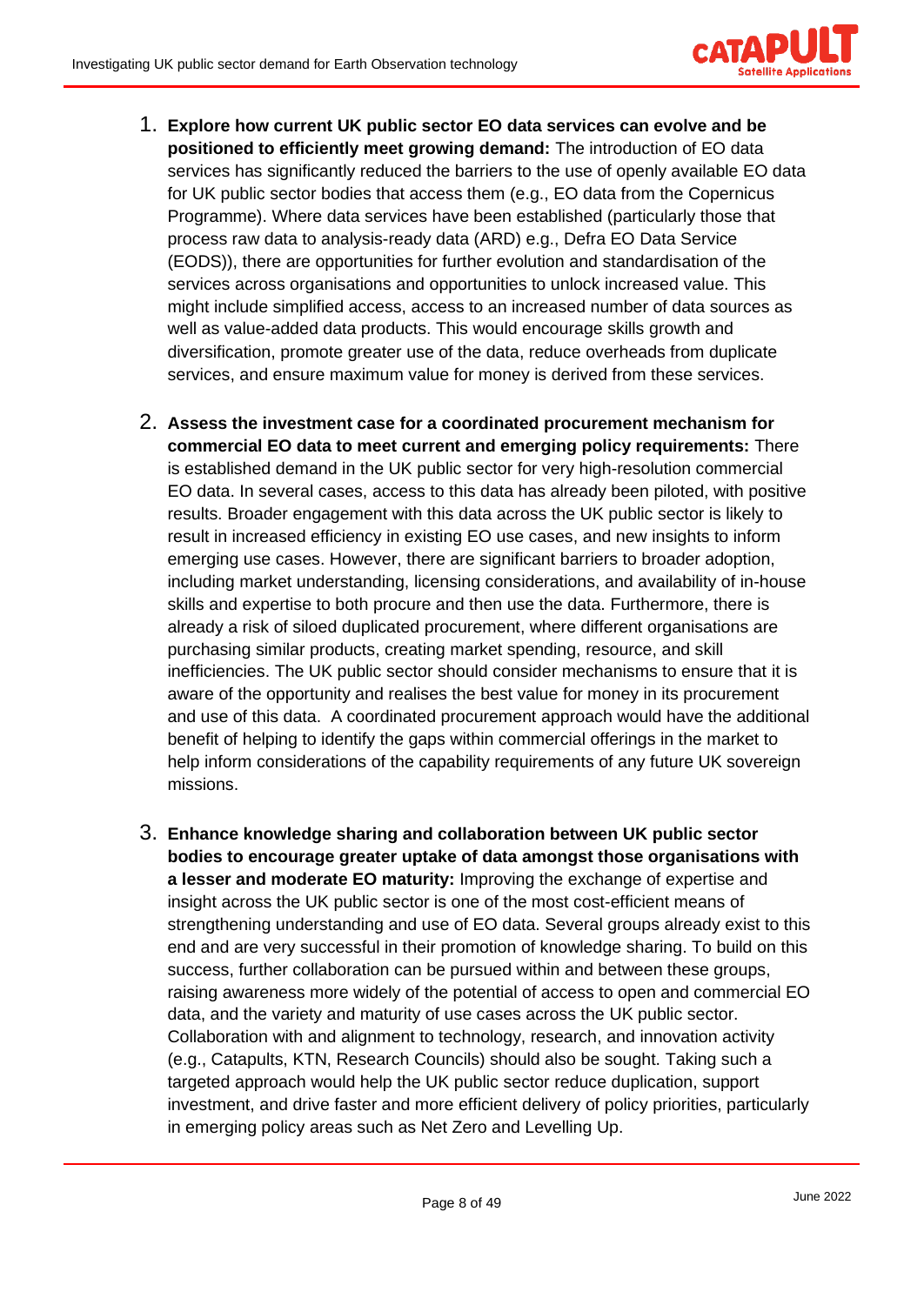

# <span id="page-8-0"></span>ACKNOWLEDGEMENTS

**The study was funded collaboratively by Geospatial Commission and Satellite Applications Catapult** and delivered by a team of staff from both organisations over the course of the latter half of 2021**.**

This report builds on the well-established and continuing work of stakeholder organisations and individuals across the public and private sectors who have set the foundations for understanding and evaluating use of Earth Observation across the UK public sector.

**We are particularly grateful for the time of stakeholders across the UK public sector who attended the interviews and workshops.** The content of this report is derived from their insights captured through interview(s) and associated exchanges.

<span id="page-8-1"></span>Stakeholder organisations engaged throughout the study:

**Broxtowe Borough Council**

**Defence Geographic Centre**

**Department of Agriculture, Environment and Rural Affairs, Northern Ireland**

**Department for Business, Energy & Industrial Strategy -** Greenhouse Gas Inventory team

**Department for Environment, Food & Rural Affairs –** Chief Scientific Adviser's Office, Defra Earth Observation Centre of Excellence (Defra EOCoE)

**Department for Environment, Food & Rural Affairs -** Group Corporate Services, Digital,

Data & Technology Services (DDTS)

**Environment Agency**

**East Dunbartonshire Council**

**Foreign, Commonwealth & Development Office (FCDO)**

**Foreign, Commonwealth & Development Office / Office for National Statistics (FCDO-**

**ONS) -** Data Science Campus

**Geospatial Commission**

**Hampshire County Council**

**Home Office**

**Joint Nature Conservation Committee (JNCC)**

**Met Office**

**Ministry of Defence (MOD)**

**Marine Natural Capital and Ecosystem Assessment**

**Ministry of Defence - National Centre for Geospatial Intelligence (NCGI)**

**Natural England** – including Living England Project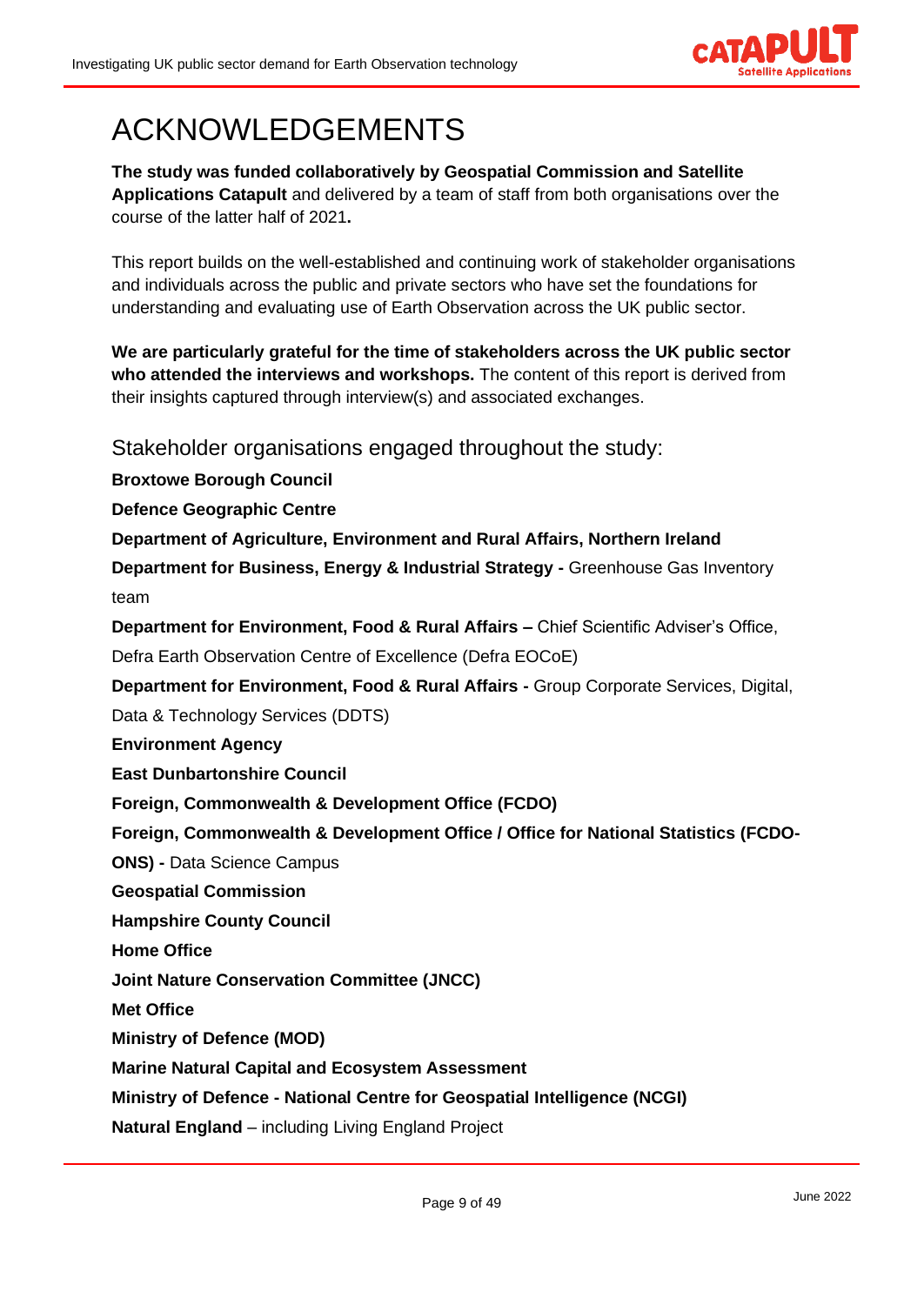

**Natural Resources Wales (NRW) Ordnance Survey Terrestrial Natural Capital and Ecosystem Assessment Rugby Borough Council Rural Payments Agency (RPA) North Yorkshire Police Scottish Government South Wales Fire and Rescue Service UK Health Security Agency (UKHSA) UK Hydrographic Office (UKHO) UK Space Agency MOD - UK Space Command, Royal Air Force Welsh Government** – Including Living Wales Project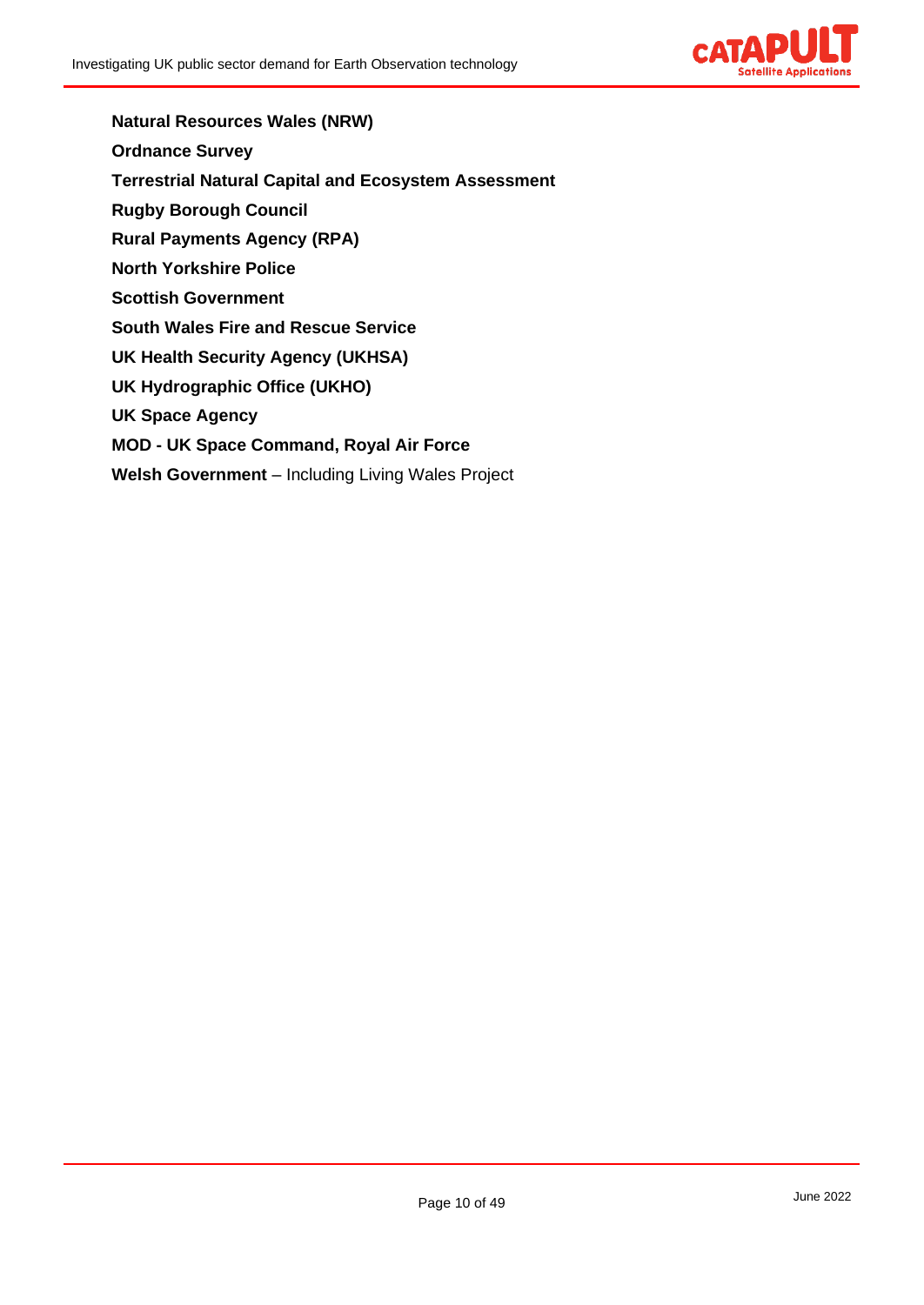

# <span id="page-10-0"></span>SECTION ONE: INTRODUCTION

# <span id="page-10-1"></span>PROJECT PARTNERS

## <span id="page-10-2"></span>About the Geospatial Commission

The [Geospatial Commission,](https://www.gov.uk/government/organisations/geospatial-commission/about) 'the Commission,' was established in 2018 as an independent, expert committee responsible for setting the UK's Geospatial Strategy<sup>3</sup>, promoting the best use of geospatial data, and coordinating public sector geospatial activity. Its aim is to unlock the significant economic, social, and environmental opportunities offered by location data and to boost the UK's global geospatial expertise.

The UK Geospatial Strategy, published in June 2020, sets out four key missions:

- Mission 1: Promote and safeguard the use of location data.
- Mission 2: Improve access to better location data.
- Mission 3: Enhance capabilities, skills, and awareness.
- Mission 4: Enable innovation.

The UK Geospatial Strategy commits the Geospatial Commission to explore ways to rationalise the public sector's procurement of Earth Observation data and services, as part of its Mission 2: Improve Access to Better Location Data.

The Geospatial Commission coordinates public sector access to critical foundational location datasets (including remotely sensed data), via initiatives such as the Public Sector Geospatial Agreement with Ordnance Survey, the Aerial Photography Great Britain (APGB) agreement with Bluesky, Getmapping, and Airbus, and the Public Sector Licence for the Postcode Address File (PAF) with Royal Mail.

### <span id="page-10-3"></span>About Satellite Applications Catapult

The [Satellite Applications Catapult](https://sa.catapult.org.uk/) (Catapult) is a unique technology and innovation company, boosting UK productivity by helping organisations harness the power of satellitebased services. Our Mission is 'To innovate for a better world, empowered by space'.

We are driven by how our actions help the organisations we work with, both large and small, bring new services to market, and to realise the potential from space. By connecting industry and academia, we embrace a pioneering, agile, collaborative, and entrepreneurial spirit that gets new research off the ground and into the market more quickly to deliver game-changing results.

<sup>&</sup>lt;sup>3</sup>Geospatial Commission (2020) Enhancing the UK's Geospatial Ecosystem.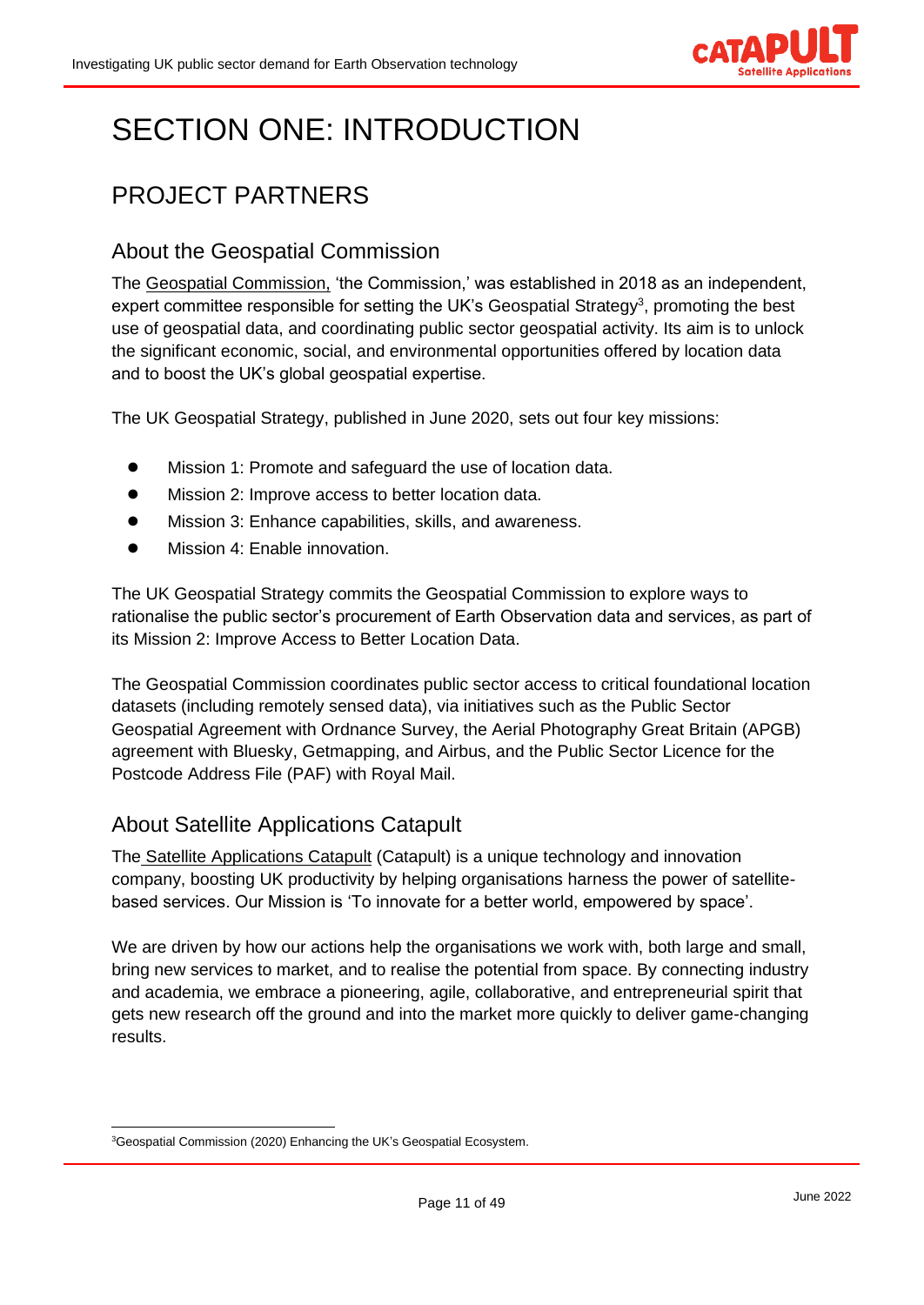

Located near Oxford, we operate globally to deliver solutions that bring together local and UK entities from policy, technology, and science to tackle critical challenges across markets including agriculture, extractive industries, infrastructure, water, energy, and health.

The satellite sector is undergoing transformational changes, leading to a greater amount of accessible data, higher spatial resolutions, automated analytics, and diversified business models. The Catapult is at the forefront of this revolution, pushing the bounds of both technology and applications.

# <span id="page-11-0"></span>RATIONALE & SCOPE

### <span id="page-11-1"></span>**Context**

Satellite-derived EO is the focus of this study. All references to 'EO' and related terminology are used interchangeably and refer to satellite derived EO exclusively, unless otherwise stated.

EO data is operationally used across the UK public sector for a range of purposes, from environmental monitoring to emergency incident response. London Economics anticipated total spend on satellite-derived EO by the UK government to reach £1.2 billion by 2020 across nine key civilian use areas. Equating to a spend of c£175m p.a. since 2014, the study, published in 2018, estimated an annualised benefit to the UK of £1bn and a direct operational benefit of £64m p.a. to the Government<sup>4</sup>.

Increased recognition of the value of EO across the public sector has raised interest and investment in new uses. Maturity in the use of EO has accelerated fastest in organisations and departments that have actively invested in embedding day-to-day use across disparate policy areas. This is most notable in Defra's EO Centre of Excellence and the Living Wales programme.

The pandemic has also brought into focus the high value of location data and its broad potential for new applications across the public sector.

Outside of the public sector, the EO imagery and services markets are rapidly developing in terms of imaging and processing capabilities and service models. Investing in publiclyfunded EO capabilities and initiatives requires greater awareness than ever before of this dynamic private sector landscape in order to deliver value for the UK taxpayer<sup>5</sup>.

### <span id="page-11-2"></span>Why now?

The appetite for exploration of EO use has grown in recent years and the maturation of technology has brought costs down, allowing new EO providers to enter the market, which

<sup>&</sup>lt;sup>4</sup> London Economics (2018). Value of satellite-derived Earth Observation capabilities to the UK Government today and by 2020. <sup>5</sup> Geospatial Commission (2020). Enhancing the UK's Geospatial Ecosystem.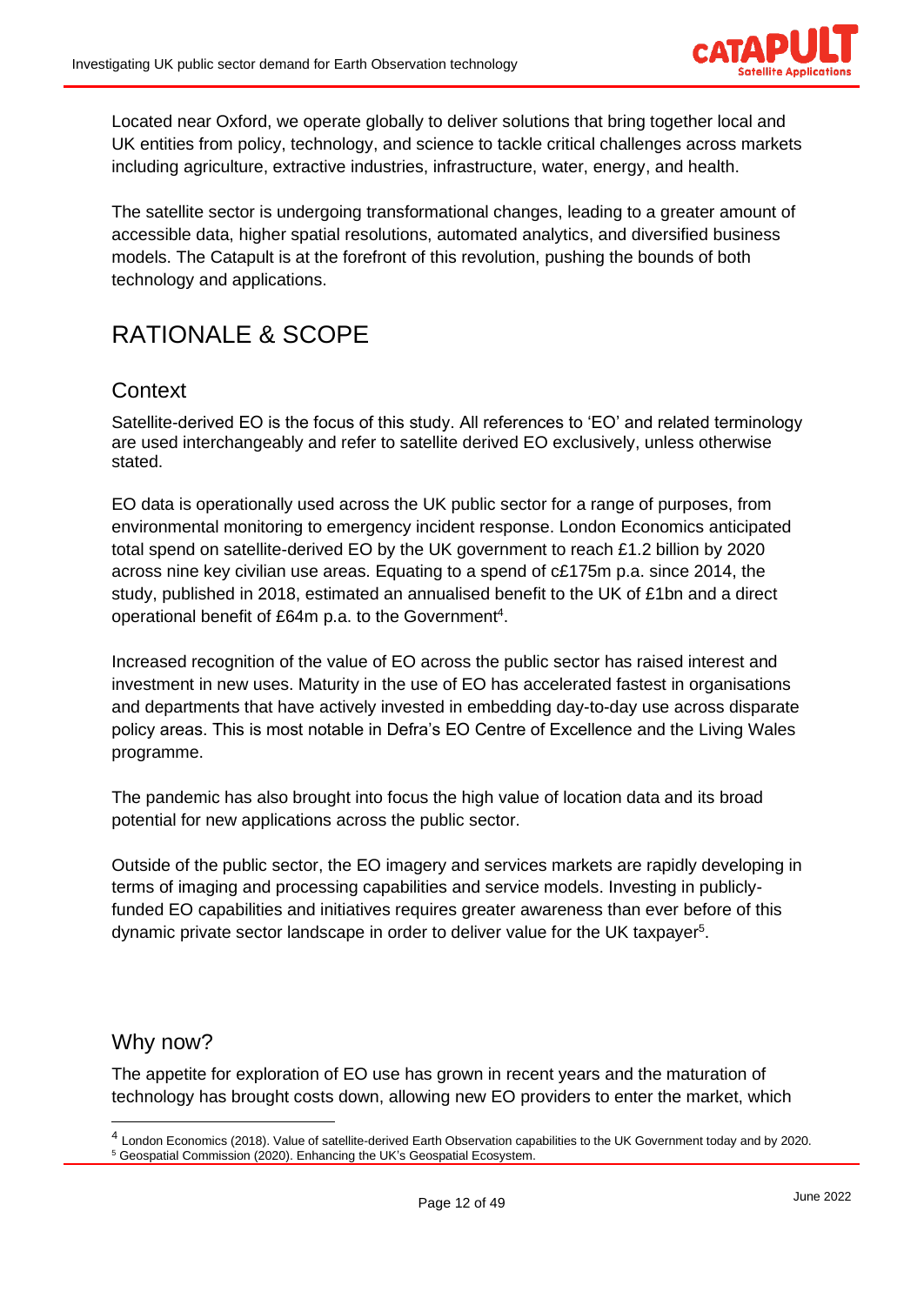

has increased competition, helping to reduce costs further. There is an argument for increased investment in coordinating both exploratory and operational EO activities to help realise further value.

The COVID-19 pandemic has also brought into focus the high value of location data and its broad potential for new applications across the public sector.

With the convergence of the above technological, market, and socio-economic conditions, there is now a window of opportunity to capitalise on this public and political recognition, and to harness this interest to enable better access to higher quality products for the public sector, ultimately resulting in more effective and efficient services. As focus turns to key challenges, including pandemic recovery and Net Zero following COP26, there is an opportunity now to champion the possibilities of EO data-informed innovations and services in these areas. This report seeks to build understanding and a pathway towards realising these opportunities.

## <span id="page-12-0"></span>Scope of the study

This study identifies and describes the uses of EO data across the UK public sector. The work followed a multi-stage process of use case identification and stakeholder engagement, including workshops, interviews, and desk-based research. The aim is to establish a foundational evidence base to inform the public sector EO community and the Commission's developing work on the current and potential use of Earth Observation (EO) data within the public sector.

## <span id="page-12-1"></span>Beyond the current study

This evidence-gathering process will build an understanding of public sector needs and support the Geospatial Commission and others to define the scope of activities they may pursue underpinning the UK's Geospatial Strategy<sup>6</sup>.

It is hoped that this research supports ongoing related work across government, including but not limited to DEFRA's EO Centre of Excellence and EO Data Service, the BEIS Space Directorate's study of UK EO capacity, the UK Space Agency (UKSA)'s study of EO public sector infrastructure, and Northern Ireland's emerging EO Steering Group.

Note: Satellite-derived EO is the focus of this study. All references to 'EO' and related terminology are used interchangeably and refer to satellite-derived EO exclusively unless otherwise stated.

<sup>6</sup> Geospatial Commission (2020). Enhancing the UK's Geospatial Ecosystem.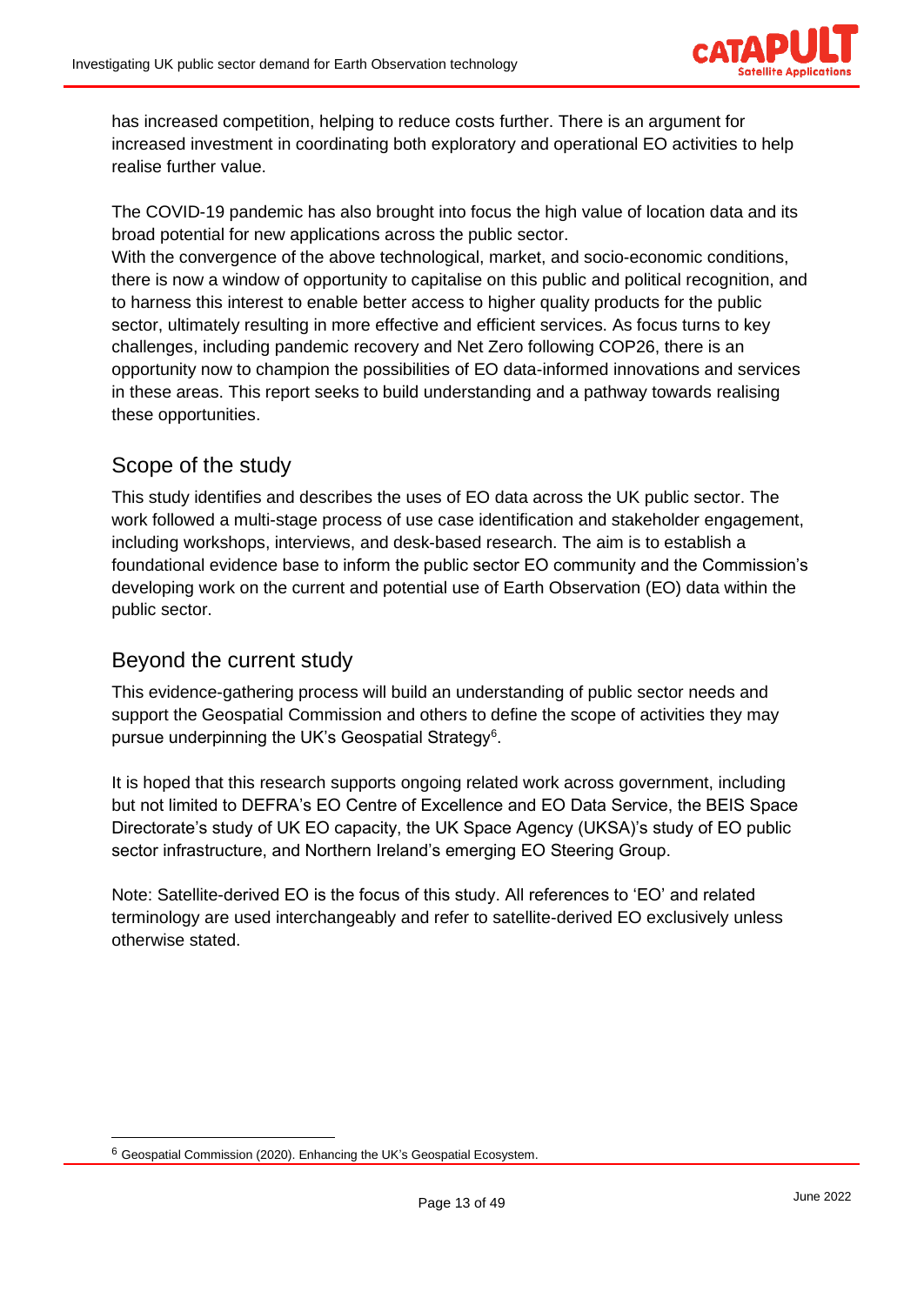

# <span id="page-13-0"></span>DEFINITIONS & ACRONYMS

**This section defines relevant terminology and acronyms based on the authors' understanding and what is thought to be useful for digesting the findings of the study**. The same terms may be defined differently by other users or publications.

**Earth Observation (EO):** The gathering of information about planet Earth's physical, chemical, and biological systems. It involves monitoring and assessing the status of, and changes in, the natural and man-made environment. The potential of terrestrial, airborne, and satellite-derived EO has driven policy and strategy considerations across different sectors.

#### *Note: Satellite-derived EO is the focus of this study. All references to 'EO' and related terminology are used interchangeably and refer to satellite-derived EO exclusively, unless otherwise stated.*

**Department:** Her Majesty's Government (HMG) department that is currently an active user of EO technology.

**Organisation:** Public sector organisation directly associated with HMG that is currently an active user of EO technology.

**Use Case:** Explicit or representative use of EO technology that directly or indirectly supports business drivers of the associated public sector organisation or department.

**Research and Development (R&D) Use Case:** The use of EO technology that is aligned with operational HMG business drivers (i.e., not fundamental research) as part of a trial or pilot exercise.

**Operational Use Case:** The use of EO technology that is aligned with operational HMG business drivers (i.e., not fundamental research) and is established as a business-as-usual practice.

**Resolution:** The nominal ground sampling distance, i.e., granularity of spatial detail, of an EO dataset. **Very high resolution** is nominally used to refer to finer than 1 m resolution, **high resolution** to around 3-5 m resolution, **moderate resolution** to 10 to 30 m resolution, and **coarse resolution** to lesser granularity.

**Multispectral:** Used to describe data sources or datasets that comprise several information bands from regions of the electromagnetic spectrum that lie outside of the visible range (i.e. red, green, blue) and have been passively collected by a sensor.

**Hyperspectral:** Used to describe data sources or datasets that comprise a very large number of information bands from regions of the electromagnetic spectrum and have been passively collected by a sensor.

**Synthetic Aperture Radar (SAR):** An active sensing technology using microwaves to illuminate the surface - impervious to cloud cover and other atmospheric conditions.

**Light Detection and Ranging (LiDAR):** An active sensing technology carried on airborne and satellite platforms, illuminating the surface with pulses of visible light to provide highly accurate observations of atmospheric and surface conditions.

**Higher-level data products:** Information datasets, typically geospatial, that have been derived from EO datasets.

**Frequency:** The cadence or temporal resolution with which a sensor acquires data.

**Aerial Photography:** A remote sensing platform that sits within some definitions of EO, but for the purposes of this study is a separate category of data capture.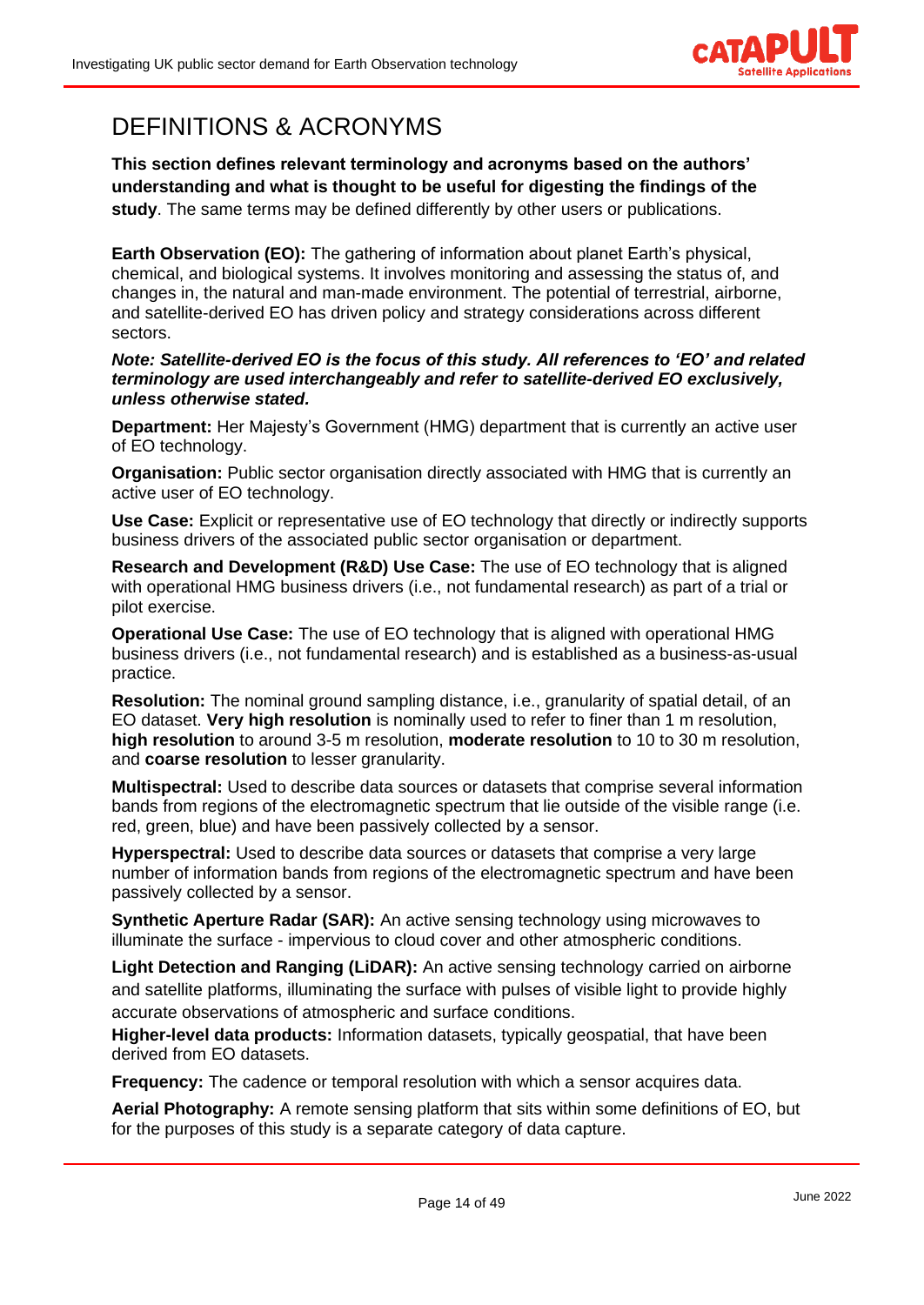

**Aerial Photography Great Britain (APGB) and the Public Geospatial Agreement (PSGA):** collective agreements coordinated by Geospatial Commission for public sector access to critical foundational location datasets.

**EO data & services markets:** Used to refer to two broad categories of the EO commercial marketplace. The EO data market includes the capture and provision of imagery and services market the various elements of value-adding steps involved in deriving additional levels of information.

**Copernicus programme:** Copernicus is the European Union (EU)'s Earth observation programme coordinated and managed for the European Commission by the European Union Agency for the Space Programme in partnership with the European Space Agency, the EU Member States.

**End User Licence Agreement (EULA):** an agreement between EO data supplier and end user describing the terms under which the user may use and disseminate data and/or derived products (i.e., a processed image or extracted land cover map).

**EO Maturity**: The maturity of EO use of the departments and organisations considered was based on the evidence and insight gathered in advance of and throughout the study. These classifications are intended to be indicative rather than prescriptive, and so were not subject to an objective framework or criteria.

**GEOINT (Geospatial Intelligence):** A term used by the MOD to describe Intelligence derived from the exploitation and analysis of geospatial information, images and other data to describe, assess, or visually depict geographically referenced activities or features. GEOINT includes imagery intelligence and the production or analysis of geospatial information.

**Systems of systems**: A collection of independent systems, integrated into a greater system to deliver unique capabilities.

**Higher-level EO imagery data products:** Are referencing EO imagery datasets with the highest level of processing applied, such as Analysis Ready Data products.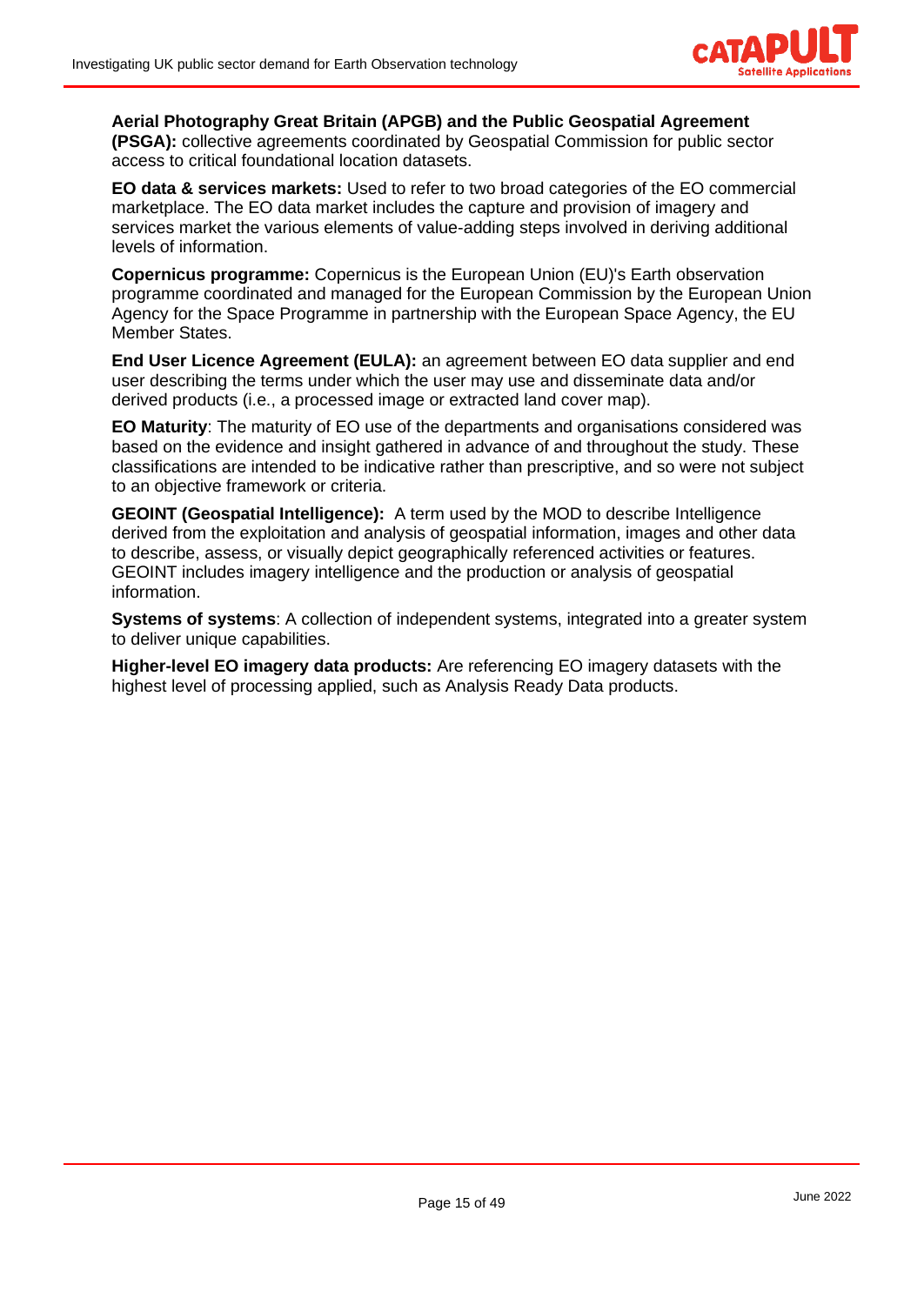

# <span id="page-15-0"></span>APPROACH SUMMARY

The study followed an iterative approach (Figure 1) within a Commission and Catapultdefined 'research framework' (Appendix 2) designed to ensure outputs were generated in close alignment with the desired outcomes and impact of the study.

| Stakeholder<br><b>Identification</b> | Publicly available databases of public sector organisations.<br>٠<br>Geospatial Commission PSGA user databases.<br>٠<br>Prior knowledge and expertise from Catapult & Commission staff.<br>۰                                                                             |
|--------------------------------------|--------------------------------------------------------------------------------------------------------------------------------------------------------------------------------------------------------------------------------------------------------------------------|
| Use Case<br>Capture                  | Desk-based research.<br>Prior knowledge and expertise from Catapult & Geospatial Commission staff.<br>Stakeholder engagement.<br>٠                                                                                                                                       |
| <b>Gap Analysis</b>                  | Identification of additional organisations / departments across different maturity levels.<br>٠<br>Identification of additional individual stakeholders best placed to represent business, policy<br>and use case details across gaps.                                   |
| Stakeholder<br>Engagement            | Focussed interviews to identify representative use cases from key organisations.<br>٠<br>Workshop(s) to explore opportunities.<br>'Strategic policy stakeholder' workshop. Commission-Catapult 'next steps' workshop<br>٠                                                |
| <b>EO Demand</b><br><b>Synthesis</b> | Aggregation of use cases and attributes across organisations and maturity clusters<br>Articulation of key messages around breadth of depth of use, short to medium-term<br>٠<br>opportunities, delivery mechanisms etc.<br>Evidencing opportunities and recommendations. |

# <span id="page-15-1"></span>Desired Outcomes

The envisaged impact of this summary report is to build an evidence base that can be used to **inform and support robust, actionable, cross-government policy interventions** regarding EO data. The understanding and evidence of EO demand and opportunity across the public sector have been improved by considering the following questions:

- **How is EO technology used across the public sector?** Who uses EO data, what EO data do they use, how do they access EO data, and what do they use EO data for?
- **How can optimal use of EO technology be realised within the public sector?**  What are the trends in the public sector EO data demand, what are the trends in EO data supply? What support services currently exist? Where could targeted interventions be made to improve access and use?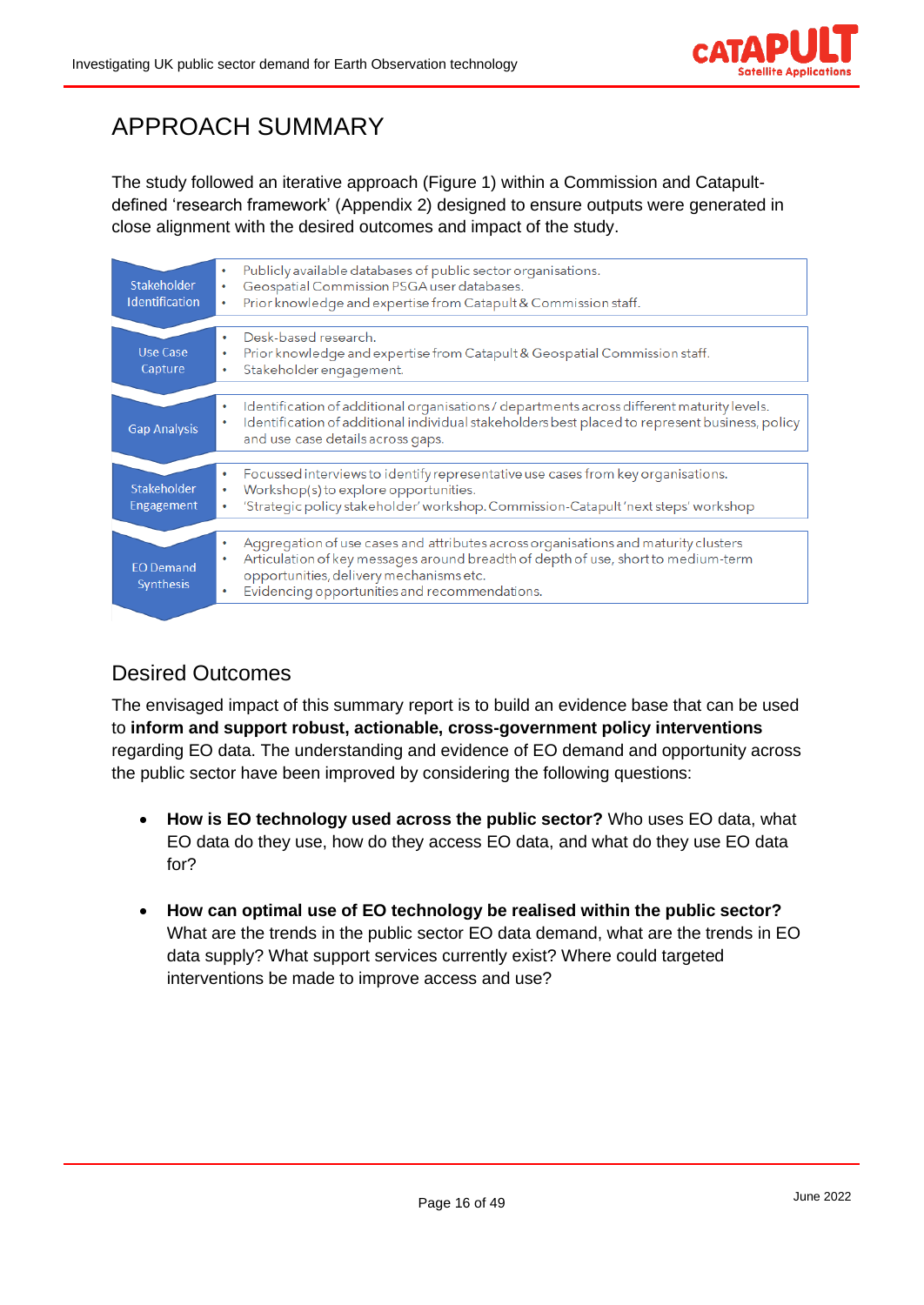

# <span id="page-16-0"></span>SECTION TWO: CHARACTERISING EARTH OBSERVATION USE ACROSS UK PUBLIC **SECTOR**

- 300 public sector organisations considered
- 125 identified with current or potential EO opportunities
- 67 organisations working on 136 active EO use cases
	- 62 operational EO use cases
	- 74 exploratory EO use cases

# <span id="page-16-1"></span>SUMMARISING EARTH OBSERVATION MATURITY

To summarise EO maturity across the public sector we have drawn statistics from the collated use cases, organisational summaries from our interviewees, and internal Catapult and Commission experiences.

**The view we present as a summary is intended to be representative - not comprehensive** - of current EO demand and potentially unexplored short-term opportunities. We believe the underpinning evidence base to be sufficiently representative of the public sector community and its use, to inform further policy development and provide a platform on which future studies may build.

**The maturity of EO use across the departments and organisations considered was based on the evidence and insight gathered in advance of and throughout the study**. These classifications are intended to be indicative rather than prescriptive, and so were not subject to an objective framework or criteria. This report assigns organisations to maturity 'clusters' based upon:

- Access to EO (and supporting) skills and expertise
- Procurement of EO data and services
- Longevity of organisation mandate
- Number of operational EO use cases
- Overall reliance on operational EO use cases in delivering policy mandate

**Some stakeholders and organisations who are recognised as critical enablers of EO adoption in the public sector have not been included within the scope**, as they were not judged to be direct users of EO data, these include: funding bodies and research councils, committees, and centres of excellence. This study was, however, grateful for the insights of some of these stakeholders in the later stages of stakeholder engagement.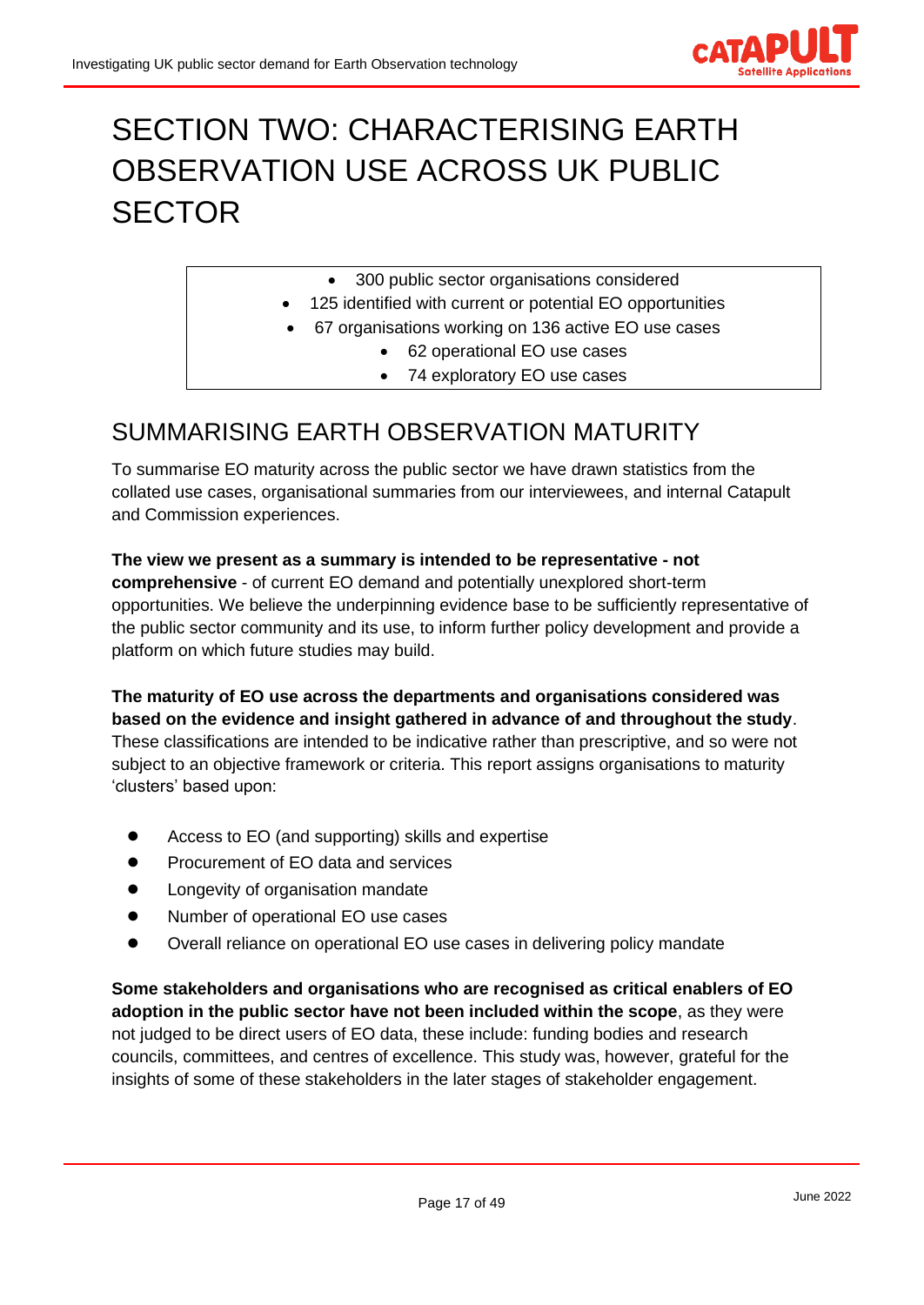

### 0A. **A large number of detailed EO operational, exploratory and potential use cases are identified through the study across 125 public sector organisations and departments.**

0B. **A limited number of organisations were identified with very mature capabilities**, delivering operational services that have a critical EO dependency. These included MOD groups such as Defence Geographic Centre (DGC), National Centre of Geospatial Intelligence (NCGI) and UK Hydrographic Office, certain areas of the Defra group - such as the Rural Payments Agency (RPA) - and the Met Office. Demand for access to EO data and services within these organisations is significant and expected to be sustained indefinitely. These mature organisations often supply datasets derived from EO which are used by other government departments, such as weather forecasts from the Met Office.

0C. **A larger number of use cases overall are associated with the high maturity organisations**, and a greater number still with those considered of moderate maturity. These groups have a greater share of use cases considered exploratory in nature, and it is in **improving the efficiency of translating these into operational use cases that would result in the greatest impact from any coordinated intervention**(s) in EO use across the public sector.

0D. Lesser maturity organisations accounted for the smallest share of captured EO use cases overall, although stakeholder engagement revealed that often this is due to a **lack of capacity available to invest in definition of the opportunity**. These organisations are also much more likely to be indirect beneficiaries of EO data, products and services invested in by other public sector organisations.

0E. **The small proportion of use cases associated with lesser EO maturity organisations relative to their share of organisations considered is an unsurprising yet important finding of the study.** Some of these groups are associated with emerging policy areas such as net zero, biodiversity net gain, and greenhouse gas inventorying, in which there is a clear role for EO that is still in the process of being defined. The report touches upon some of these themes and notes that increased visibility across the public sector should be accorded to these emerging uses of EO. **A key challenge for any co-ordinated public sector procurement case lies in anticipating this potential future demand**.

0F. Groups of lesser EO maturity **are exploring consistent questions around the technical feasibility of using EO** that have already been addressed elsewhere in the public sector. In almost all cases, the stakeholders the study engaged with from these groups said that they would benefit greatly from simply having greater visibility of EO use cases across the sector.

0G. **All organisations were found to be increasingly well positioned to be**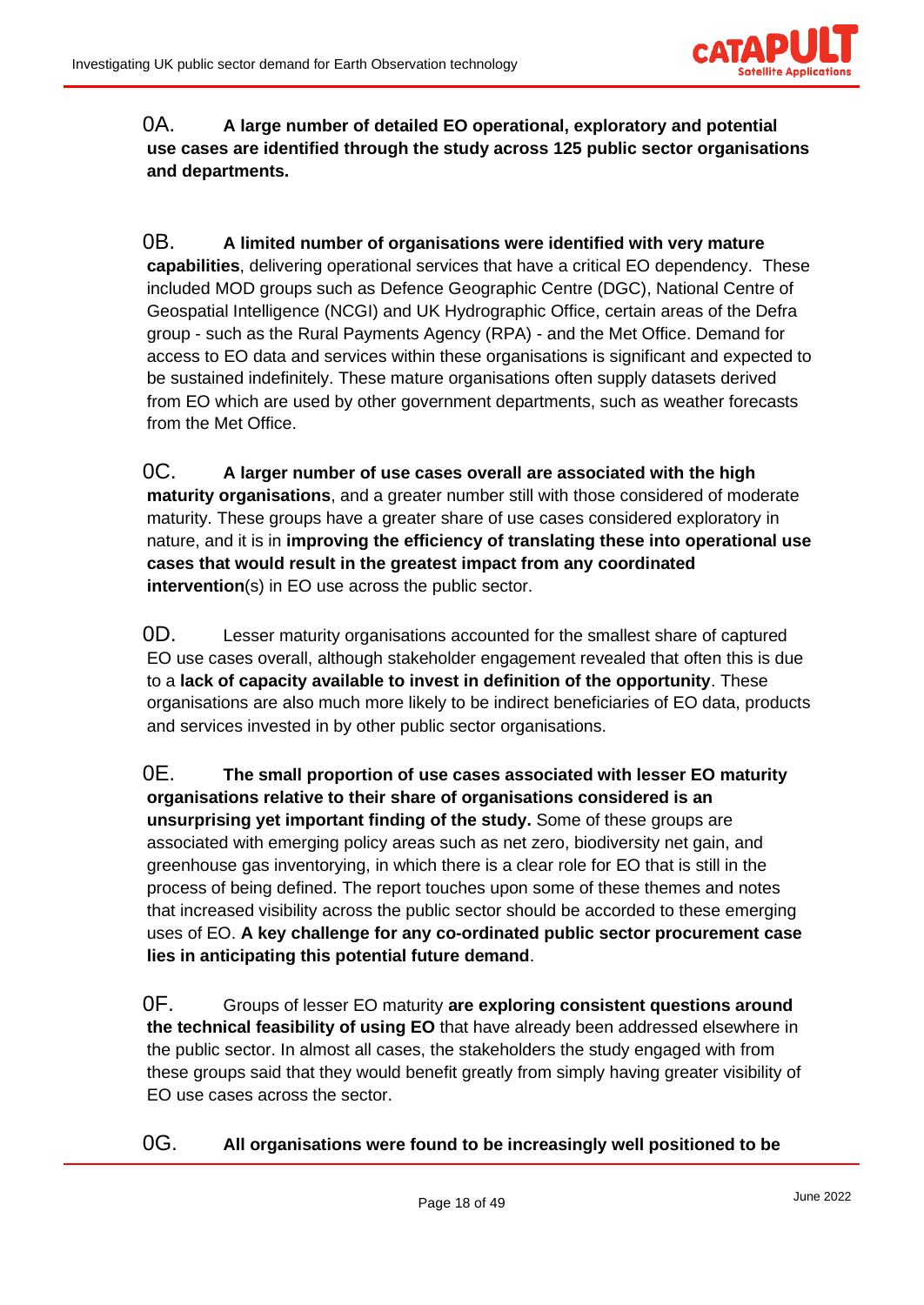

**well-informed individual procurers of EO capability services**, and not just EO data or imagery. As market capabilities rapidly develop, efficiently evaluating maturing offerings to the public sector will be a key requirement for satisfying demand for EO across emerging policy themes.





The maturity summary and statistics drawn from the research offer a necessarily limited perspective of the captured use cases, tailored to support messages along common themes identified throughout our stakeholder engagement (Table 1).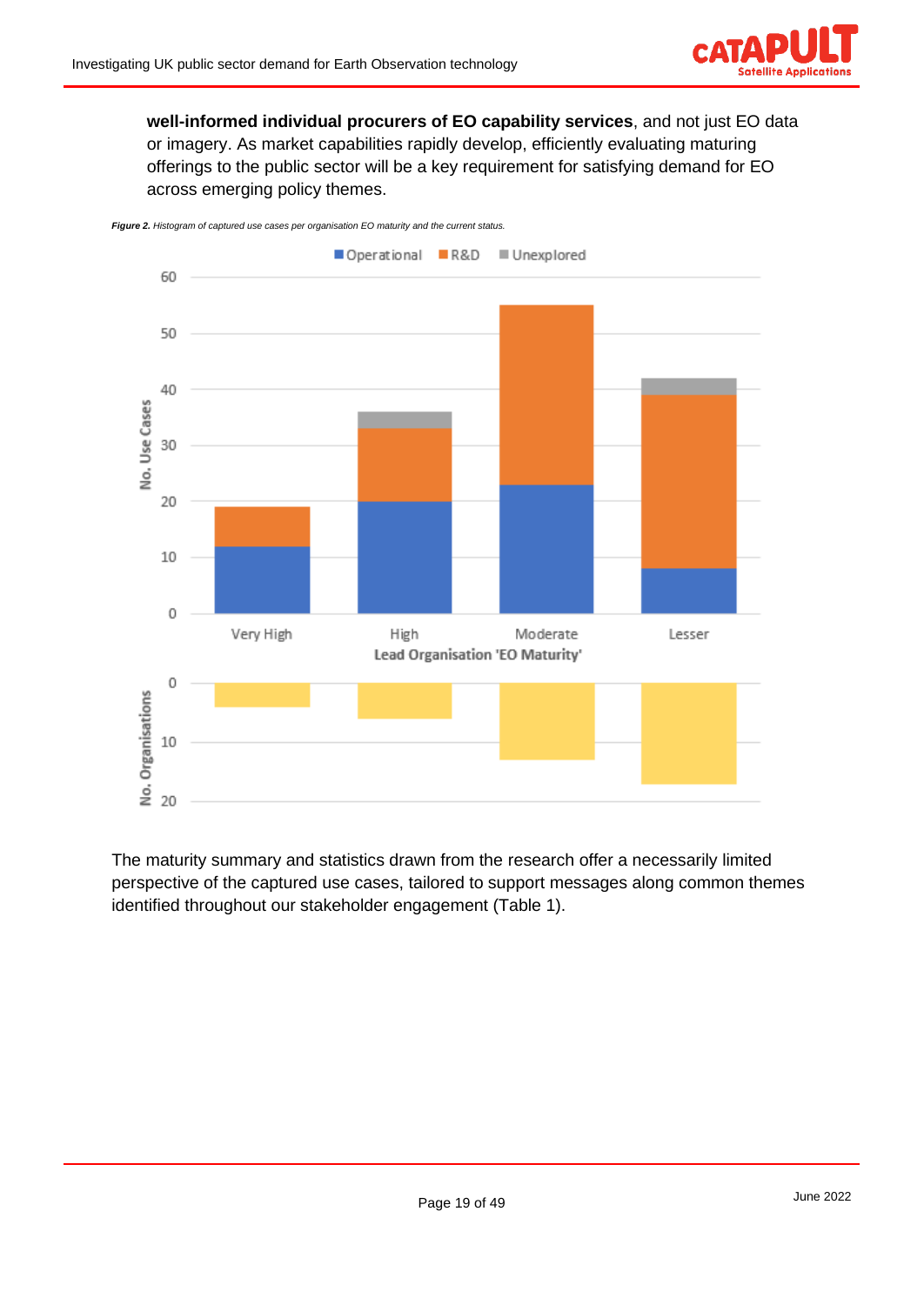

| <b>Theme</b>                                                      | <b>Rationale</b>                                                                                                                                                                                                                                                                                                                                 |  |
|-------------------------------------------------------------------|--------------------------------------------------------------------------------------------------------------------------------------------------------------------------------------------------------------------------------------------------------------------------------------------------------------------------------------------------|--|
| 1: OPEN DATA<br><b>INFRASTRUCTURE</b><br>&Tools                   | Demand-driven prior investment in UK public sector EO infrastructure has aimed<br>to provide more efficient and consistent access to openly available EO data whilst<br>also mitigating duplicate processing efforts. Stakeholder insights captured around aerial<br>photography and LiDAR provision are also briefly captured under this theme. |  |
| 2: PROCURING<br><b>COMMERCIAL HIGH-</b><br><b>RESOLUTION DATA</b> | The study evidences a strong demand - and captures initial requirements - for<br>coordination of commercial EO data procurement across the UK public sector.                                                                                                                                                                                     |  |
| <b>3: UNDERSTANDING &amp;</b><br><b>ENGAGING INDUSTRY</b>         | The study encountered significant demand for a more coherent approach across<br>the UK public sector as a whole to support improved awareness, understanding, and<br>evaluation of EO data and services market capabilities.                                                                                                                     |  |
| <b>4: SKILLS, TRAINING</b><br>& KNOWLEDGE<br><b>EXCHANGE</b>      | Improved awareness and understanding of EO activities, capabilities, business<br>cases and stakeholders across the UK public sector was consistently identified as an<br>area to be improved upon and a notable barrier for maximising the potential return on<br>investment from UK investment in EO.                                           |  |

*Table 1. Summary of common opportunity and challenge themes expanded on through the research.*

#### **Other potential themes** include:

- **Technical applications.** Aggregating common technical applications and associated processes across use cases would support scoping of value-added service procurement from industry or targeted upskilling to maximise efficiency across organisations and departments.
- **Thematic applications.** Exploring thematic categorisation and tagging of higher-level applications or products could maximise the potential for a holistic and thematically driven approach to EO innovation.
- **Departmental aggregation.** Attributes have not been aggregated beyond the organisational level. Exploring which departments have the greatest variance in current and anticipated use would make for a useful progression of the study.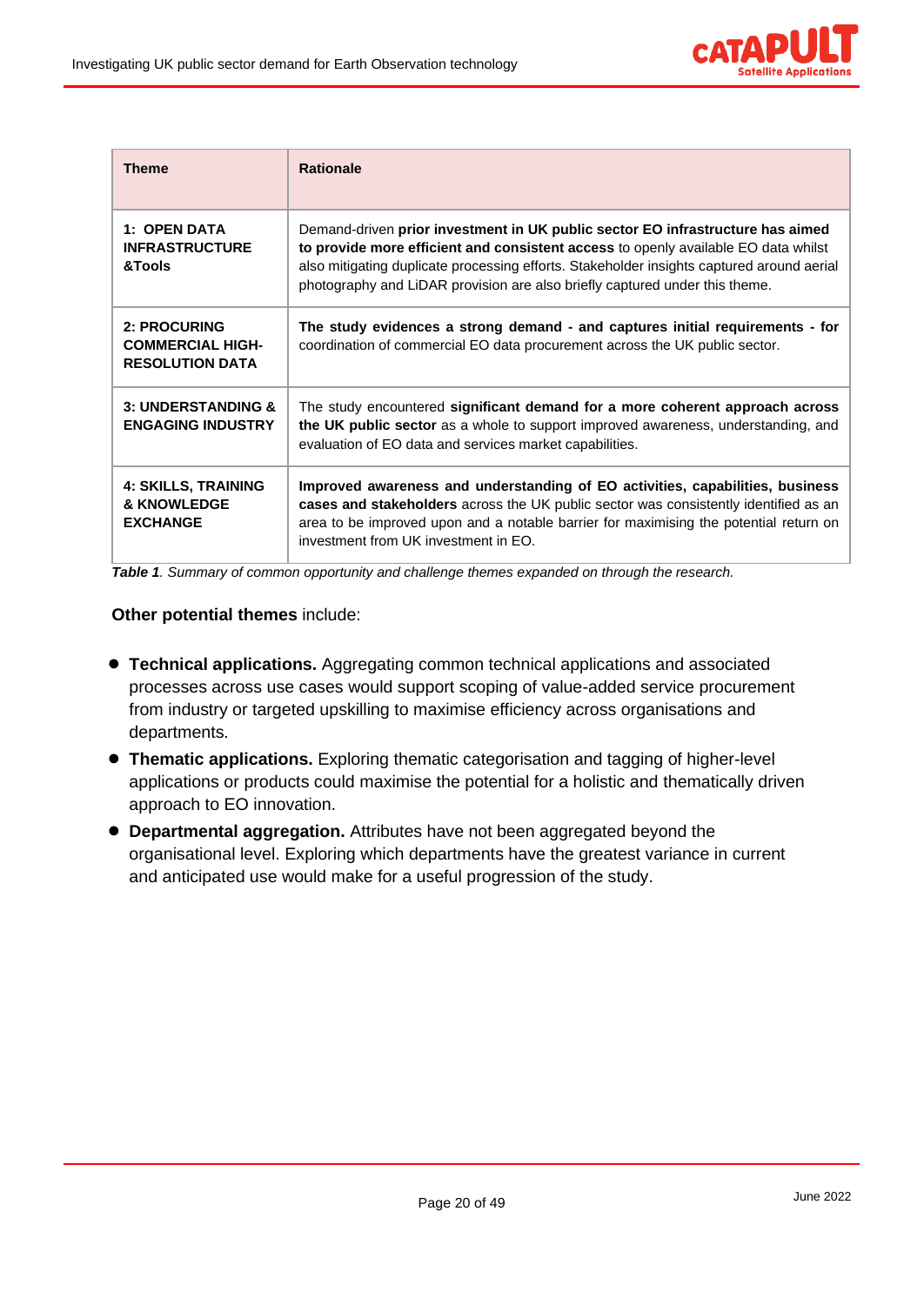

# <span id="page-20-0"></span>THEME 1: OPEN DATA INFRASTRUCTURE AND TOOLS

The majority of UK public sector use cases discovered for EO data use open data. This first theme explores the data available, how access to it is enabled, and the challenges UK public sector users face. The principal source of open EO data considered is the Copernicus Programme, though many other sources of satellite EO data are being utilised by the public section, of note is the Landsat Programme of National Aeronautics and Space Administration (NASA), as well as the coarser spatial resolution satellites utilised for weather predictions by the Met Office. This section also briefly accounts for UK public sector access to aerial photography data which, whilst not open, is currently made freely available to the GB public sector via coordinated procurement.

### <span id="page-20-1"></span>A note on Copernicus, EODS and SARD

Open EO data is collected by Sentinel-1 and Sentinel-2 satellites and accessed through the Copernicus Programme, conducted by the European Space Agency. The Copernicus Programme is the name of the European Union's EO programme, managed and delivered through the European Union Agency for the Space Programme and the European Space Agency. Copernicus data is publicly available for free online within 24 hours of capture. In addition to the 27 EU member states, third countries can also participate in the Copernicus Programme, by either contributing to the Programme budget, or providing data access in exchange. Participation in the programme enables special access to Sentinel data, including faster access to captured data (i.e., instead of a 24-hour lag time).

In 2020 two new EO open data services were set up within the UK public sector: the Earth Observation Data Service (EODS), run by DEFRA for its agencies in England, and the Simple Analysis Ready Data Service (SARD), run by JNCC for Scotland and Northern Ireland. These initiatives provide a processing service, enabling certain UK public sector organisations (e.g., Defra group and organisations in Scotland and Northern Ireland) access to analysis-ready versions of the open data that can then be more easily integrated into analysis and policy making. These services target common public sector barriers to use of open EO data, such as processing costs, storage challenges, the need for in-house technical expertise, and knowing what data is available, and where to find it. EODS provides processed data and holds an archive holding data up to 18 months. SARD provides processed data produced using the same methods and standards as EODS, and to promote the service JNCC also provide user guides and webinars.

#### 1A. **Openly available EO data underpins 88 use cases across 32 public sector organisations. DEFRA group, in particular, have become major adopters of Sentinel-2 and Sentinel-1 Copernicus data, with a significant number of use cases across DEFRA relying upon these two data sources.**

1B. Existing investment in public sector EO infrastructure - most notably EODS and SARD - has aimed to provide more efficient and consistent access to openly available EO data whilst also mitigating duplicate processing efforts.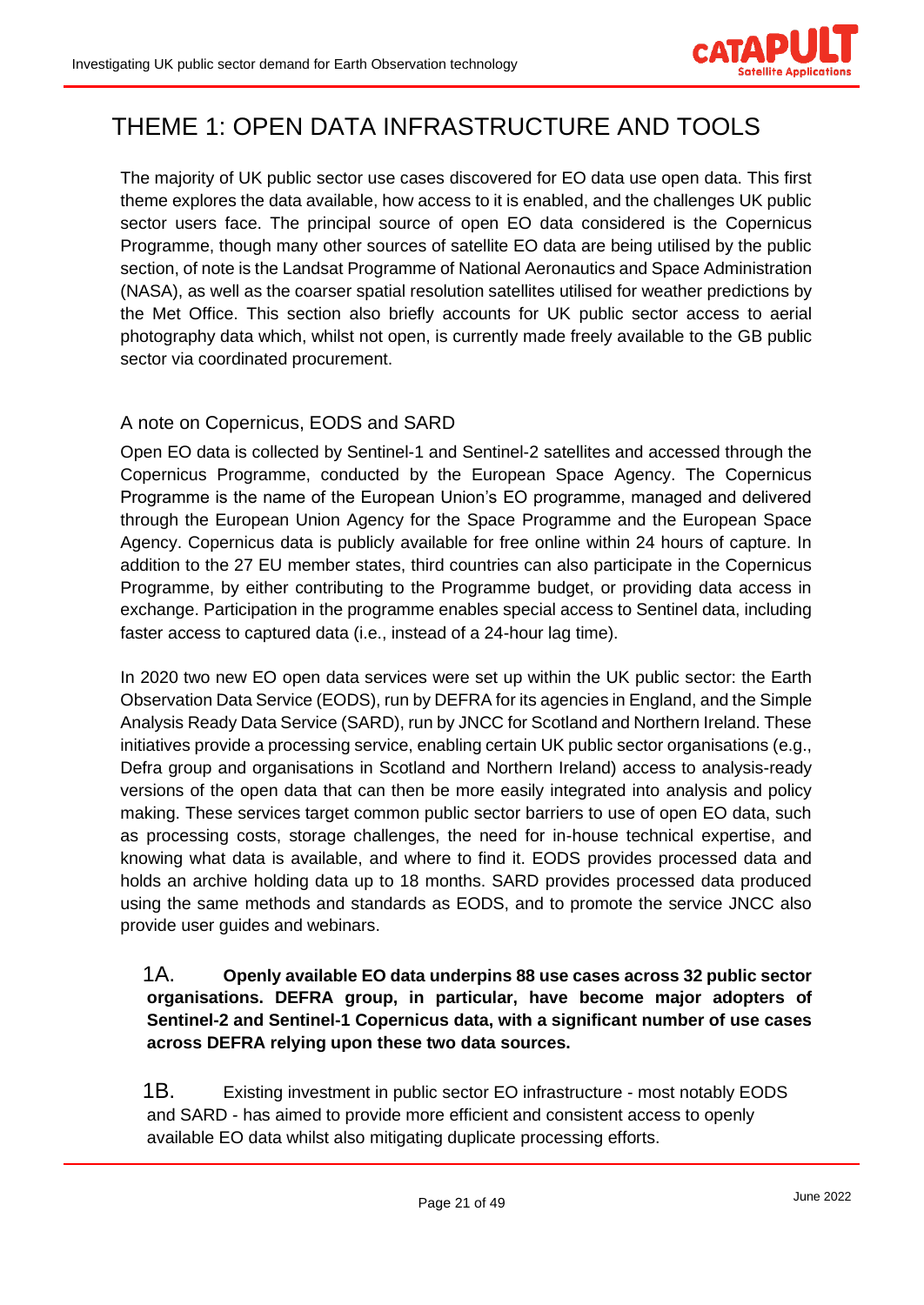

1C. Stakeholder insights captured public sector EO ARD use, as well as other open data programmes and tools and tangential messages around aerial photography and LiDAR provision.

## <span id="page-21-0"></span>EODS & SARD Service

1D. EODS and SARD were the two elements of the existing public sector EO data infrastructure discussed most across stakeholder engagements. EODS is accessible to the Defra group and SARD is accessible to organisations in Scotland and Northern Ireland.

1E. Whilst similar in their purpose, aims and data provision, **practical differences in functionality exist between EODS and SARD**.

*"The business case for the EODS is primarily to embed EO into day-to-day business" (Defra EOCoE)*

### 1F. Many stakeholders noted the **potential efficiency gains** that could be made **through coordinated production of open EO ARD** across the public sector.

*"Ideally, the optimal approach to ARD production is at the UK level to avoid duplication of efforts." (Scottish Government)*

1G. Several conversations concerned the suitability of expanding this type of service more widely across government; though many thought it would be a desirable service. The Defra EOCoE recognised this opportunity though voiced some of the barriers.

*"Challenges exist around a joint procurement business cases with stakeholders such as devolved administrations and other departments; e.g. who pays for it and what are the licence restrictions." (Defra EOCoE)*

1H. Several **organisations run operational use cases that do not utilise EODS despite having access**. They employ other services e.g.. Google Earth Engine (Natural England-Living England) and the Alaska Satellite Facility (RPA - CROME).

1I.Across the interviews, **five areas of suggested improvements** to enable more EO use cases to take advantage of EODS were captured:

I. **Archive length**. At present EODS only holds an 18-month archive of data. Given a significant number of use cases depend on change detection over multiple years, there is significant potential value in broadening the time series held within the archive.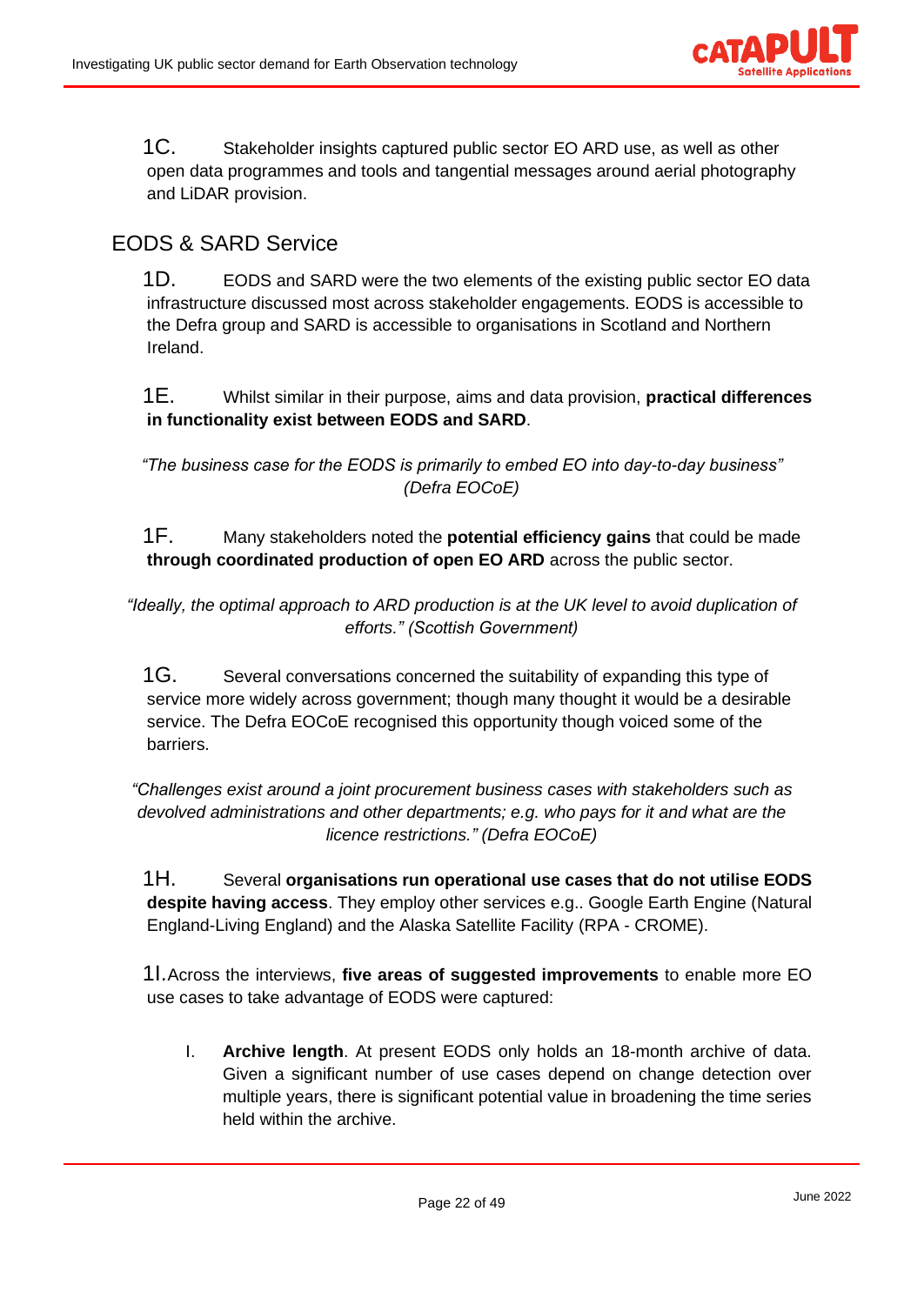

*"One of the key requirements of the environmental sector is to look at trends, for which a long time series is required" (JNCC)*

II. **Analysis environment**. Investment in analytical capacity and better integration with other portals and platforms was mentioned as a useful pathway to increase ease of use by the Environment Agency:

*"EODS is a good portal for discovery but somewhere (infrastructure, tools, etc.) to process is still required, and an overhead on a case-by-case basis" (Defra EOCoE).*

- III. **Additional datasets**. EODS and SARD at present only provide processing services for Sentinel-1 and Sentinel-2 data. User feedback has highlighted a demand for more products to be available, including Sentinel-3 data, commercial data, LiDAR data and other derived products in one system.
- IV. **Data quality**. One significant operational use case initially employed EODS data in its work, but then moved to use Google Earth Engine data instead, citing data quality issues with the EODS data. Investment to ensure high quality of data may broaden the applications of EODS and SARD services.
- V. **Continuity assurance**. Several organisations noted institutional hesitancy when developing processes which depend on these data services, due to concern regarding long-term funding guarantees and continuity of supply. Confidence in data supply is critical for potential use cases to receive investment and for exploratory use cases to become operational.

### <span id="page-22-0"></span>Tools & Platforms

1J. EO demand was consistently characterised by a **desire to be able to treat EO as simply another data source** within existing and emerging policy-led data science problems.

*"EO should be part of a bigger data system and treated the same when it comes to licensing etc.'" (JNCC)*

1K. Within Natural Resources Wales (NRW), efforts are focussed on **enabling access to a self-service tool kit** promoting and training others within the organisation to integrate remote sensing technologies, including satellite EO.

1L. The **Living Wales programme** delivers environment variables that can underpin multiple policy requirements within a clear applications framework. The study found the Living Wales programme to be the single individual programme that brought EO imagery furthest along the value chain across the maximum range of policy areas.

1M. The **smaller size and increased flexibility of devolved administrations such as the Welsh Government has fostered sustained innovation** in adopting and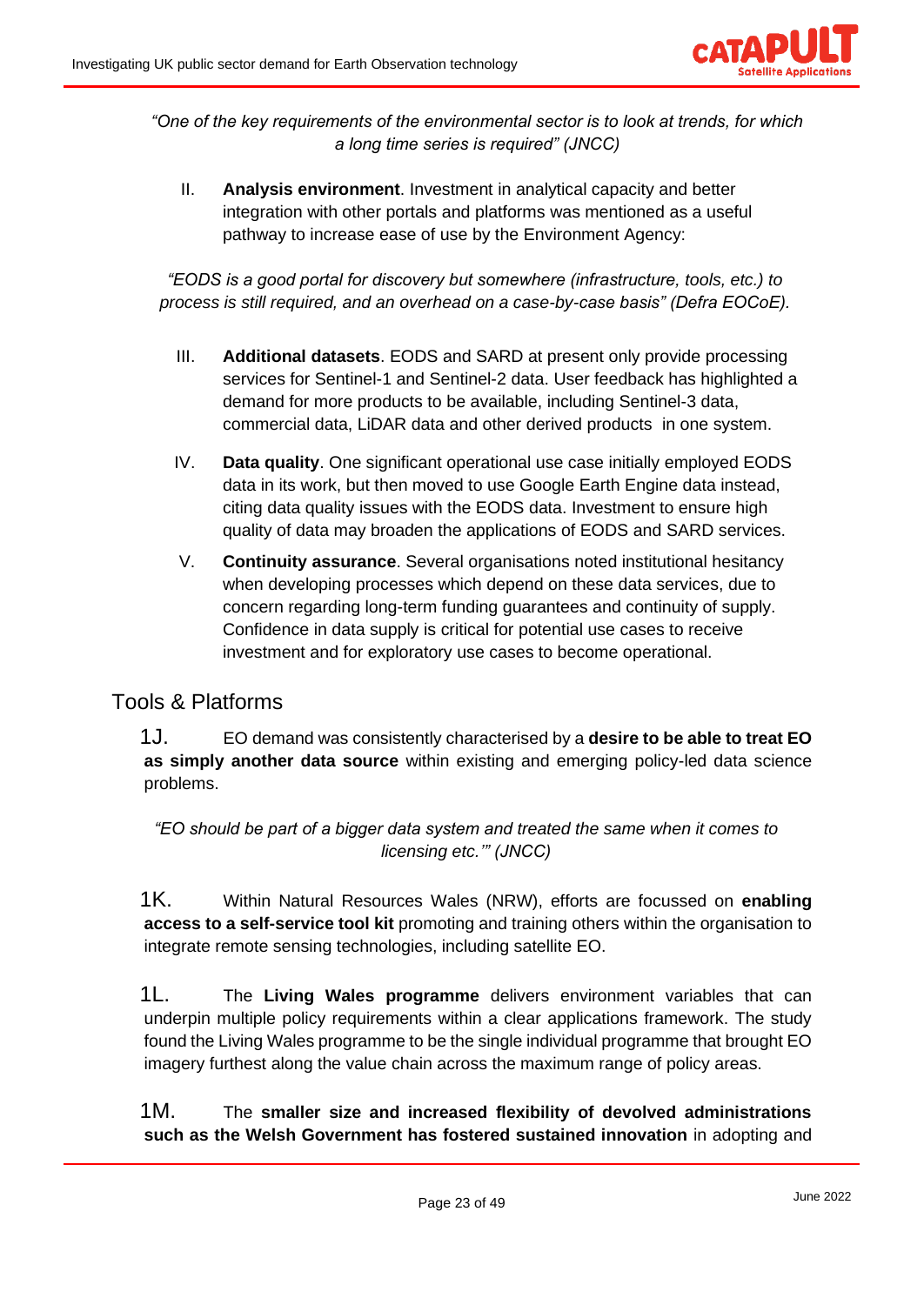

implementing EO tools and platforms against explicit policy requirements.

*"The relatively small size of Wales makes it easier to work at a national scale, enabling more impact as well as efficiency with limited resource. The position and structure of the Welsh Government also means departments are well connected enabling collaborations." (NRW)*

1N. Defra DDTS, through delivery of EODS, actively encourages users to make use of contemporary data streaming approaches for improving efficiency in accessing Sentinel-1 and Sentinel-2 data sets within readily available GIS tools.

*"Data analysts do not yet have the capabilities (tools & skills) to be able to consume and use data via API services, including restful query services and OGC Web Feature Services. This leads to delays in accessing data and a propensity to download data, reducing the value add of the EODS" (Defra DDTS)* 

1O. In practice, **common challenges were identified in maximising exposure of EO data disseminated across the public sector**, whether for experienced remote sensing and geospatial users or domain-agnostic data experts.

- i. **Understanding tool and platform capability**. Where investments have been made to date there is evidence of misinterpretation of capability of data systems. The need to improve awareness of the best practices for using EODS and other systems came through strongly during our stakeholder engagement with Defra DDTS. A similar reluctance to embrace use of new tools and services (i.e., data streaming) was described by NRW.
- ii. Gauging **Technological possibilities**. The study repeatedly encountered the desire for coordinated investment to move beyond simply EO data provision, for example through continuation of the Defra Open Data Cube (ODC) trial, a limited exploration of the potential for using ODC technology for the generation of higher-level EO products. There was, however, limited awareness of maturing technical developments in the wider EO sector that might enable improved integration of EO into the broader public sector geospatial landscape (i.e., cloud native geospatial developments).
- iii. **Establishing a case for investment**. Exploring technological feasibility was consistently considered less challenging than establishing a robust case for investment in EO data and technology.

### <span id="page-23-0"></span>A note on aerial photography & LiDAR

1P. **Many participants interviewed exploit remote sensing datasets which are not captured by satellite, notably aerial photography (AP) and LiDAR datasets**. Though the scope of this study is focused on satellite based EO, conversations around aerial and drone data were encouraged, to draw out lessons learnt from the way existing aerial datasets are distributed throughout the public sector and potential technology transfer opportunities where EO may offer additional value to AP use cases. These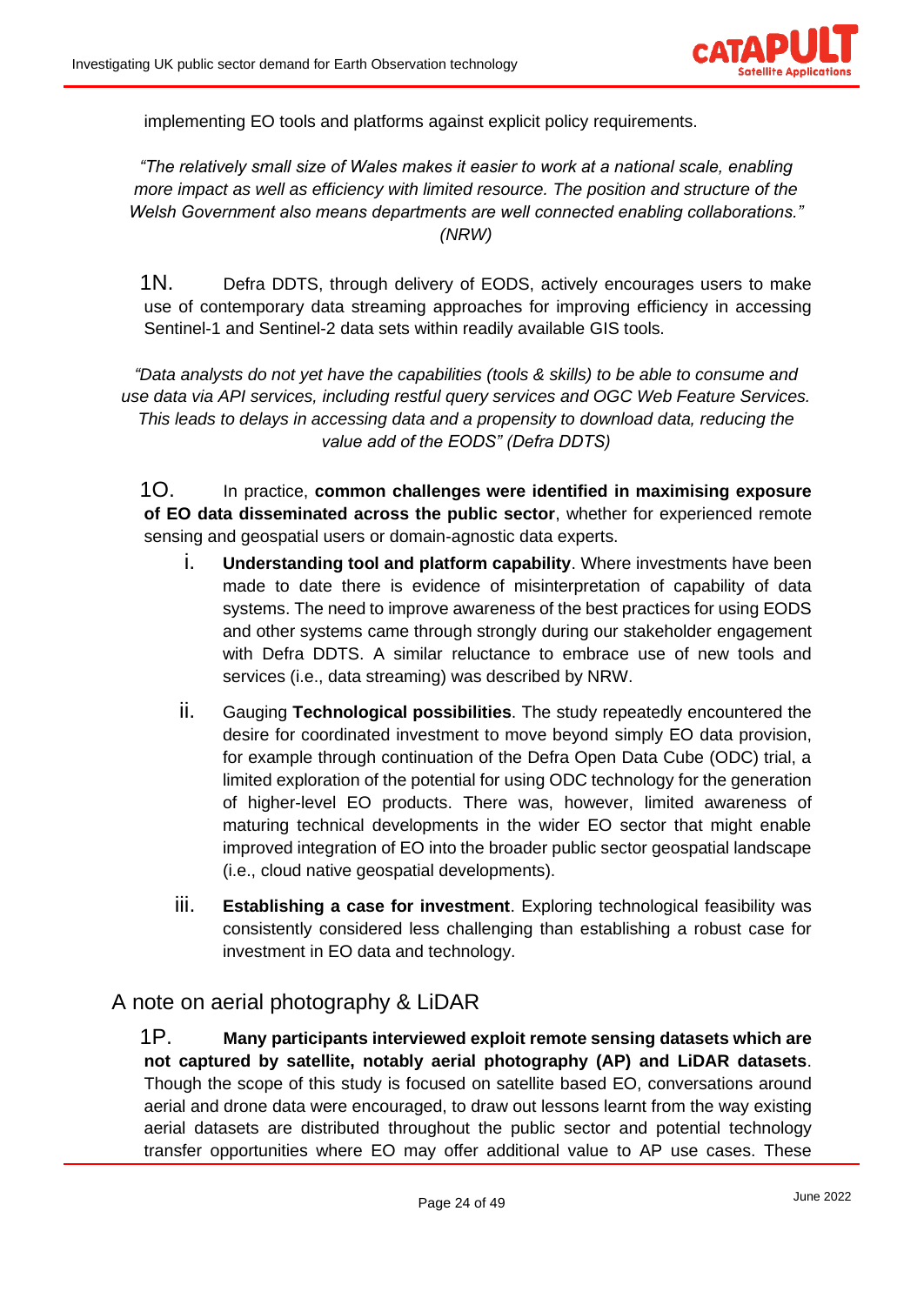

conversations were predominately in reference to data delivered through the PSGA and APGB agreements.

1Q. In the Local Authorities and Public Services workshop the importance of the APGB imagery in day-to-day operations was highlighted across a range of use cases including detailed urban planning, assessing community safety and monitoring waste sites.

#### *Empowering current AP use*

1R. Discussions in the Local Authorities and Public Services workshop led to knowledge sharing between participants, with some finding **novel ways to access datasets which enabled new use-cases**, making a case for improved knowledge sharing around datasets available to the public sector.

1S. Several **organisations could not make use of the APGB data to the same extent as others due to spatial inconsistency of complementary datasets** across the UK, e.g. The limited availability of LiDAR across Scotland was of note.

#### *Complementing AP use cases*

1T. Several **use cases currently using aerial photography have the potential to be replaced or integrated with satellite derived EO**. The opportunity of increased temporal frequency was the characteristic of satellite EO that was of the most interest.

1U. For example, during the Welsh Government's trial of smallsat data, they found that making **use of EO imagery data provided a higher temporal cadence, enabling closer monitoring of environmental impacts**.

1V. **An example of use cases transitioning from survey cameras to satellite EO comes from the UKHO where** the imagery captured by survey cameras on HMS Endurance for UKHO overseas mapping was replaced with VHR (Very high-resolution) satellite commercial imagery datasets when HMS Endurance retired. Satellite imagery had a cost benefit over reinvesting in the required survey equipment. However, in the case of UK-EO coverage, preference remains with the aerial imagery captured by the Channel Coast Observatory, as it is freely available.

1W. **An approach to integrating satellite EO into the public sector could be to treat access in a similar way to the APGB imagery to enable wider use**, however concerns over the associated complications were raised by some mature EO organisations.

*"The APGB product can work in the way it does because it is a much simpler static layer to produce. Challenges exist such as how would the data be procured, who would manage, make payment and download" (Defra DDTS)*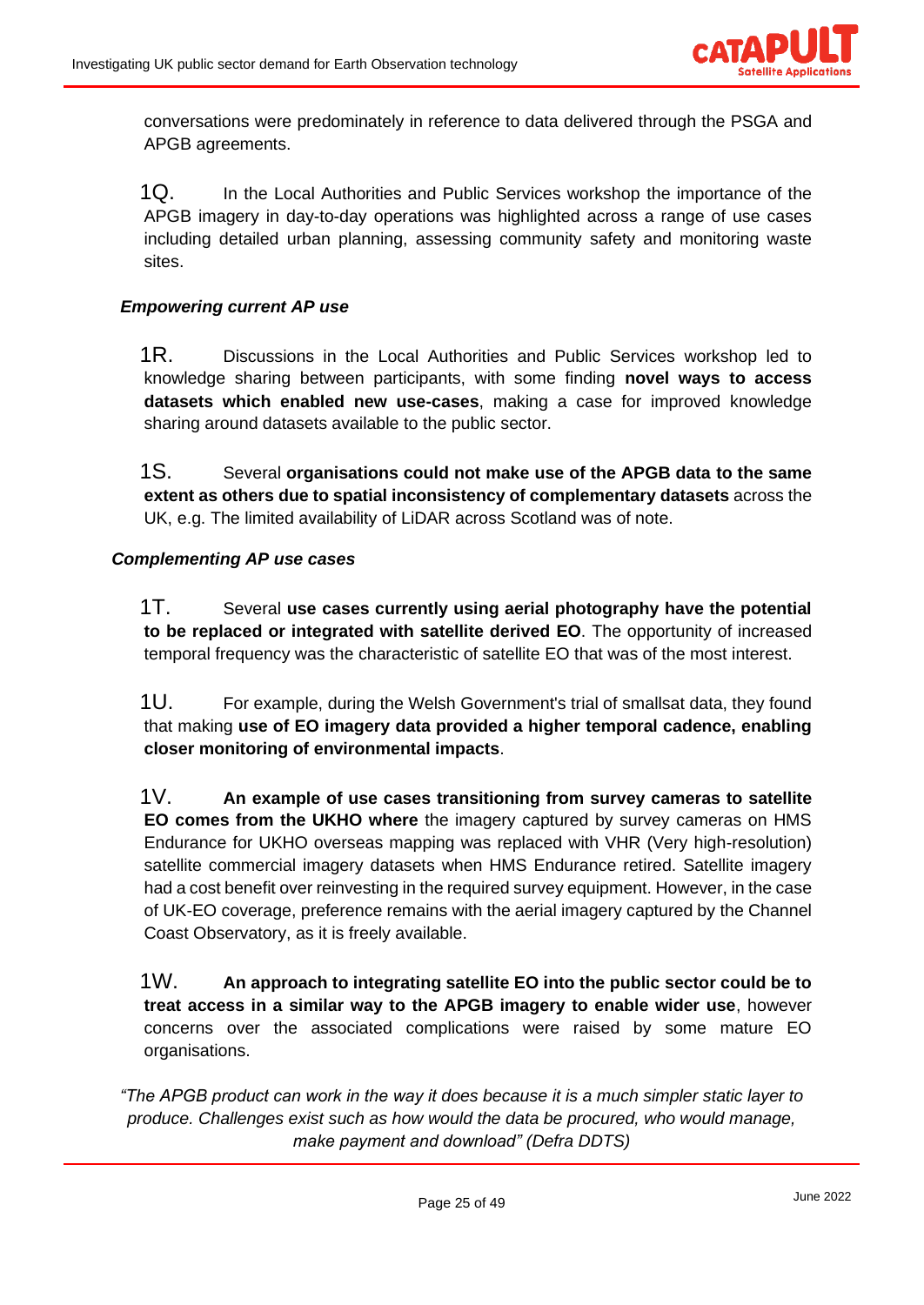

# <span id="page-25-0"></span>THEME 2: PROCURING COMMERCIAL HIGH-RESOLUTION DATA

Very high-resolution (VHR) satellite data products, developed by commercial operators, have in recent years become increasingly available and affordable. The high resolution and short latency time of these products mean they have the potential to both transform existing use cases for EO data and unlock new use cases in the UK public sector. This section explores the extent to which these products are already in use in the UK public sector, the UK public sector understanding of the value of this data, the challenges encountered so far, and how access and value for money can best be achieved.

2A. **Commercial high-resolution EO data is a critical data source for approximately 30% of operational use cases captured through the study**, primarily associated with a core group of high-maturity organisations (43%). A widely recognised latent demand for access to these datasets exists across the UK public sector, a range of captured use cases would benefit from improved access and increasing number of disparate contracts covering a range of operational, ad-hoc project-based, and exploratory uses (Table 2).

2B. **The study evidences a consistent demand - and captures initial requirements - for further coordination of commercial high-resolution EO data procurement** across the UK public sector. The breadth of experiences captured through the study's stakeholder engagement is presented around key common considerations and challenges that are summarised in the following section, from long-standing to emerging demand, with an additional emphasis on licensing considerations.

# <span id="page-25-1"></span>Summarising Experiences

<span id="page-25-2"></span>Long-standing demand

2C. All departments and organisations procuring high-resolution EO data were found to be addressing explicit requirements in delivering existing or exploring potential use cases. Where an explicit requirement and effective business case has been implemented for procuring commercial high-resolution EO data within higher EO maturity organisations, **several challenges in procurement were consistently captured through our stakeholder engagement**: End User Licensing Agreement (EULA) considerations, ensuring value for money procuring independently, and practicalities of appropriate data sharing.

2D. Sensitivity of requirements across MOD organisations was foreseen as a potential prohibiting factor in a coordinated procurement business case. Whilst **the study confirmed that ensuring protection of security sensitivities is a clear requirement for any coordinated procurement mechanism**, no evidence was found to indicate this being a blocker in practice.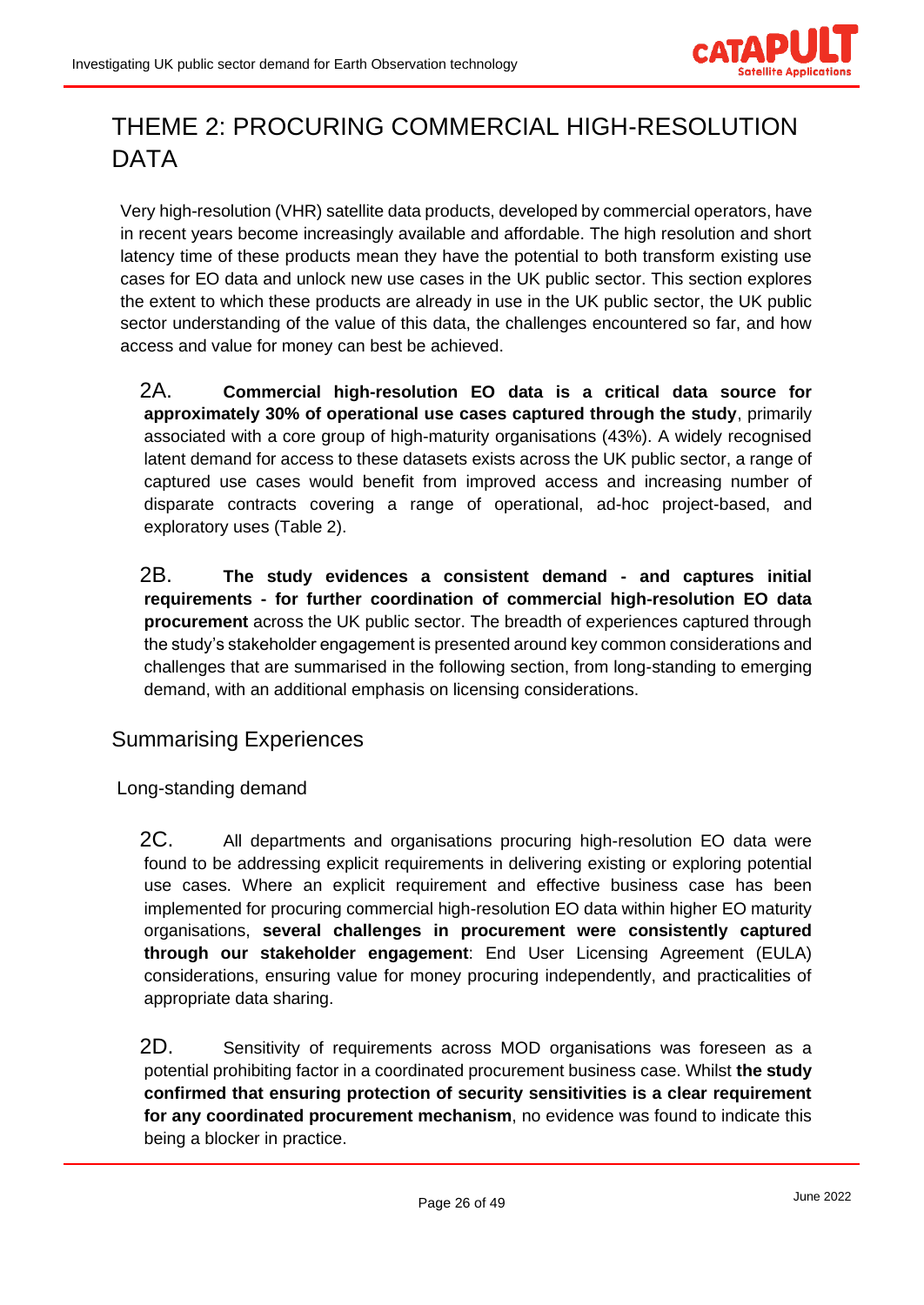

2E. On the contrary, a notable ongoing risk of not having a coordinated procurement mechanism in place - identified in a prior defence report exploring the case for MOD-wide procurement - is **potential exposure of UK foreign policy interests from patterns of requirements being overseen by commercial operators**. Ensuring alignment with existing best practices within MOD would systematically mitigate this risk across UK public sector organisations.

*"During a major event, where multiple agencies are interested in a similar area on the ground, if different departments start procuring data of a particular site, it may give commercial organisations a clear insight into UK government strategic interests." (NCGI)*

2F. Core MOD requirements are broadly met through a single contract renewed every 3-5 years and international partner capabilities. **There is an acute awareness of maturing private sector capabilities beyond EO imagery data provision** and an increasing desire to become a procurer of higher level EO services to efficiently meet evolving policy requirements.

2G. Where complex and evolving requirements were being met, **procurement through an intermediary was found to be critical to engage the full range of commercial EO data suppliers** to meet requirements.

2H. Lobbying by emerging capability providers - particularly beyond basic EO imagery data provision - is widely recognised as a risk to government capability to consistently act as an informed customer and guarantee value for money.

<span id="page-26-0"></span>Maturing demand

2I. In the majority of stakeholder interviews the **primary blocker to adoption of highresolution commercial EO procurement beyond the core group of high-maturity organisations was identified as actual data cost**.

2J. The Defra group, partially coordinated through the EOCoE, has both an established and explicit demand for high-resolution commercial EO data to meet existing operational policy requirements and is experiencing a rapid acceleration in demand to meet evolving policy requirements. **A key blocker for wider use of data procured under existing contracts is uncertainty of restrictions around licensing agreements and practicalities of data sharing**.

"*Rural Payments Agency (RPA) uses high-res commercial EO imagery to monitor compliance as a requirement under the Common Agricultural Policy. The EU provided this imagery initially, after Brexit procurement responsibility moved to the UK. It has been procured with licensing that enables access across Defra groups, but the interest from other Defra groups has been limited, perhaps given its random localised coverage. The same imagery could be useful elsewhere, i.e. Environment Agency is interested in incident*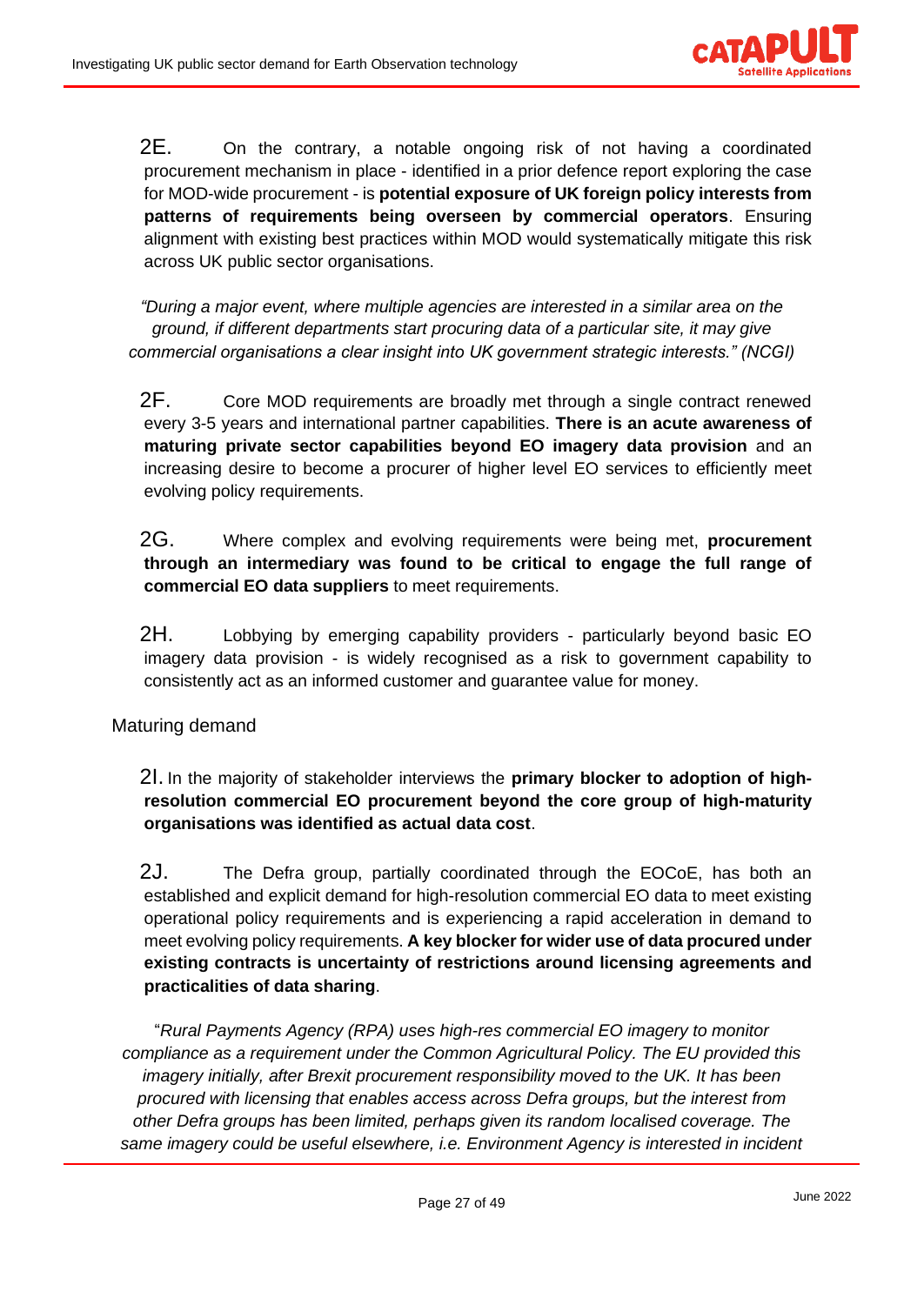

*response." (Defra EOCoE)"*

2K. For some organisations where a maturing demand was identified, **uncertainty around future access is a prohibiting factor** for engaging in trials and considering integration of high-resolution commercial EO within operational remote sensing frameworks.

*"Though commercial VHR trials are happening within Defra, the Living England team cannot spend time integrating the data without assurance of future availability. If this was assured then we would likely use high-resolution or very high-resolution data for validation work as a support tool, to clarify where changes have taken place. The Living England model is flexible, ingesting a mixture of datasets would be possible." (Natural England – Living England)*

2L. **A range of high-resolution commercial EO data trials are being undertaken across the UK public sector** with significant overlap in suppliers, use cases, technical approaches, and geographic coverage of operational scope.

2M. **The lack of efficient mechanisms for sharing of experiences beyond organisations and departments, and limited access to outputs from procurement trials, is a major prohibitor** for translating exploratory use cases into operational processes within emerging and maturing organisations.

2N. While some specific challenges for coordinated procurement were identified relative to other central procurement mechanisms (i.e. PSGA), it is clear from the maturity of other UK public sector EO capabilities, where dynamic streaming of multi-temporal open EO images are delivered, that these can be readily addressed (i.e. EODS).

*"Whilst government wide procurement may seem good on paper the practicalities are challenging. Aerial photography provision works in this way, but this is a much simpler, static layer to produce. Challenges include how data procured would be managed, such as payment on download, etc." (Defra EOCoE)*

2O. **Improving visibility of and access to existing data was suggested as an intervention** that a coordinating entity could make to support current UK public sector demand.

*"It should at least be possible for each organisation to procure their own commercial imagery, then make it available to others, but challenges are likely to be faced." (Defra EOCoE)*

2P. Data quality consistently arose as a consideration, particularly for highcadence, high-resolution data from smallsats. **There were no cases identified of organisations procuring the higher-level EO imagery data products** that have appeared more recently across the EO Data Market and potentially address both data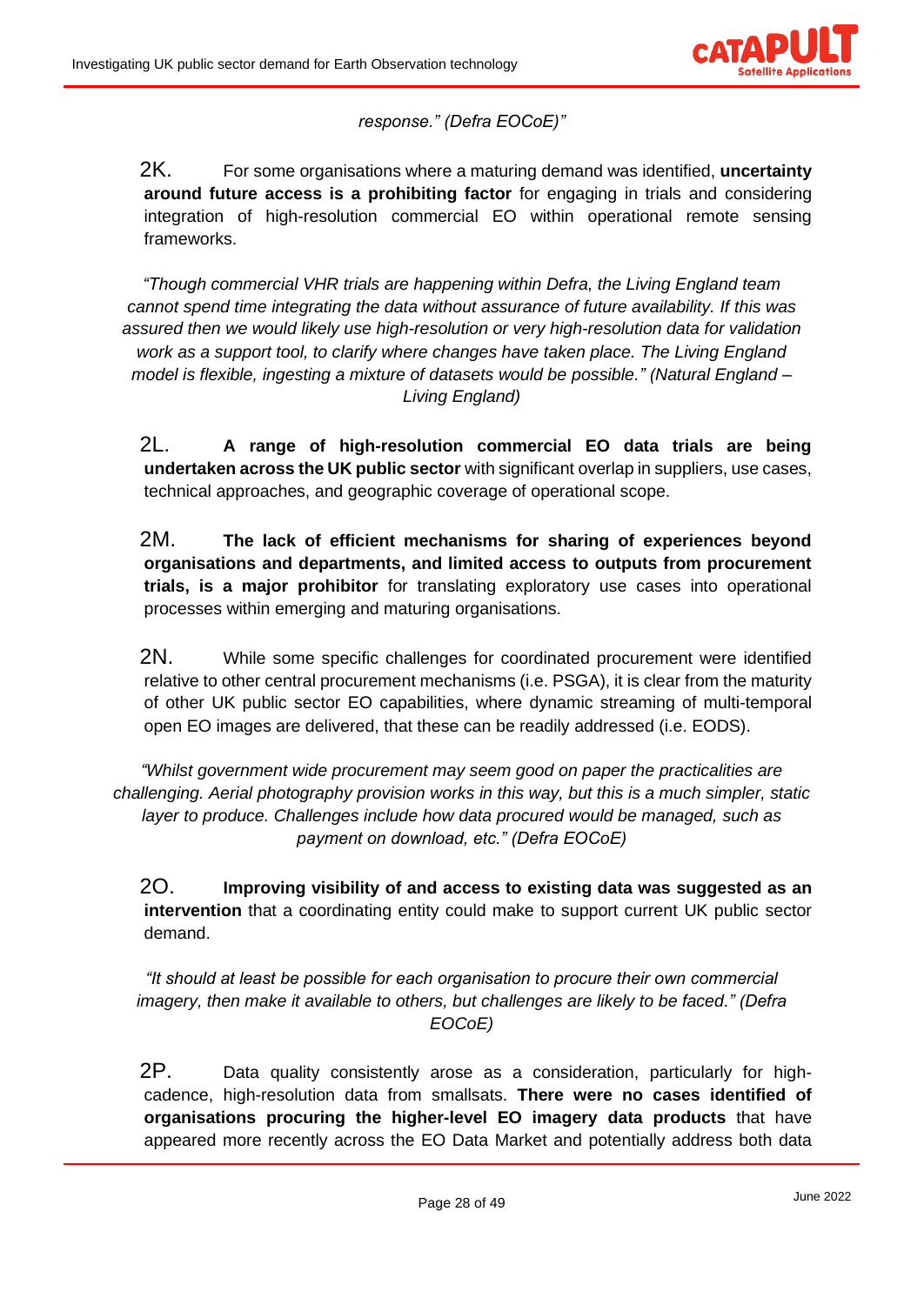

quality and uncertainty considerations, but also support broader integration into the wider UK public sector geospatial ecosystem.

*"On the whole, the data quality was poorer from smallsats than larger satellites, but the frequency is key." (JNCC)*

2Q. FCDO is one of the most rapidly developing users of commercial EO data, with application primarily driven by demand from country offices to address humanitarian use cases, for example through the FCDO-ONS data science campus and larger procurement frameworks. Whilst largely ad-hoc and project based to react to developing overseas objectives, **a wealth of innovative use cases could be transferred across other areas of the UK public sector that require overseas data coverage.**

<span id="page-28-0"></span>Emerging & Undefined Demand

2R. **Establishing the business case for procurement on a per-organisation basis was found as a key blocker for meeting emerging policy demands**, due to challenges in efficiently defining costs, understanding the art of the possible, procuring data in practice, how to articulate value for money within business cases, and, perhaps most crucially, building a specification that accounts for the broad spectrum of requirements.

2S. **Significant emerging and evolving demand for commercial highresolution EO exists** within future agricultural systems and environmental land management schemes, achieving Net Zero, national climate reporting, and sustainable finance.

*"There is a clear need to understand how VHR aligns with future schemes." (Welsh Government)*

2T. There is a clear **gap between current and potential commercial EO data capabilities for use cases** currently being explored.

2U. Examples of **critical sensor technologies for delivering against emerging policy demands** include **GHG (greenhouse gas) monitoring** capabilities, **hyperspectral** (greater spectral sensitivity) and **value-added products** and services available through the EO services market. The most mature of these is high-cadence, high-resolution optical imagery data, that is being actively explored in a disparate manner across organisations and departments.

2V. **Addressing the immediate need for improved coordination in meeting current demand** for high resolution optical EO data would allow the UK public sector to focus on realising the benefits from these maturing EO capabilities.

#### **High-Resolution Commercial EO Data Contracts**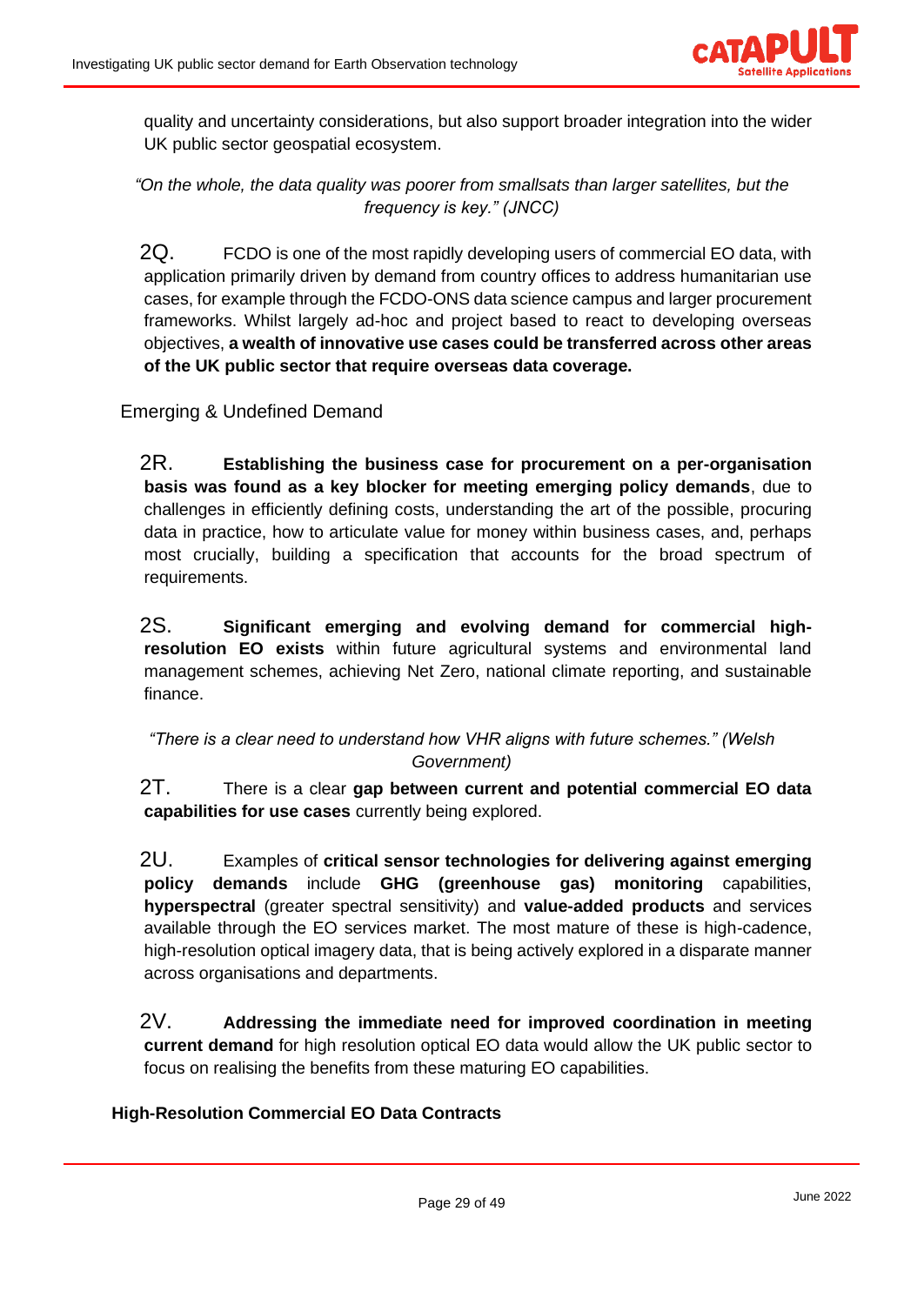

2W. **The study identified active contracts where organisations were directly procuring commercial EO data** to support both operational and exploratory (R&D) use cases. Whilst not an exhaustive list, table 2 sets out what we consider representative of the variation of such contracts across the UK public sector.

| Organisation(s)                                                                                                                                     | <b>Supporting Requirements</b>                                                                                                                                                                                                | <b>Dataset Characterisation</b>                                                                                                                       | <b>Routine Operational /</b><br>Project-based /<br>Exploratory |
|-----------------------------------------------------------------------------------------------------------------------------------------------------|-------------------------------------------------------------------------------------------------------------------------------------------------------------------------------------------------------------------------------|-------------------------------------------------------------------------------------------------------------------------------------------------------|----------------------------------------------------------------|
| Defra - Rural<br><b>Payments Agency</b>                                                                                                             | Compliance, control with remote sensing.                                                                                                                                                                                      | Relevant very high-resolution EO data.                                                                                                                | Routine Operational                                            |
| Ministry of Defence<br>(MOD) - Defence<br>Geographic Centre,<br>National Centre for<br>Geospatial<br>Intelligence                                   | Intelligence from foundational geospatial data.<br>Intelligence sharing and operational planning<br>beyond restricted communities.<br>Complementing state owned / operated<br>capabilities.<br>Foundation mapping & charting. | Nominally state-of-the-art spatial resolutions<br>(rarely less granular than 50 cm).<br>3-year contract via broker.                                   | Routine Operational                                            |
| MOD - UK<br>Hydrographic Office                                                                                                                     | Foundational mapping & charting.                                                                                                                                                                                              | Linked to other MOD contracts, data sharing<br>agreements (50cm and higher resolutions).<br>Limited gap filling via smaller independent<br>contracts. | Routine Operational                                            |
| <b>Welsh Government -</b><br><b>Natural Resources</b><br>Wales, JNCC, Forest<br>Research, UK Centre<br>for Ecology and<br>Hydrology, Welsh<br>Water | A broad range with evaluation largely driven<br>by Living Wales.                                                                                                                                                              | 12-month pilot.<br>Access (50cm data, small sat tasking.                                                                                              | Exploratory<br>Operational Trial pending                       |
| Foreign,<br>Commonwealth &<br><b>Development Office</b>                                                                                             | Humanitarian and development intelligence<br>gathering.                                                                                                                                                                       | Nominally state-of-the-art spatial resolutions<br>(mostly 50cm spatial resolution and higher)                                                         | Project-based / Exploratory                                    |
| <b>Scottish Government</b><br>– Historic<br><b>Environment Scotland</b>                                                                             | Archaeological site detection, condition<br>monitoring & macro-scale change detection.                                                                                                                                        | High resolution smallsat data via ESA<br>collaboration (third party missions)                                                                         | Exploratory                                                    |
| Defra - Environment<br>Agency                                                                                                                       | Agricultural regulation                                                                                                                                                                                                       | High resolution smallsat data.                                                                                                                        | Project-based                                                  |

**Table 2.** Summary of identified commercial high-resolution EO data contracts.

### <span id="page-29-0"></span>Licensing Considerations

2X. **Ensuring suitability of End User Licence Agreements (EULAs) is a challenge identified by almost all stakeholders interviewed** in procuring commercial EO data. Each of the example contracts captured in the study relied upon separate reviews of their suitability against use case requirements and government legal and procurement policies. There was a consistent pattern of organisations not negotiating terms offered by suppliers, due to only spending small amounts, limiting the potential to share data, and impacted negatively on the value of the insight for a use case.

2Y. One of the **single most significant drivers for coordinated procurement of commercial EO data across the UK public sector is the opportunity to agree optimal licensing terms for the UK public sector. To ensure existing best practice**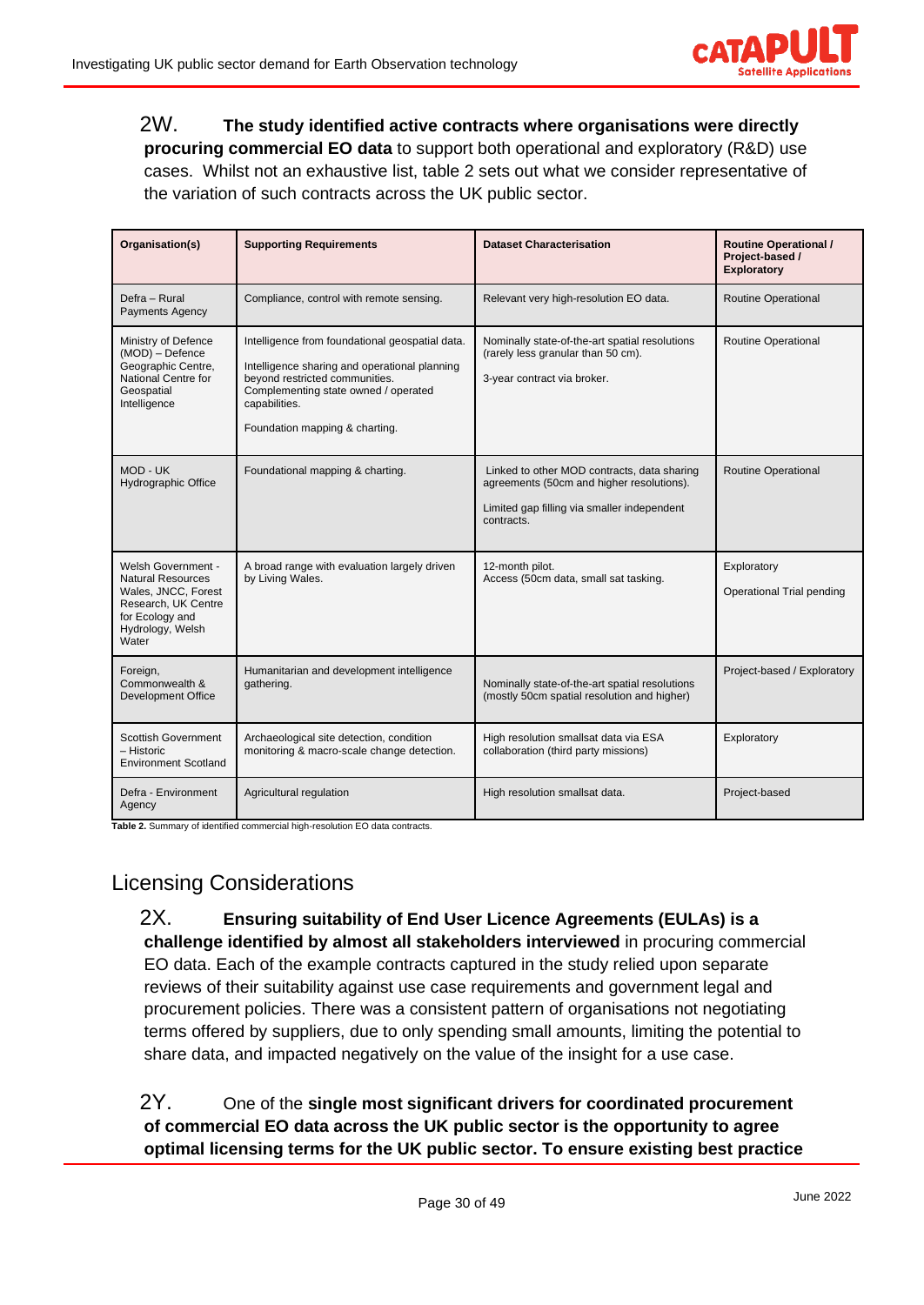

**(e.g. PSGA terms) are drawn on and to encourage onward sharing of the data**. The key characteristics encountered include:

- i. **Perpetual term**: It is becoming increasingly common for data providers to offer nonperpetual (i.e. annual / subscription-based) licensing as default.
- ii. **Data sharing**: Even for highly informed and better coordinated procurers, understanding the precise extent to which it is possible to share data is challenging. Confidence with EULA interpretation and practically drawing a line on who falls within 'internal' user categories are two areas that would benefit from clarity and consistency of legal interpretation with significant potential to mitigate current and future data silos.
- iii. **Regulatory use cases**: Organisations were found to have very different experiences in using commercial high-resolution EO within legal proceedings and processes (i.e. civil prosecutions). In existing operational use cases this is the core rationale for use (i.e. MOD), however in some exploratory use cases (i.e. Welsh Government smallsat data trials) this was found to be prohibitive. From a data provider perspective, this should not be an issue in practice, and is a potential low-hanging fruit opportunity for improving clarity in procurement across UK public sector organisations.
- iv. **Export control**: EULA terms relating to export control are becoming increasingly complex across data providers. While not considered a challenge in practice by some mature users, an increasing number of organisations working overseas (i.e. FCDO) are encountering ambiguity around the boundaries of their responsibilities and identifying appropriate stakeholders for signature.

#### <span id="page-30-0"></span>General Licensing Messages

*"There is a limitation with licensing of commercial data within Natural England and Defra, from a legal standpoint, legal teams make it difficult to agree on the terms and conditions, and projects run out of time before this is resolved, which becomes a project risk." (Natural England).* 

*"VHR is considered to be both a licencing and cost minefield" (Environment Agency)*

*"Defra has lots of analysts, but a small licensing team, a challenge when needing to monitor dynamic licensing." (Defra DDTS)*

*"Some EULAs are very complicated and change over time. It can be difficult for organisations to negotiate appropriate changes to these, particularly when only spending a moderate amount (i.e., £10,000). A central agreement from HMG would make things far simpler, and a step toward a EULA similar to the U.S Government's NextView License." (UKHO)*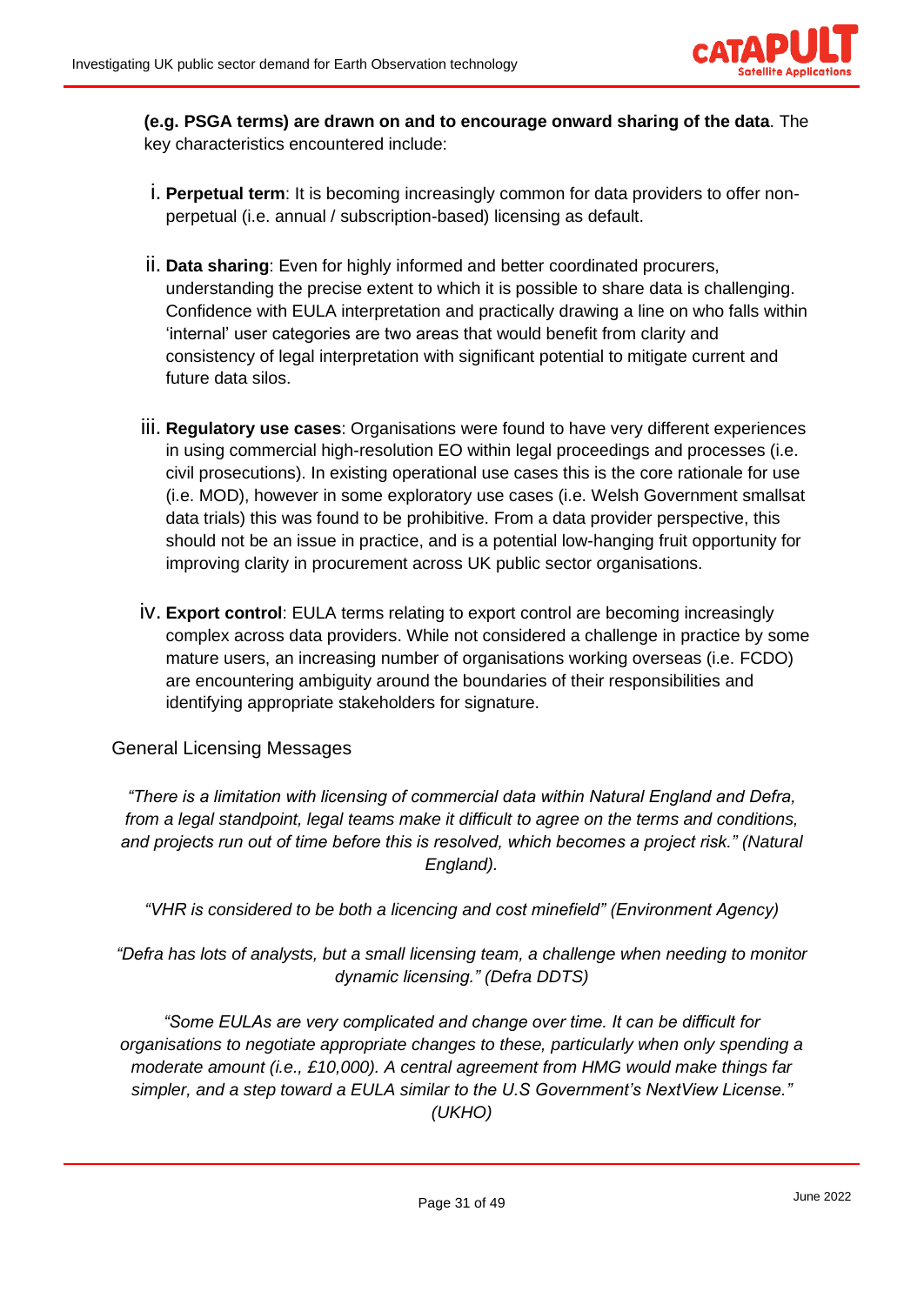

<span id="page-31-0"></span>Perpetual Licensing:

*"With VHR a significant input of time is needed to ensure there is clarity on licensing conditions, e.g. does data have to be deleted at the end of the trail; can derived products be kept, what are the publishing rights etc. Time is well invested in getting this right and understood. Clearer licensing will increase understanding and confidence and therefore likely to increase use." (Welsh Government)*

<span id="page-31-1"></span>Data Sharing:

*"In terms of licensing arrangements, MOD require an alternative option to defence only licenses, but this can get challenging." (NCGI)*

*"A Defra-wide license exists for many VHR data procured within the Defra group, but expansion beyond this, even to wider arms lengths bodies is complicated" (JNCC).*

*"There is an element from suppliers of not understanding how large Defra is, which can make getting a Defra wide license difficult." (Defra EOCoE)*

<span id="page-31-2"></span>**Regulatory** 

*"Discussions are ongoing with commercial providers about whether imagery can be used in legal proceedings and whether they would be less cautious for civil proceedings (e.g., landfill tax audit) rather than criminal." (NRW)*

*"NCGI (National Centre for Geographic Intelligence) does contribute to criminal investigations conducted by other government agencies which can result in legal proceedings, so that data neds to be CSI (Commercial Satellite Imagery) as opposed to classified." (NCGI)*

<span id="page-31-3"></span>Export control:

*"CSI gives us (MOD) the ability to share data beyond the 5 Eyes intelligence community or NATO, including public release when necessary. If intelligence or data is to be provided to another country steps need to be taken to provide assurance that it will not be used to cause harm or to undermine UK national interest. What is shared is almost always a derived image or intelligence product, not raw data. (NCGI)*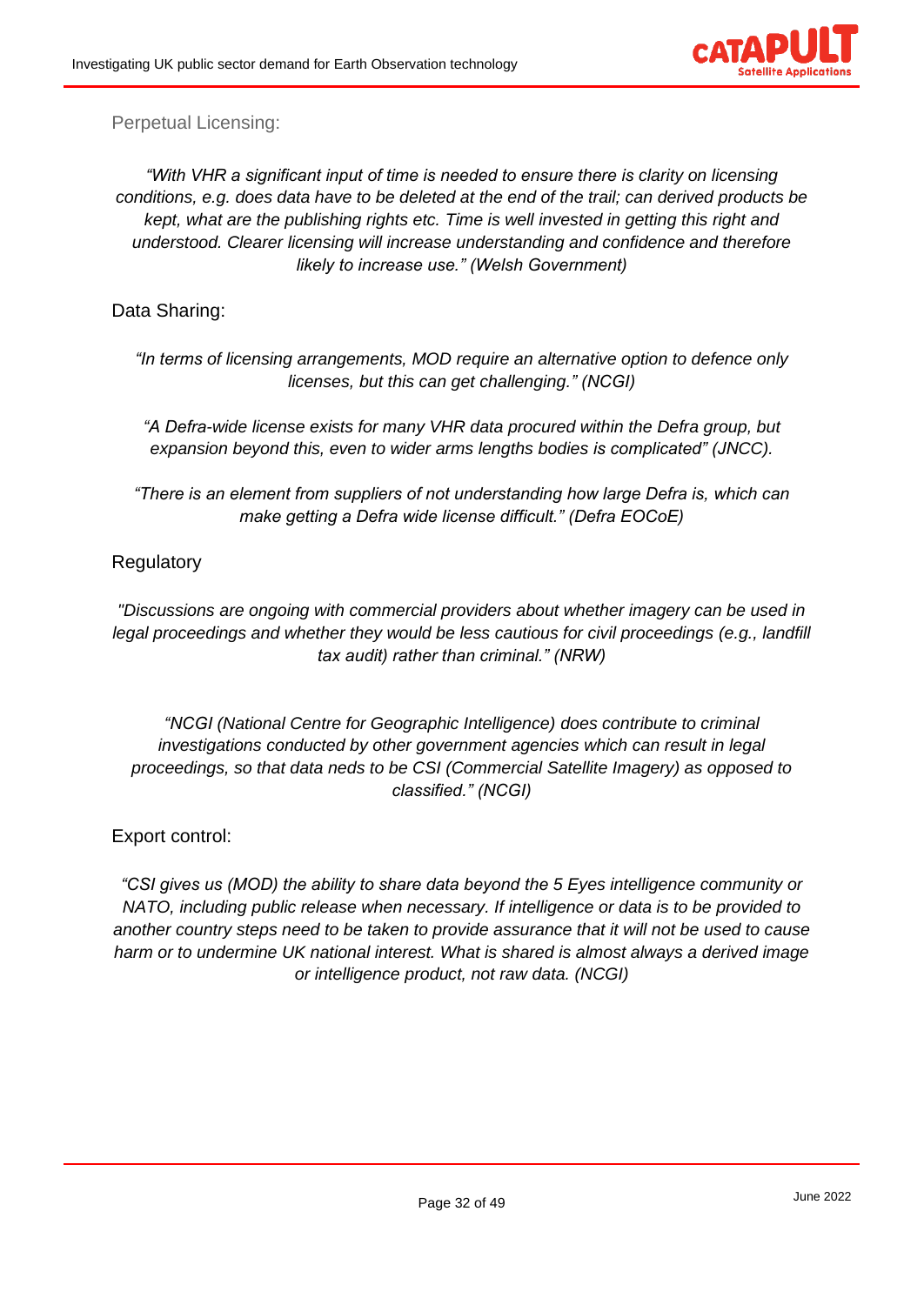

# <span id="page-32-0"></span>THEME 3: UNDERSTANDING & ENGAGING INDUSTRY

In sectors where technological capability is accelerating quickly, it is useful for the UK public sector to maintain a strong understanding of the industry and its developments, so that it may best take advantage of the efficiencies and insights new technology enables. Satellite and EO technology are one such industry. This section explores the UK public sector's existing understanding of and links with the commercial satellite industry and technological developments, and how this impacts its capacity to understand the 'art of the possible' and innovate new policy solutions.

### 3A. **Effective working with industry suppliers is identified as a key strength of organisations across the spectrum of EO maturity.83 industry partnerships were** c**aptured** across **use cases.**

3B. **Establishment of the CCS Space & Geospatial Dynamic Purchasing System will** enable easier procurement of geospatial data services, including for EO data. All **stakeholders interviewed showed an acute awareness of the challenges** impeding the adoption of evolving industry capabilities across both the EO data and increasingly - EO services markets.

### 3C. **The study encountered significant demand for a more coherent approach across the UK public sector to support improved awareness, understanding, and evaluation of the products and capabilities available in the EO data and services markets.**

3D. Engagement with commercial services can be seen across use cases of almost all UK public sector organisations explored in the study. The study found **clear recognition of the importance of utilising commercial capability to improve efficiency** in delivery of UK public sector services.

*"EO is about integration of satellites and in-situ; public and private platforms; and novel EO systems. Partnerships and data sharing are critical, particularly for moving from exploitation of essential climate variables to more bespoke application climate variables." (Met Office)*

3E. **Industry engagement was largely limited to the delivery of operational use cases in some organisations.** Cost effectiveness was the main driver in mature EO organisations' preference to undertake exploratory and R&D use cases internally.

*"Testing of commercial EO data and service markets is done solely to meet internal operational requirements, the initial exploration of technical feasibility typically happens internally." (RPA)*

3F. **Consideration and adoption of industry capabilities within the most mature EO user organisations is most often for data coverage.** Exploration of market developments through initiatives such as broader governing and partnership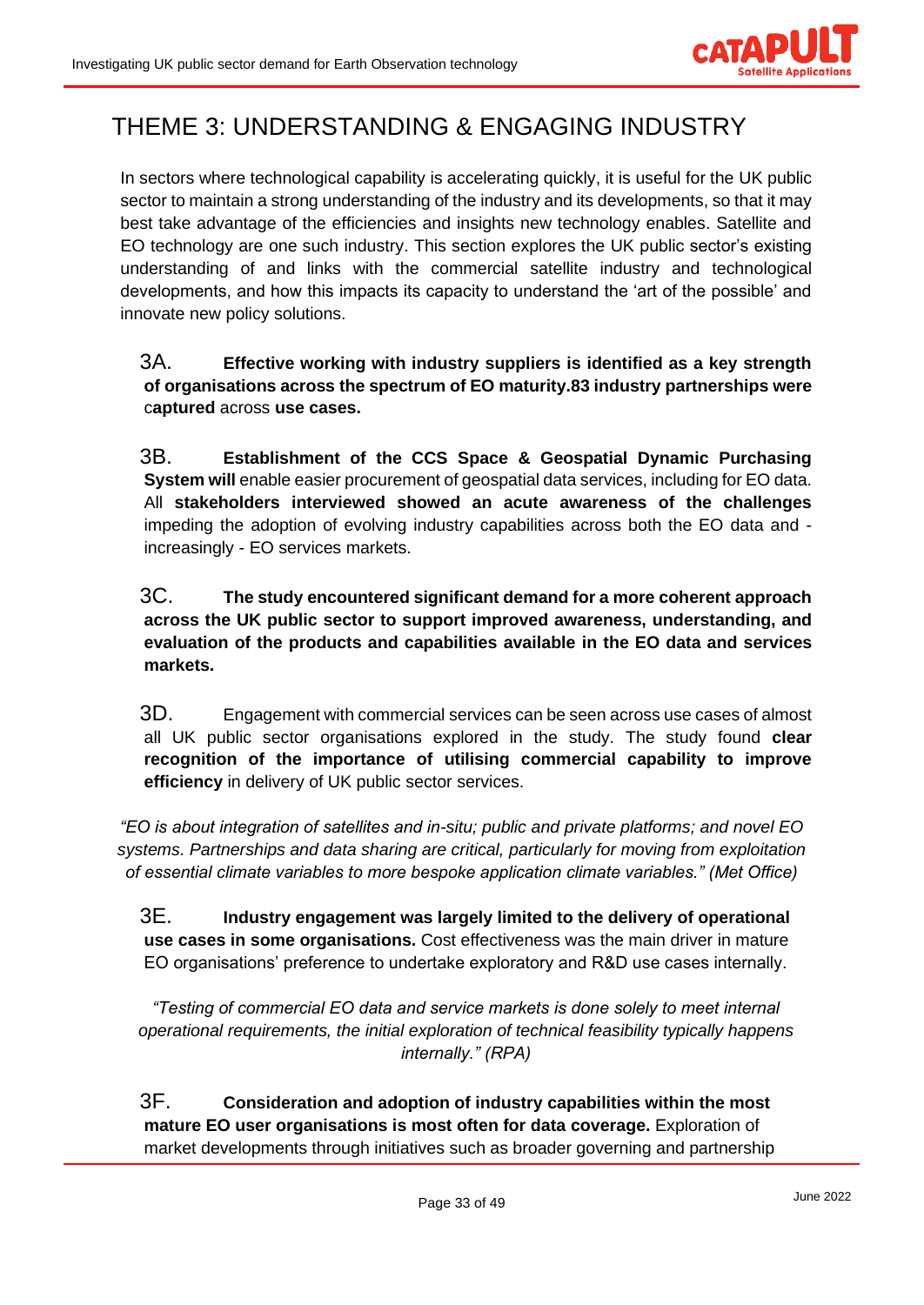

structures was recognised as offering greater stability and increased leverage in discussions with emerging industry partners around operational EO uses.

*"Partnership with industry and adoption of commercial EO datasets and their evolving disruptive business models is less pertinent at a national level for numerical weather prediction and climate due to policy and governing structures remaining at a European and international level; tension sits within these international communities' forums." - (Met Office)* 

3G. A downside to reliance on inflexible procurement mechanisms is the reduced agility necessary for productivity gains to be tested and adopted.

*"Integrated into the five eyes partnership is a lot of senior level engagement with vendors at a strategic level. This is positive and there is potential to the offerings, but, because of rigid frameworks, it's difficult to exploit." (NCGI)*

3H. The delivery of future agricultural systems, away from the Common Agricultural Policy post-EU exit, highlights some of the benefits and drawbacks of engaging industry outside of international governance structures. There is a widely recognised opportunity for an expanded role of EO, necessitating greater industry involvement. While there is the potential for greater innovation, maintaining awareness of lessons learnt from broader European evolution will be critical.

*"The movement from CAP towards ELM (Environmental Land Management) brings challenges along with a fresh value proposition for EO, i.e., monthly cadences are to be considered for VHR imagery. A POC was recently undertaken to explore the possibilities of using time series VHR imagery to support ELM monitoring." (RPA)* 

3I. Less evidence was found than anticipated regarding UK public sector organisations undertaking internal exploration of burgeoning private sector capabilities. **There was little evidence of adoption of commercial sensing capabilities thought to be critical for delivering against emerging policy requirements**, e.g., GHG sensing capabilities, small sat SAR constellations, and 'high resolution' hyperspectral imagers.

*"We should be able to get to a stage where HMG is an early adopter, efficiently exploring emerging capabilities and positioning policy, culture, and skills for adoption" (Environment Agency)*

3J. There is an **accelerating demand for increased adoption of higher-level EO products and services** available across the EO services market, however the longstanding challenges around commercial high-resolution EO data procurement are exacerbated by the variety, quality, and rate of change of services offered.

*"The EO data market and intelligent procurement of services are challenging, as they are changing quickly, it is also hard to keep ensuring the user is getting value for money." (JNCC)*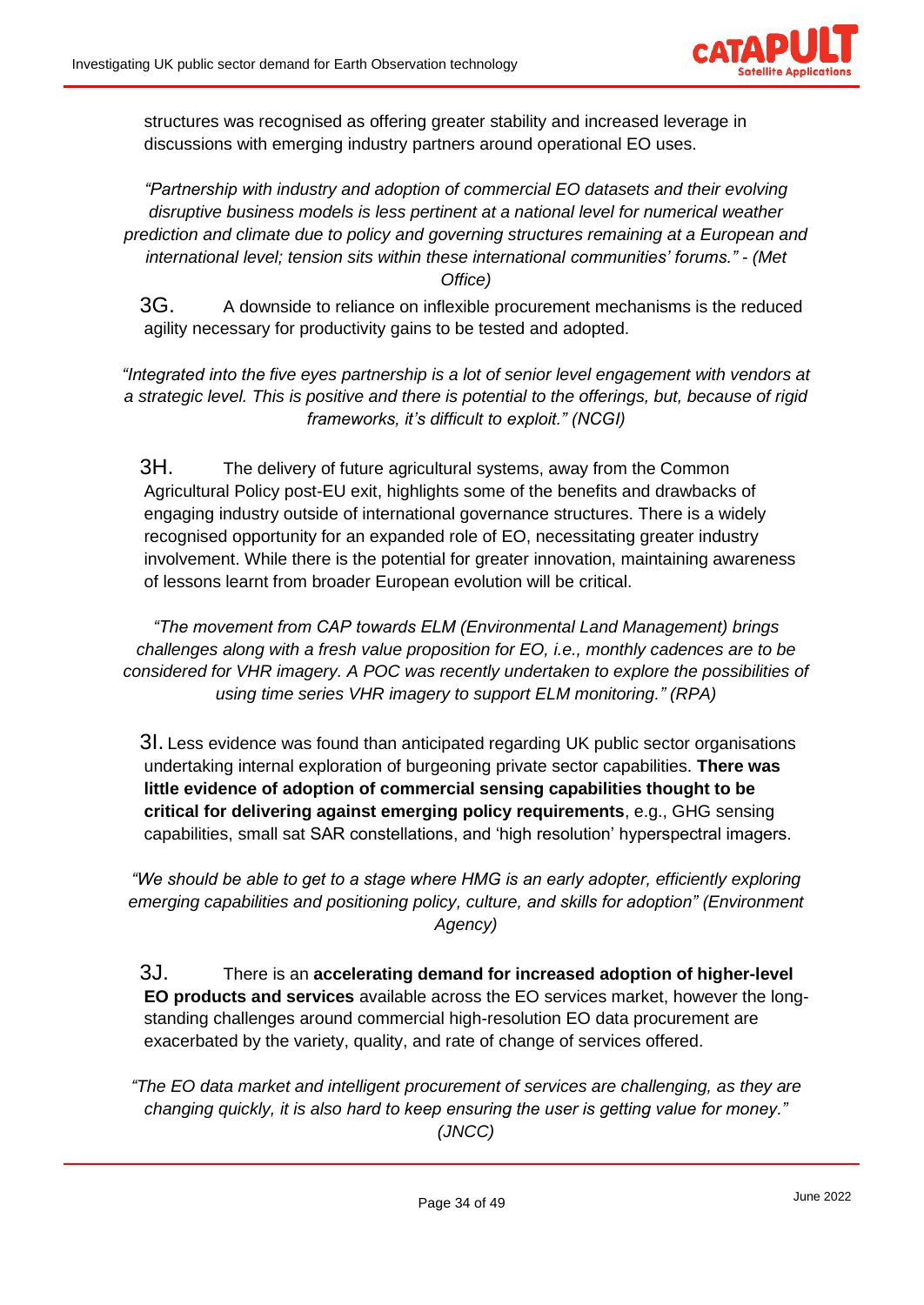

3K. **Lack of resource capacity** was the most commonly identified and significant prohibiting factor to evaluating the potential for new EO technologies within individual organisations and departments.

3L. Evidence of how UK public sector organisations 'stay in the loop' with developing industry EO capabilities varied across the study. Outside of service procurement, the study found engagement mechanisms to be exclusively informal and industry driven. However, **maintaining an understanding of industry capability was repeatedly identified as a significant challenge** and blockers to adoption of EO across the full spectrum of organisations.

*"It's recognised that from data providers, markets are constantly changing, there is not a single solution, different companies are more aggressive in lobbying the government - this can make it difficult to decide on the right provider for a longer-term contract." (Defra EOCoE)* 

3M. **Building sufficient confidence and trust in the level of transparency typically offered by industry providers** can be difficult across all the organisations the study engaged.

*"A barrier, with the boom of the services market off the back of the data market, is that potential users are overwhelmed. Services are not transparent, and target specific users, but not expert users, so they aren't making informed decisions and don't know what to do with the information." (JNCC)*

*"Commercial providers (as an alternative to our Earth Observation Data Service (EODS)) have been considered, but often as a black box. There are multiple ways to process the data and different departments have different processing requirements, so they need flexibility and knowledge" (Defra EOCoE).* 

*"For Several years we (NCGI) have been discussing buying the results of analysis rather than pixels. However, there is recognition that when buying the results, we don't have ownership over the end-to-end process, which means we are unable to fully assure the validity of the analysis. This may be acceptable in some cases, but it limits the extent to which the intelligence can be acted upon. (NCGI)*

3N. As the UK public sector geospatial ecosystem becomes increasingly integrated into dynamic 'system of systems' services, **managing uncertainty across data products is recognised as critical for policy delivery**. Some UK public sector services are champions in this area. Articulating requirements to manage/increase transparency around uncertainty through future tenders is a clear opportunity for holding 'black box' solutions to account.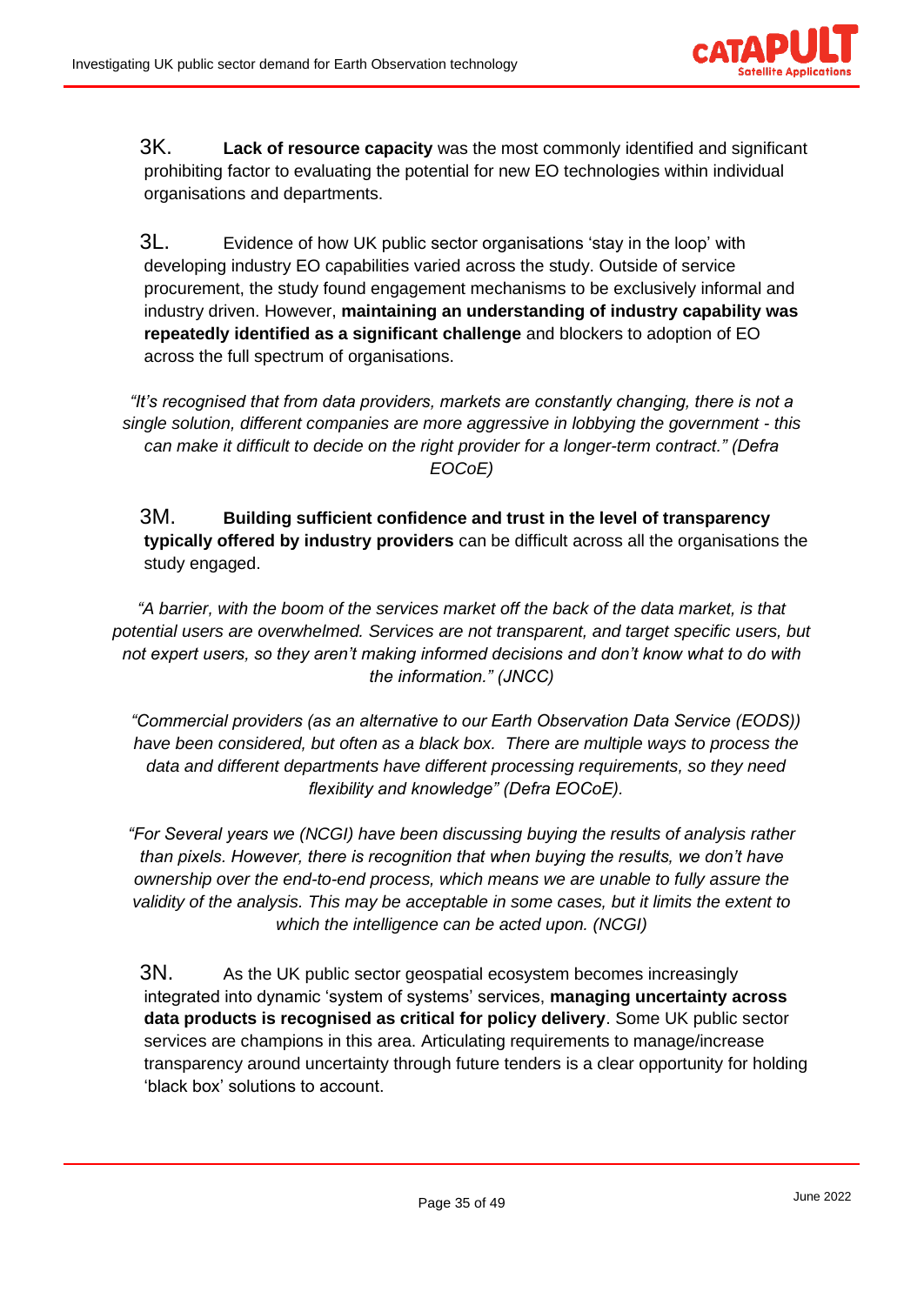

*"Information regarding uncertainty is provided with the different environmental descriptors (e.g. canopy cover, biomass) used to construct the land cover maps generated for Wales by Living Wales, with this informing decisions relevant to policy and land management" (Welsh Government - Living Wales).*

3O. In highly EO mature organisations the **transition to procurement of results or 'insights' rather than pixels will require additional protocols** to ensure no loss of reliability when interpreting derived intelligence.

3P. **In some areas it is currently not appropriate for the private sector to play a role** in delivering mature and well-established services due to security sensitivities.

3Q. Supporting these organisations in engaging with commercial suppliers requires the UK public sector to build upon previous government experiences of deciding when services offer value for money.

*"In 2016 Defra put out a tender for a national habitat map, the responses from industry were too expensive. As a result EOCoE funded a pilot project, the product was an 83% cost saving compared to industry, this later became Living England." (Natural England)* 

3R. **The UK public sector is currently lacking a coordinating presence for EO industry engagement** and collation of requirements. Mitigating the risks of lobbying by particular vendors and informed exploration and evaluation of cross-cutting capabilities are clear areas for improvement.

"*There isn't a place for market research within EOCoE. Lots of stakeholders require this, but there is no official mechanism to do it." (JNCC)*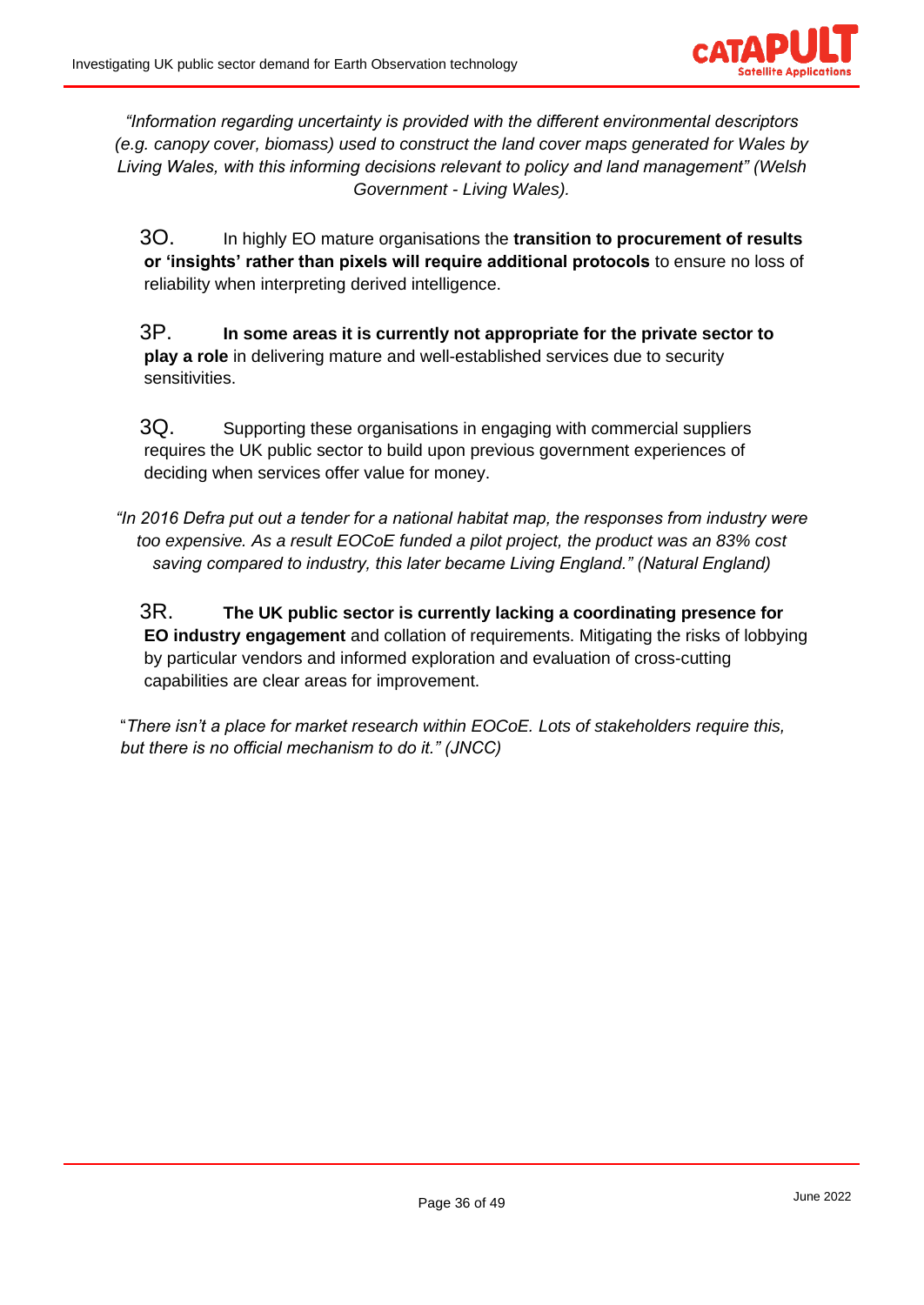

# <span id="page-36-0"></span>THEME 4: SKILLS, TRAINING & KNOWLEDGE EXCHANGE

While the first three themes consider how the UK public sector understands and interacts with external EO communities and suppliers, this section focuses inward on the processes and engagement within and between UK public sector organisations. The value of data only extends as far as the understanding of those who use it. If its full value is to be realised, access to satellite data must be complemented by internal expertise to manage and apply the data correctly to meet policy aims. Existing expertise can be shared with other organisations to optimise their own operations.

### 4A. **Awareness and understanding of EO activities, capabilities, business cases and stakeholders across the UK public sector was consistently identified as an area for improvement and a notable barrier for maximising the potential return on investment from UK investment in EO.**

4B. Key findings focus on **how to unlock value** (knowing how to derive insights from the data and engage with enabling technologies) and **sharing insights** (eliminating replication of contracts and use cases across gov, building cross-gov understanding, etc.).

# <span id="page-36-1"></span>Unlocking Value

4C. **To realise the full benefits from EO, users need to be well informed on the potential, best practice, and implications of the data.** In a recent data trial of smallsat imagery:

*"Departments with specialists saw the most benefit, whilst those without skilled analysts didn't experience the direct benefits as much and needed technical support." (Welsh Government)*

4D. **Dedicated activities across the international EO landscape are lowering the barriers to entry for non-experts to derive insights from EO data**, such as provision of analysis ready data. However, concern was expressed in several interviews around correct interpretation of the data, and the dangers associated with misidentification and mis categorisation of the data, particularly when it came to SAR data. These concerns were expressed by the MOD where precision and accuracy are of high importance and extend to wider concerns of data quality related to both imagery and derived insights.

4E. Many government departments have specific GIS or EO teams, though these are typically small in relation to the value delivered and often stretched due to the large remits covered. **Resource capacity was highlighted as one of the greatest challenges** for many organisations interviewed as well as in the Local Authority and Public Services workshop. It is exemplified by Natural Resources Wales (NRW), which, despite their large operational remit for EO, has only a few fulltime Remote Sensing Specialists.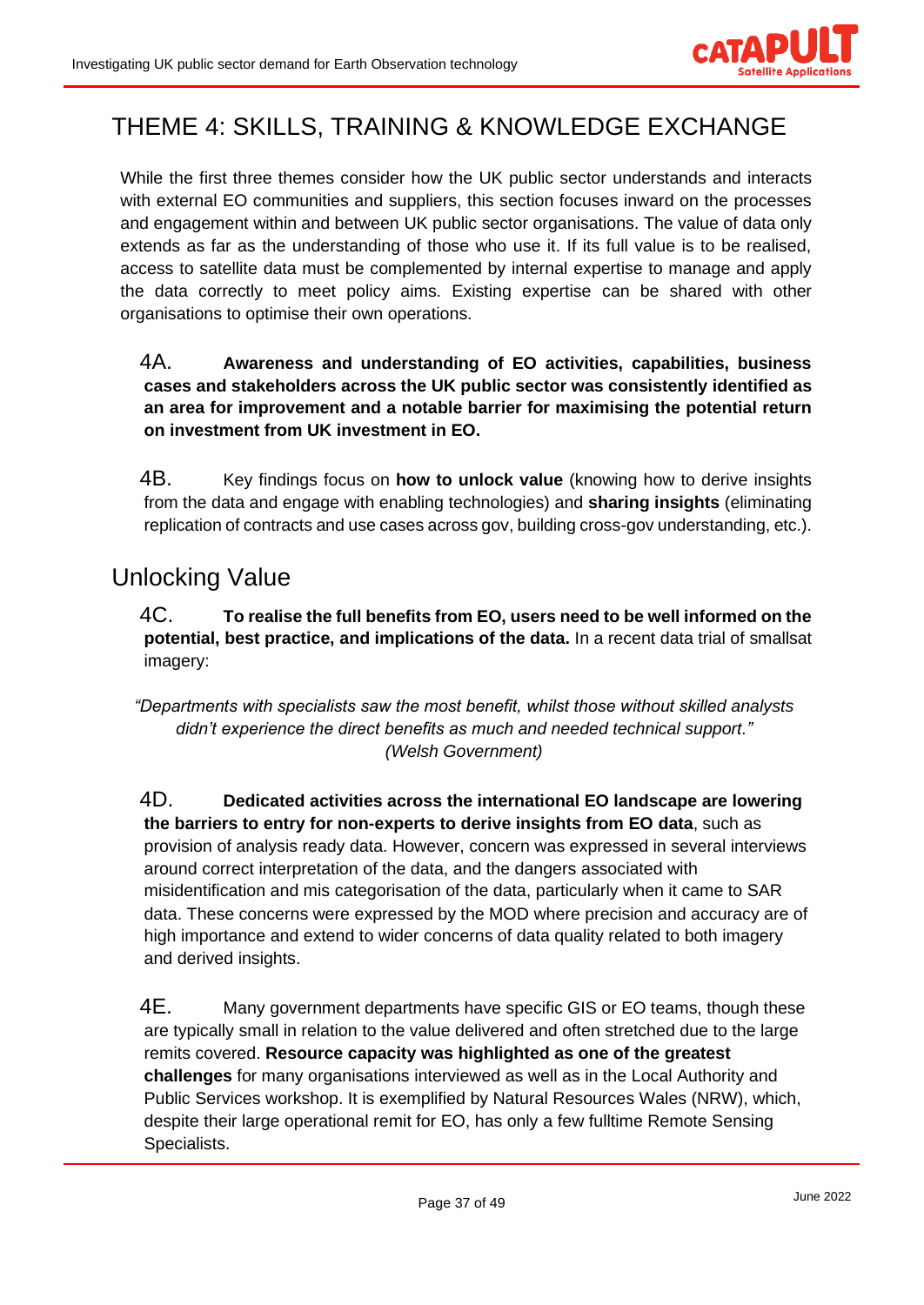

4F. NRW also echoed other stakeholders' **challenging experiences in hiring specialists with the appropriate skills**, particularly within the constraints of civil service employment structures.

4G. While resourcing challenges necessitate a highly efficient and prioritised approach to adopting EO within NRW – with a focus on enabling access to a self-service suite of tools – this is believed to stifle the total potential value from EO.

4H. Resourcing has also been a challenge within Natural England:

*"A challenge was resource in Natural England, historically there hadn't been EO teams, a case had to be made to make this a priority and find space in the budget to bring in the appropriate resources." (Natural England).*

4I. **The COVID pandemic has accelerated the increase in demand for EO within organisations**, for example, with reduced accessibility for field visits. In response, organisations such as NRW have upped their training and webinars.

4J. In several interviews it was noted that often **departments or organisations knew of potential EO opportunities but lacked the time or budget for innovation** or to develop the business case.

*'Organisations that might have the most to benefit from developing the use of EO are often those with the most pressure on their resources, so unable to invest into exploiting the potential of EO.' (Welsh Government)*

4K. As the breadth of demand for EO increases across the UK public sector there is a clear gap to be filled in mitigating the **duplication of effort in repeating these common early-stage experiences** across departments and organisations.

4L. **A lowered skills barrier to entry and reduction in duplication of experiences was considered essential for supporting a 'system of systems' approach** for realising disparate EO value propositions.

4M. While outside the focus of the current study, a desire for closer working relationships across different types of non-commercial UK organisations was expressed throughout our stakeholder engagement. It is thought that a **closer alignment of research and innovation centres objectives within a clear UK public sector EO framework** will accelerate the unlocking of future value propositions and support a holistic, thematic-led approach to innovation.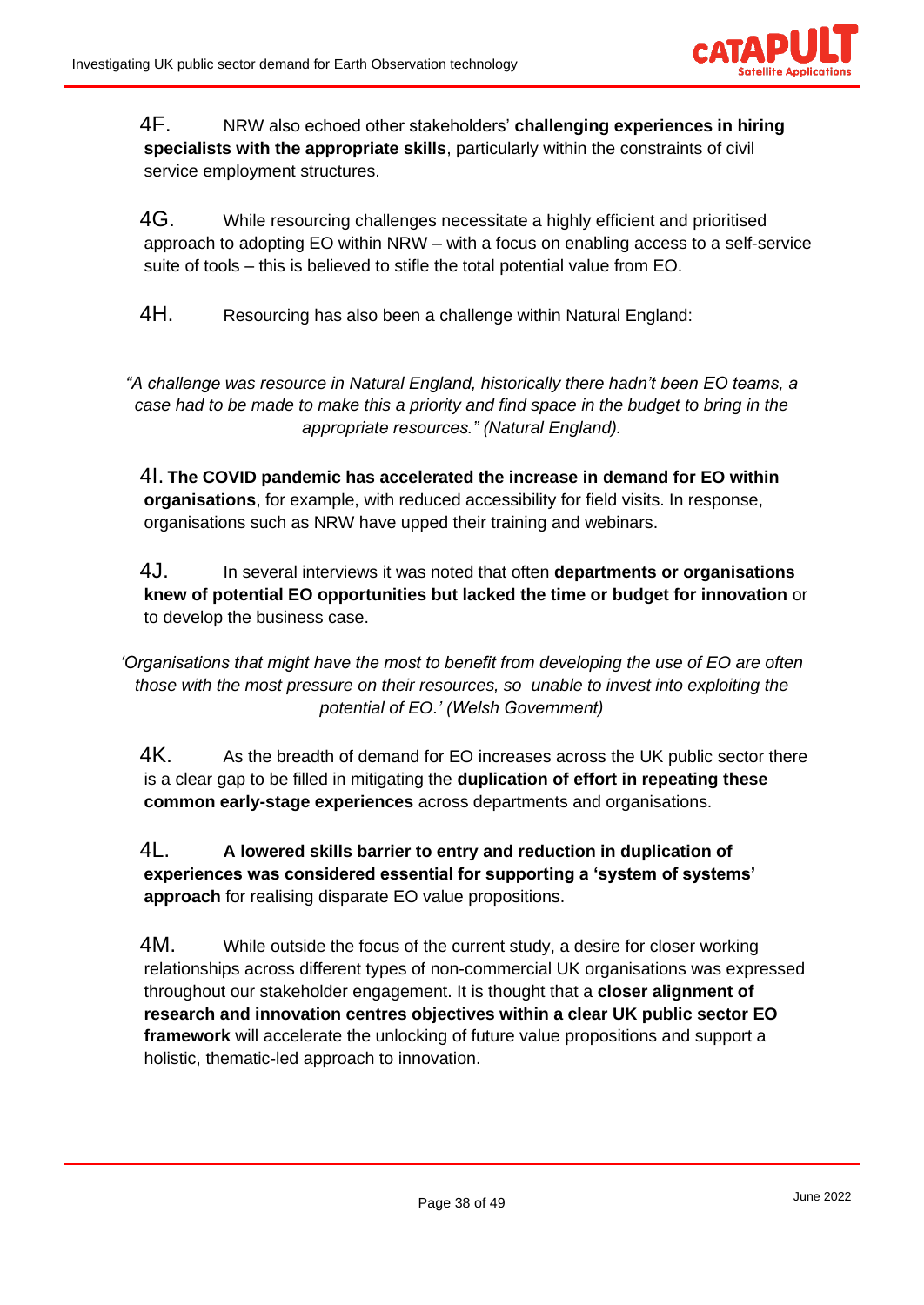

## <span id="page-38-0"></span>Sharing Insights

### 4N. Across the stakeholder engagements **there was a desire for improved knowledge-sharing in common areas**:

- i. Development of business cases
- ii. Data and products
- iii. Use cases and technical feasibility
- iv. Navigating imagery contracts

4O. Some **organisations recognise their relative maturity and the value this could bring to others**. An example of this is the UK Hydrographic Office who are leading work with bathymetry are wanting to share the outputs with others to ensure other interested parties are informed users. As there is a mixture of EO maturity across civil and defence departments, explicit intervention to enable findings to be shared would make clear progress against the objective of greater civil-defence integration within the National Space Strategy<sup>7</sup>.

4P. In several interviews and in the Local Authorities and Public Services Workshop, the existing **inefficiencies linked to the informal nature of knowledge sharing between departments was highlighted**. During the Local Authorities and Public Services Workshop imagery challenges were discussed, of which others in the room offered solutions, demonstrating that the knowledge exists, but currently it is difficult to access between organisations.

4Q. An example of **a successful sharing opportunity was the evolution of Living Maps, a joint EOCoE and Natural England feasibility project for broad-scale habitat mapping**. Though originally a discretely funded project, the code was shared on GitHub and picked up by JNCC to map overseas territories. This project has since evolved into Living England, an operational version of Living Maps, with multiple workshops to encourage understanding of the method.

*"The resilience of projects will not survive and evolve without handing the technical knowledge to a wider group of technical specialists" (Natural England)*

4R. An interview with UKHSA, a new organisation, and other immature EO user organisations expressed a strong desire for a centralised EO framework to support development of systems.

*"It would be good to have EO data and evaluation frameworks, with a clear steer on the most* 

<sup>7</sup> HM Government (2021) National Space Strategy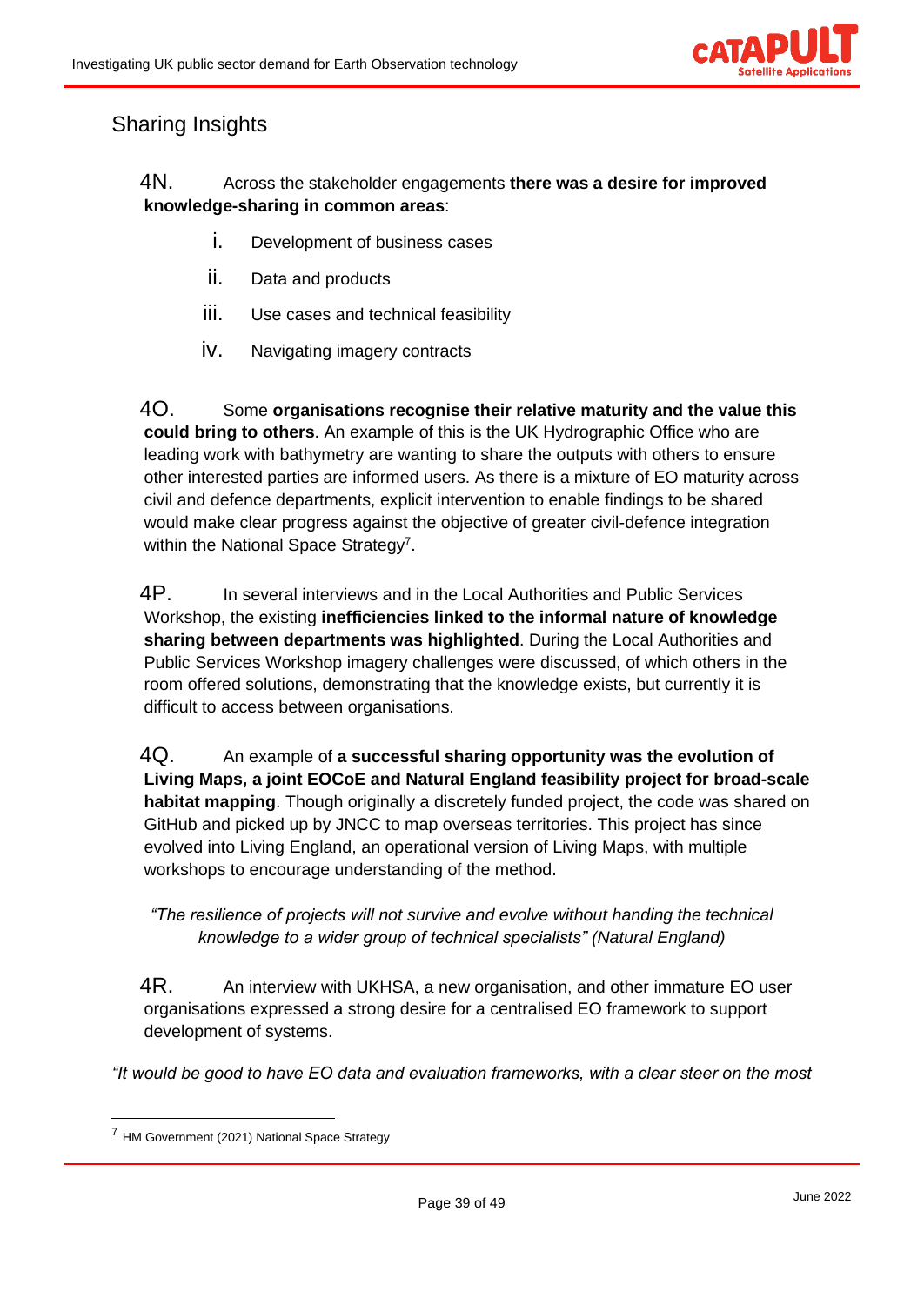

*appropriate way to integrate EO into other technological systems." (UKHSA).*

4S. The sense that services across departments could build on each other with better communication was clear throughout the interviews, an example being the UKHSA's desire to build a mosquito risk map based on the EA flood mapping product. **Some departments, notably the FCDO, found knowledge regarding EO data was siloed even within a department**.

*"The implementation of satellite imagery across the FCDO is fragmented by the organisation's structure. This is a key barrier to the successful exploitation of EO data as the current business model and imagery licensing is designed to funnel data into silos and make it difficult to access and reuse for other applications" (FCDO-ONS Data Science Campus)* 

*"There is no doubt that a more flexible, cross-government approach to EO data would open up additional use cases on statistics, climate, food security and disaster response that are not currently being implemented." (FCDO-ONS Data Science Campus)*

4T. Along with sharing technology, the **complexity around formulating EO business cases was expressed as a challenge** for less mature organisations and suggested as something which could be shared between organisations, though recognising financial sensitivities.

*"Being relatively 'new', availability of a framework that looks beyond the technical and toward business case creation and policy drivers would be very helpful in realising benefit from EO." (UKHSA)*

4U. There are multiple examples of cross UK public sector working groups around the use of Earth Observation. Despite their varying levels of longevity and EO maturity levels, all of these were held in high regard for inclusivity beyond their core remit. Notably but not exhaustively:

- i. Defra **Earth Observation Centre of Excellence (EOCoE)**. The EOCoE is held in high regard as an EO facilitator across UK public sector organisations covering environmental reporting and other relevant policy areas; in the EOCoE interview they expressed their role as more about requirement gathering and connecting over 'the doing'. A recent example is supporting a workshop around the crossdepartmental opportunity for EO within NetZero, to identify gaps, opportunities and in progress work.
- ii. **Scottish Remote Sensing Group (SRSG)**. The SRSG looks to promote best practice and collaboration to drive innovation and improve the delivery of required public services that draw on remote sensed data. The group engages with industry and research centres. They also provide governance for the Scottish Remote Sensing Portal, a collection of remote sensed data provided by Scottish Public Sector Organisations.
- iii. **Northern Ireland EO Steering Group (NI-EOSG)**. NI-EOSG brings together expertise from across the Northern Ireland (NI) public sector to provide strategic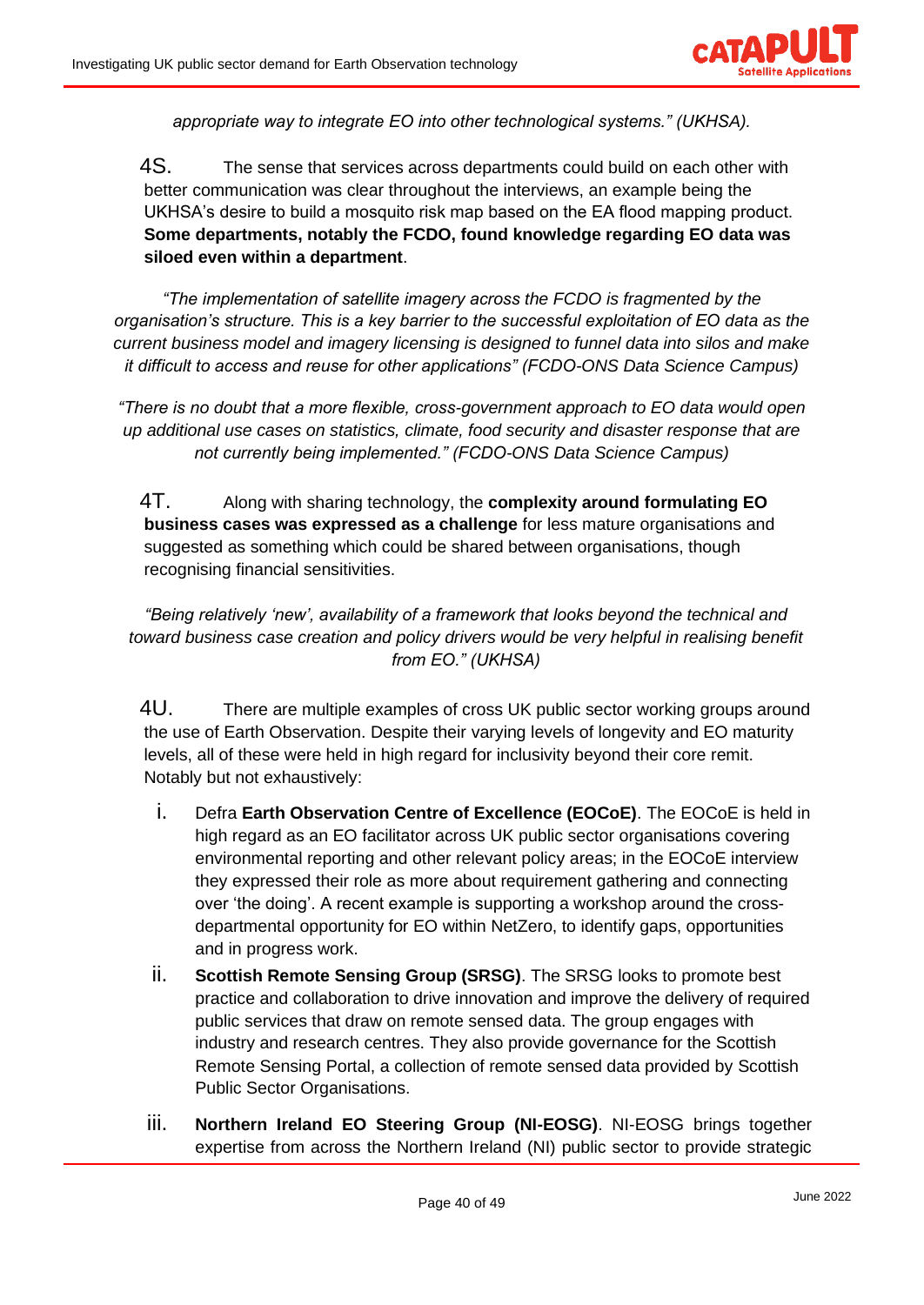

direction to increase the awareness of, enable access to, and accelerate the use of, Earth Observation (EO) data, services and applications across NI.

4V. One recent initiative is the emerging Data Hub and Data Programme within the EOCoE for Data Science, a group of organisations with environmental remits between departments, beyond that of just Defra coming together around the technology. This represents a transition to more generic data science capabilities and lends itself to the increasing desire for broader integration of EO within generic policy data science problem spaces.

4W. **None of the stakeholders the study engaged were aware of any singlepoint-of-access** for shared inter-organisational technical, business and policy experiences across government.

4X. Two relatively recent and formal cross government knowledge sharing mechanisms identified as offering high-potential impacts were the introduction of the No. 10 Innovation Fellows and the recognition of the importance of geography across Government through the creation of the Government Geography Profession, although these don't focus on EO specifically, in some cases EO is the focus. For example the FCDO, No. 10 Innovation Fellows have been reviewing the use cases of EO in humanitarian/overseas development projects and the training needs across the organisation. The Geography Profession is promoting best practice use of Geography and the associated data and analysis capabilities throughout all of Government and will provide a suitable channel for helping to promote EO capabilities and expertise beyond the traditionally niche specialisms of individual organisations.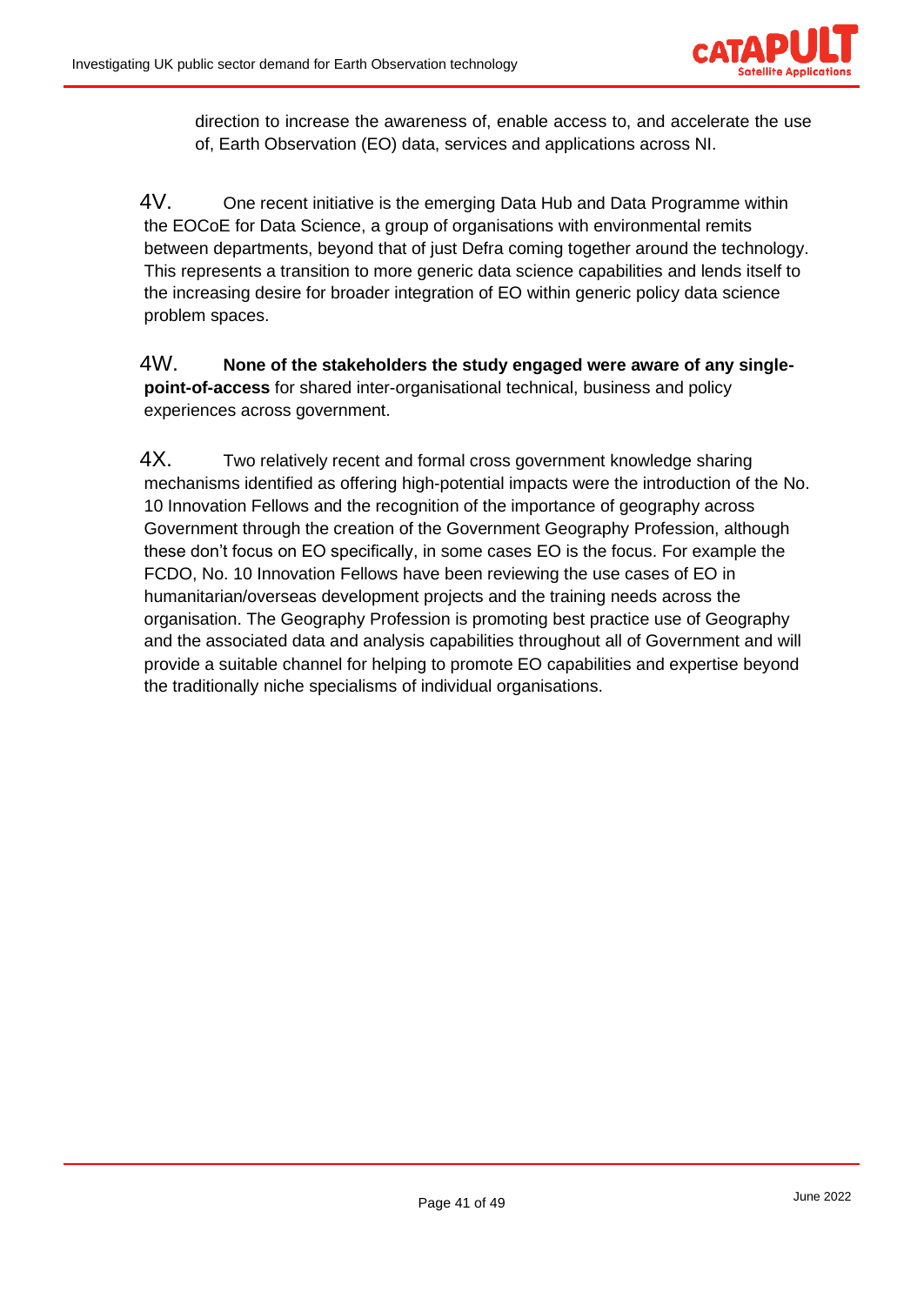

# <span id="page-41-0"></span>SECTION THREE: OPPORTUNITIES & RECOMMENDATIONS

# <span id="page-41-1"></span>SUMMARY

Based on the findings explored in the previous sections, this report proposes three opportunity areas and high-level recommendations. These are identified as the most significant opportunities to unlock value based on this study's understanding of demand and feasibility to deliver within the UK public sector. The opportunity areas and high-level recommendations are not for any one specific department or organisation. They are proposed as clear opportunities, based on a strong evidence base, to strengthen and broaden the UK public sector EO user community as a whole and enable more efficient and effective delivery of government policy priorities.

| <b>Current Study</b>                                                                            |                                                                                                                                                                                                                | UK Geospatial Strategy Missions <sup>8</sup>                               |                                                                                                                                                    |                                                                                                                                       |                                                                                                                                |
|-------------------------------------------------------------------------------------------------|----------------------------------------------------------------------------------------------------------------------------------------------------------------------------------------------------------------|----------------------------------------------------------------------------|----------------------------------------------------------------------------------------------------------------------------------------------------|---------------------------------------------------------------------------------------------------------------------------------------|--------------------------------------------------------------------------------------------------------------------------------|
| <b>Opportunity</b><br>Area                                                                      | <b>Recommendation</b>                                                                                                                                                                                          | <b>Mission 1:</b><br>Promote &<br>Safeguard<br>the use of<br>location data | <b>Mission 2:</b><br>Improve<br>access to<br>better<br>location<br>data                                                                            | <b>Mission 3:</b><br>Enhance.<br>capabilities.<br>skills &<br>awareness                                                               | <b>Mission 4:</b><br>Enable<br>Innovation                                                                                      |
| A: Evolve<br>existing EO<br>open data<br>services                                               | 1. Explore how current<br>services providing<br>access to open EO data<br>can evolve and be<br>positioned to efficiently<br>meet growing demand.                                                               | Critical open EO data more<br>widely available in a more<br>usable format. |                                                                                                                                                    | <b>Foundations</b><br>established<br>for advanced<br>EO analytical<br>capabilities.                                                   | Open data sets<br>can support<br>emerging<br>policy<br>requirements.                                                           |
| B:<br>Coordinating<br>procurement<br><b>of</b><br>commercial<br>high-<br>resolution EO<br>data. | 2: Assess the<br>investment case for a<br>coordinated<br>procurement<br>mechanism for<br>commercial EO data to<br>meet current and<br>emerging policy<br>requirements.                                         | Engagement<br>across HMG-<br>wide<br>requirements<br>for $FO$ .            | Removal of<br>the most<br>significant<br>blockers to<br>EO data<br>access and<br>sharing<br>across the<br>UK public<br>sector, e.g.,<br>licensing. | Reduced<br>duplication of<br>resource<br>required for<br>procurement<br>and, in some<br>cases, in-<br>house<br>processing of<br>data. | Emerging<br>policy areas<br>can<br>consolidate<br>requirements<br>and 'piggy-<br>back' on<br>mature EO<br>data<br>procurement. |
| C: Promote<br><b>EO</b> expertise<br>and<br>knowledge<br>sharing                                | 3: Enhance knowledge<br>sharing and<br>collaboration between<br>UK public sector bodies<br>to encourage greater<br>uptake of data amongst<br>those organisations<br>with a lesser and<br>moderate EO maturity. | Engagement<br>across HMG-<br>wide<br>requirements<br>for EO.               | Helping UK public sector<br>bodies to build capability and<br>access by sharing<br>information on use cases<br>and investment cases.               |                                                                                                                                       | Emerging<br>policy areas<br>(e.g., Net Zero)<br>can build upon<br>established<br>and more<br>accessible<br>business<br>cases.  |

*Table 4. Summary of opportunities, recommended interventions, and their relevance to UK Geospatial Strategy Missions.*

<sup>8</sup> Geospatial Commission (2020) Enhancing the UK's Geospatial Ecosystem.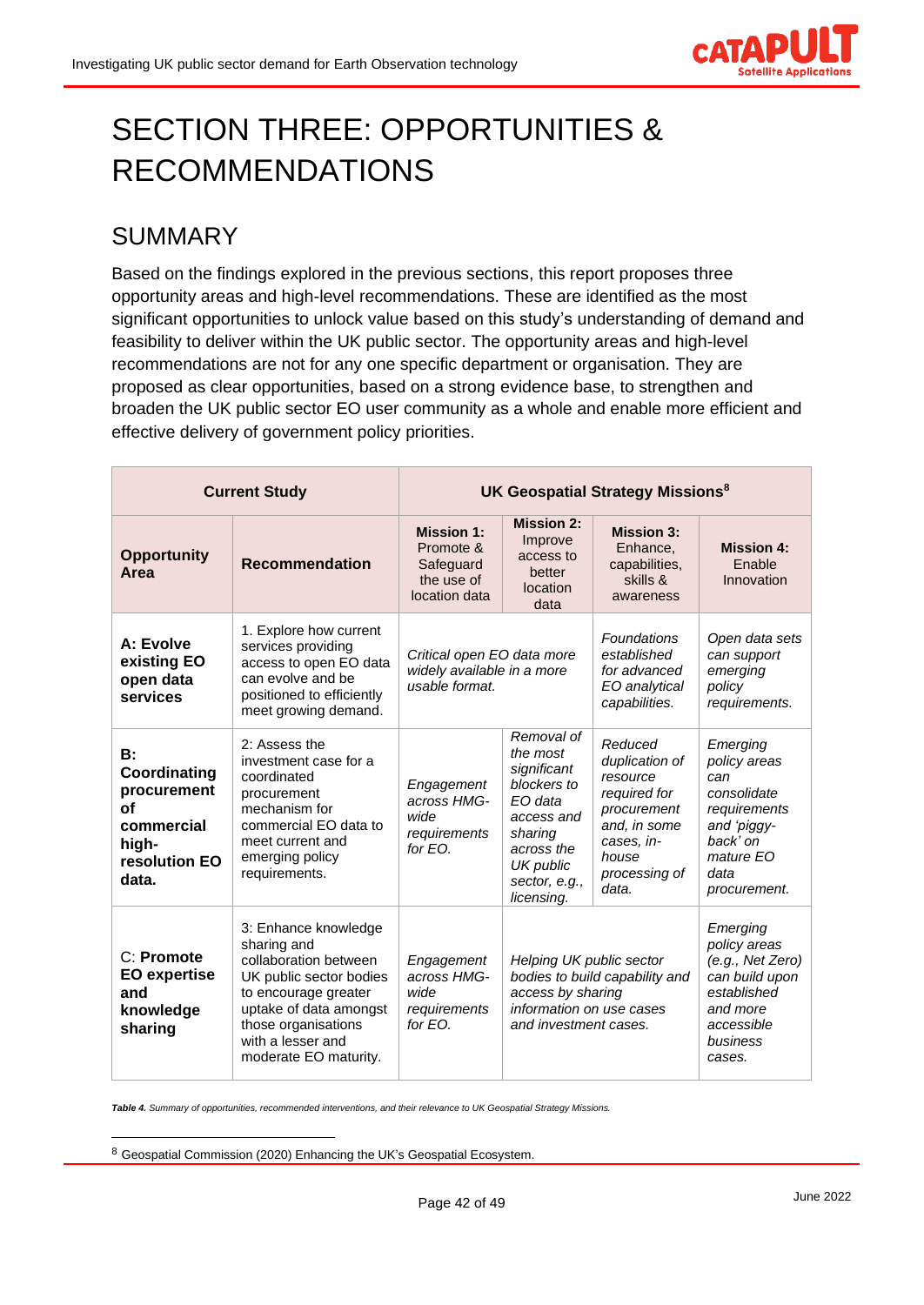

# <span id="page-42-0"></span>OPPORTUNITY AREA A: EVOLVE EXISTING EO OPEN DATA SERVICES

### <span id="page-42-1"></span>**Recommendation One**

**Explore how current UK public sector EO data services can evolve and be positioned to efficiently meet growing demand.**

## <span id="page-42-2"></span>Desired Outcome

The introduction of EO data services has significantly reduced the barriers to the use of openly available EO data for UK public sector bodies that access them (e.g., EO data from the Copernicus Programme). Where data services have been established (particularly those that process raw data to analysis-ready data (ARD) e.g., Defra EO Data Service (EODS)), there are opportunities for further evolution and standardisation of the services across organisations and opportunities to unlock increased value. Insights from UK public sector users suggest that tackling this opportunity area would improve efficiencies across existing EO use cases, accelerate innovation across emerging and potential policy demands, reduce overheads from duplicate services, and ensure maximum value for money is derived. Maximising service adoption and ensuring the services provided can meet the demand of UK public sector users will empower organisations to efficiently integrate EO data and derived products into policymaking.

#### **Without intervention, the UK public sector may miss opportunities to:**

- Encourage greater uptake of existing services for open EO data.
- Avoid duplication of budget and resource allocation on data provision and management.

*"The business case for the EODS is primarily to embed EO into day-to-day business" (Defra EOCoE)*

*"Ideally, the optimal approach to ARD production is at the UK level to avoid duplication of efforts." (Scottish Government)*

### <span id="page-42-3"></span>**Context**

The UK has a mature, well-established, yet disparate EO data infrastructure landscape, including sustained investment in support of UK public sector adoption - particularly for open EO data sets (specifically EODS and SARD which draw on Copernicus Sentinel data). To date, **demand-driven investment in public sector EO infrastructure in the UK has aimed to provide more efficient and consistent access** to openly available EO data to address day-to-day business requirements, whilst also mitigating duplicate processing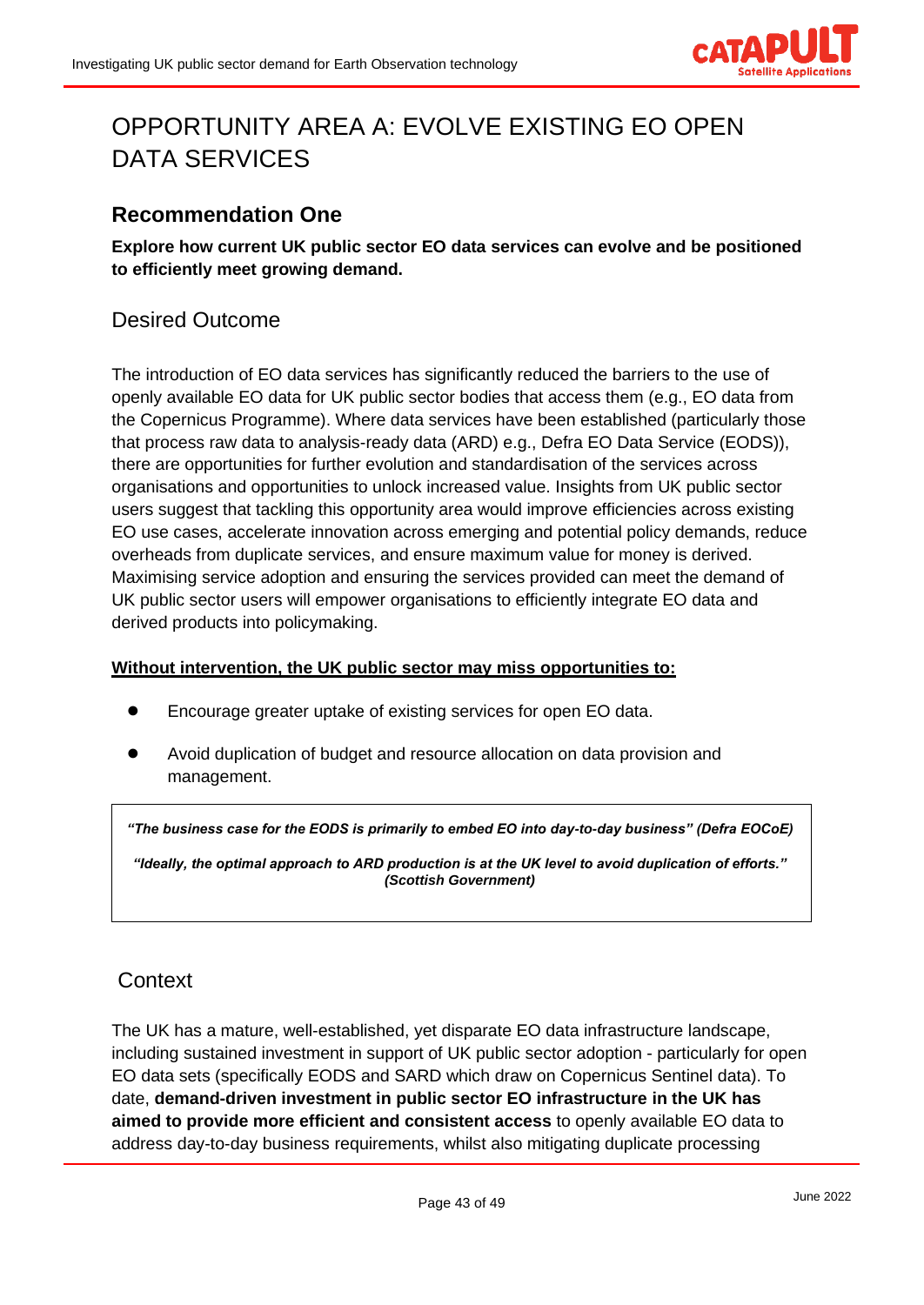

efforts (1B-F).

- **A clear demand exists for the consolidation of existing EO data service investments across the UK** (1E-G), however, re-evaluation of the positioning of these services is needed against ongoing developments across the private sector.
- Existing use cases that are not currently using UK public sector EO open data services could be better supported if **gaps identified in existing services were considered within the evaluation of their current ecosystem positioning** (1I).
- **Consideration of the case for further investment in these services would require greater industry engagement**, not only to ensure efficiencies in the data services but also to maximise the sustainability of the service in addressing higher-level EO product requirements demanded by maturing and emerging policy areas such as the transition to Net Zero, climate reporting obligations, green finance (1J).
- **Current organisations and initiatives responsible for championing a more coordinated approach to-date have not implemented a holistic, UK public sectorwide thematic approach** for collating requirements due to funding and resource restrictions. Establishing the case for investment should benefit from the evidence base gathered.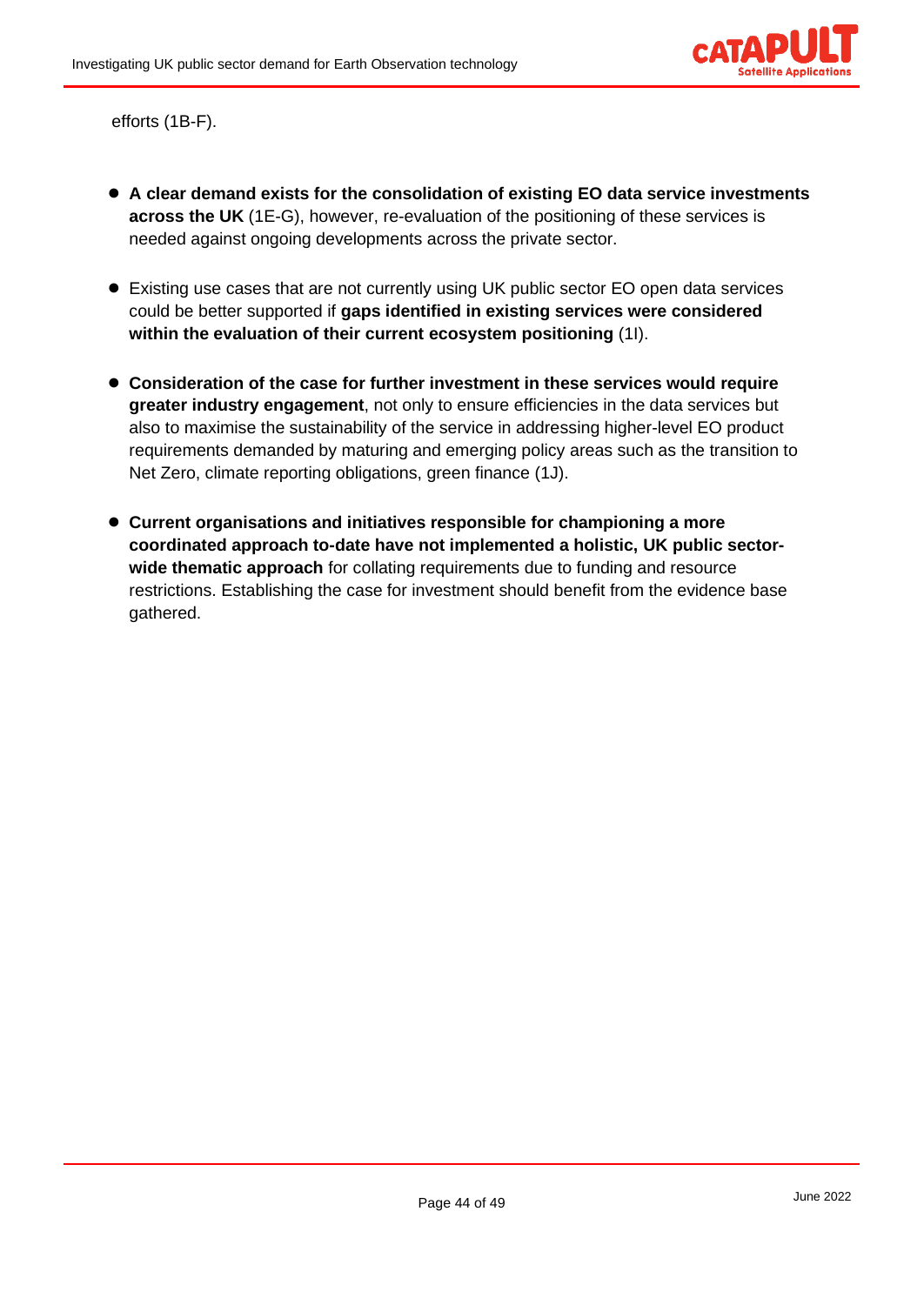

# <span id="page-44-0"></span>OPPORTUNITY AREA B: COORDINATING PROCUREMENT OF COMMERCIAL HIGH-RESOLUTION EARTH OBSERVATION DATA

### <span id="page-44-1"></span>**Recommendation Two**

**Assess the investment case for a coordinated procurement mechanism for commercial EO data to meet current and emerging policy requirements.**

### <span id="page-44-2"></span>Desired Outcome

There is established demand in the UK public sector today for very high-resolution commercial EO data. In several cases, this data is already under operational use, and in others in the processing of being piloted. Broader engagement with this data across the UK public sector is likely to result in increased efficiency in existing EO use cases, and new insights to inform emerging use cases. However, there are significant barriers to broader adoption, including market understanding, licensing considerations, and availability of inhouse skills and expertise to both procure and then use the data. Furthermore, there is already a risk of siloed duplicated procurement, where different organisations are purchasing the same or similar products, creating market spending, resource, and skill inefficiencies. The UK public sector should consider mechanisms to ensure that it is aware of the opportunity and realises the best value for money in its procurement and use of this data. This will also allow effective data acquisition, effective use of many of the emerging commercial EO missions and potentially identifying where investment into UK sovereign missions' capability is required to fill existing data gaps.

#### **Without intervention, the UK public sector may miss opportunities to:**

- Benefit from value for money, as datasets often offer better value when purchased in larger quantities, while avoiding duplicated procurement.
- Share datasets more widely where this is currently limited due to lack of licensing clarity.

**62 of the use cases captured could immediately benefit from greater coordination in procurement**

*"During a major event, where multiple agencies are interested in a similar area on the ground, if different departments start procuring data of a particular site, it may give commercial organisations a clear insight into UK gov. strategic interests." (NCGI)*

*"It should at least be possible for each organisation to procure their own commercial imagery, then make it available to others" (Defra EOCoE)*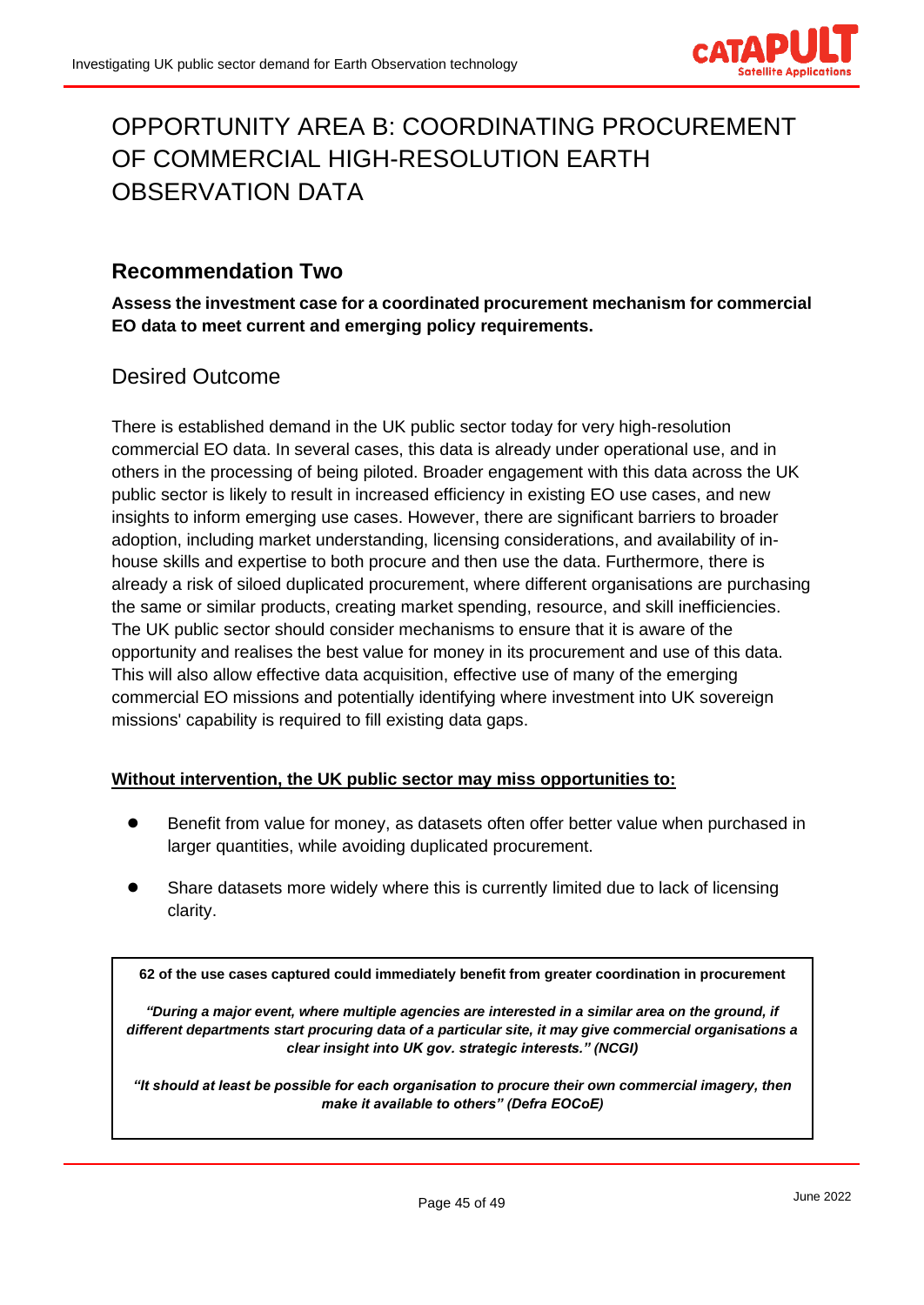

# <span id="page-45-0"></span>**Context**

- The narrowest definition of value for money in procuring high-resolution EO would be to **ensure HMG as a whole is paying the lowest possible price per unit area** for access to data to fulfil an explicit set of requirements.
- Despite some individual departments and/or organisations being informed procurers against explicit requirements for operational use cases (0B,2A-Q), **if requirements were collated and an overall tender released to EO data providers, HMG would pay a lower price per unit area overall**, obtaining greater value for money (2I,R).
- Value for money to HMG must also consider agreement of licensing terms. Negotiation of licensing terms suitable for appropriate sharing between UK public sector organisations and with external contractors and for use in regulatory enforcement was found to be critical to meeting current and near-term operational requirements (2C,J,X-F,R) and mitigating the current potential for duplicative procurement (2L-M,V,W).
- It was widely recognised by stakeholders as critical that, as the EO data marketplace evolves (2T-V,3A,B) and principles for contemporary geospatial data management mature, any **central procurement of commercial EO data must also consider the technical practicalities of cross-public-sector data management and access**; i.e. data obtained from sources and in formats that allow flexibility in each organisations' data custodian roles (and necessary sensitivities), at the same time as maximising accessibility to internal and external stakeholders, where possible (2O).
- UK ownership/operation of additional EO assets could be a cost-effective means for improving access to certain capabilities and is recognised as a negotiating strategy that several operators are engaged in across HMG. **Acting on the above recommendations would offer a significantly more robust and defensible position that might be championed by the Commission or other stakeholders** through these discussions across other departments.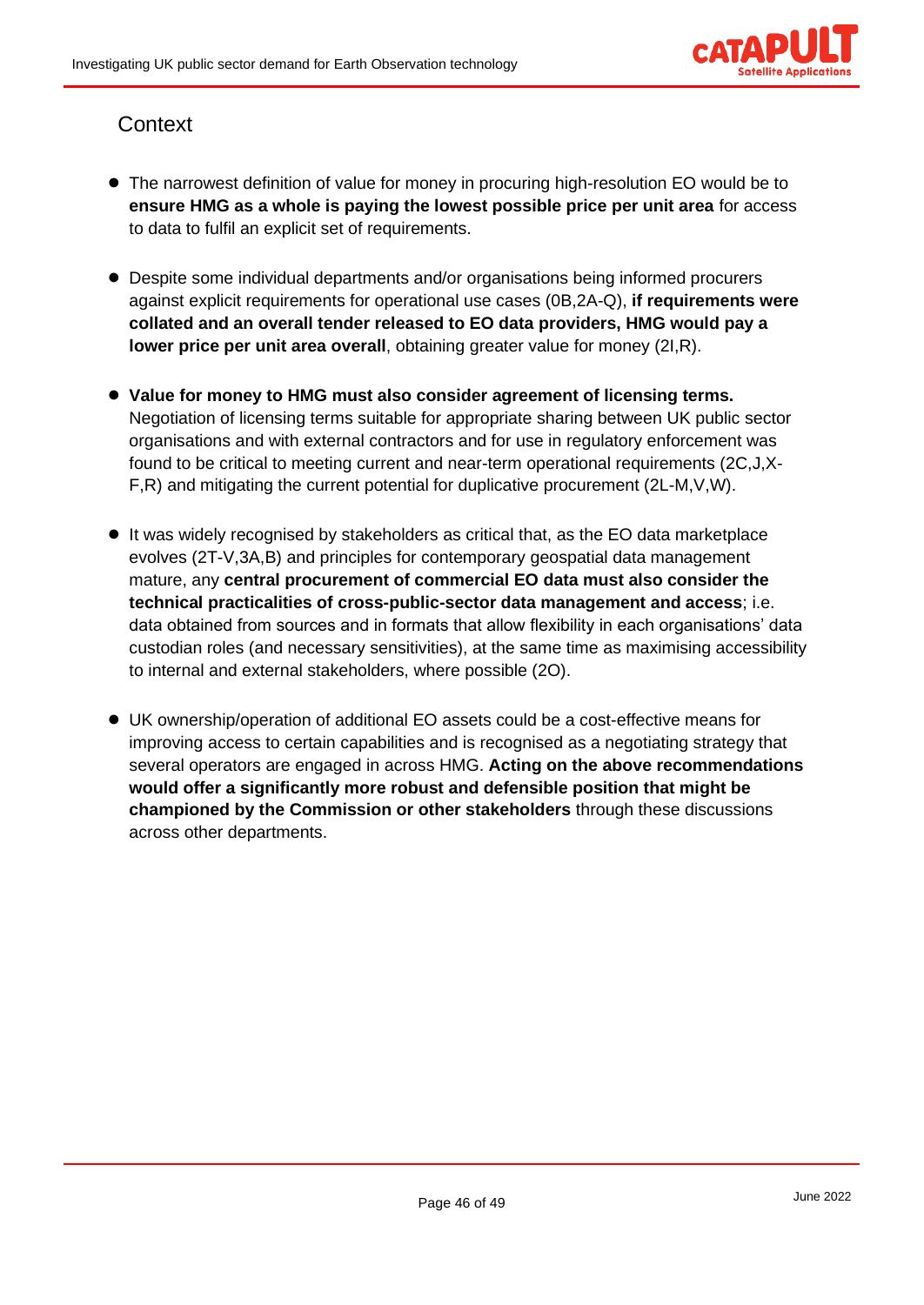

# <span id="page-46-0"></span>OPPORTUNITY AREA C: PROMOTE EO EXPERTISE AND KNOWLEDGE SHARING

### <span id="page-46-1"></span>**Recommendation Three**

**Enhance knowledge sharing and collaboration between UK public sector bodies to encourage greater uptake of data amongst those organisations with a lesser and moderate EO maturity.**

<span id="page-46-2"></span>Desired Outcome

Improving the exchange of expertise and insight across the UK public sector is one of the most cost-efficient means of strengthening overall public sector understanding and use of EO data. Several groups already exist to this end and are very successful in their promotion of knowledge sharing. To build on this success, further collaboration can be pursued within and between these groups, raising awareness more widely of the potential of access to open and commercial EO data, and the variety and maturity of use cases across the public sector. Collaboration and alignment with technology, research, and innovation activities (e.g., Catapults, KTN, Research Councils) should also be sought. Taking such a targeted approach would help the UK public sector reduce duplication of use cases and spending across organisations, support investment, and drive faster and more efficient delivery of policy priorities, particularly in priority emerging policy areas such as Net Zero and Levelling Up.

#### **Without intervention, the UK public sector may miss opportunities to:**

Share information between departments, particularly with new and emerging policy areas, resulting in siloed data and experience.

**90 public sector organisations are envisaged to benefit from a cross-government source for EO use cases, technical feasibility, and prior business cases.**

*"It would be good to have data and evaluation frameworks from an EO perspective, with a clear steer on the most appropriate way to integrate EO into other technological systems." (UKHSA).*

### <span id="page-46-3"></span>**Context**

● Some individual **UK public sector organisations are routinely and robustly evaluating the rapidly evolving EO data and services market** through discrete procurement of products and services to meet changing operational requirements (2W).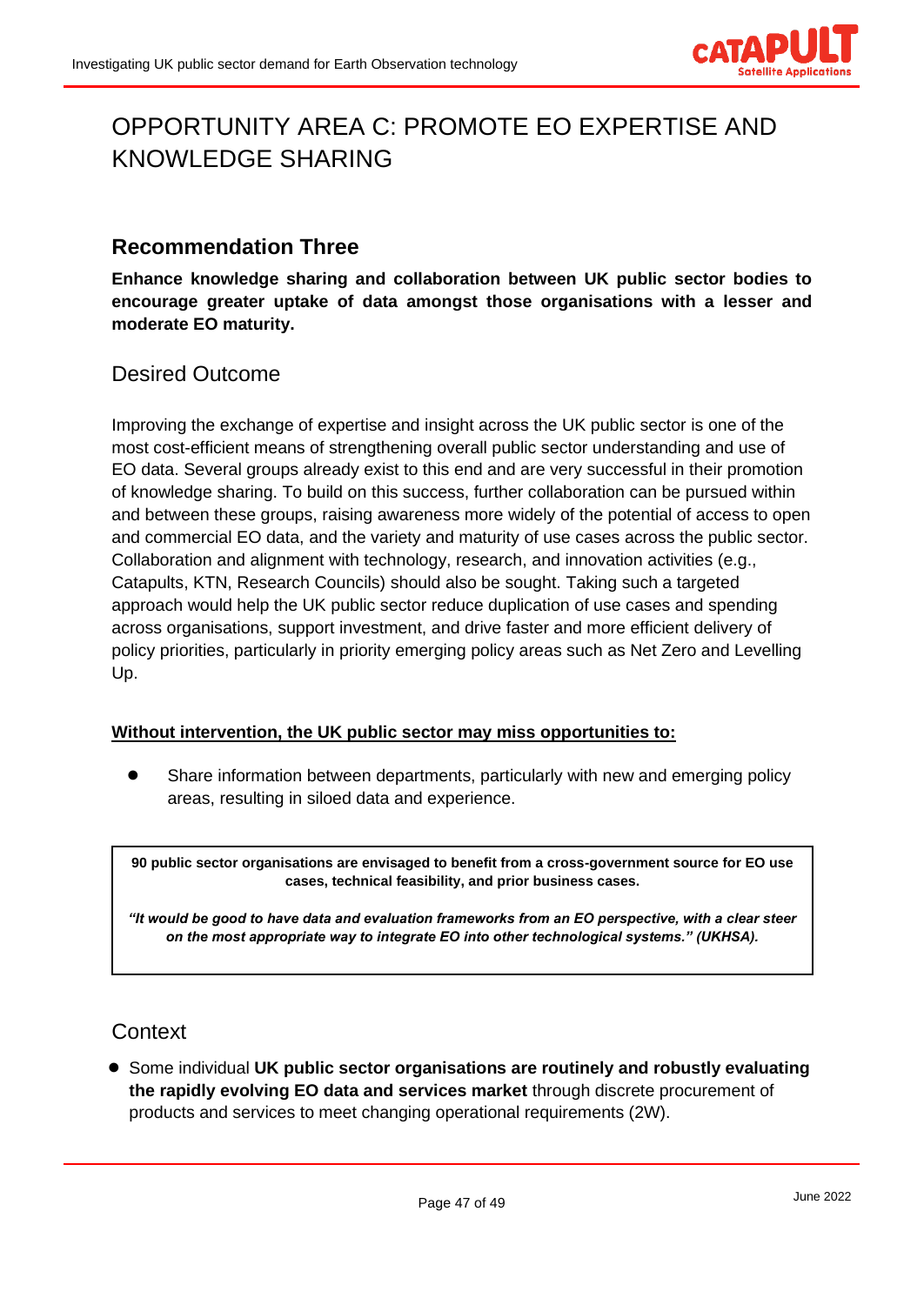

- Significant demand was found for **improved sharing of lessons learnt from these market engagement experiences** from groups across the full spectrum of EO maturity (4N-T), and an eagerness to support a formal mechanism for improved sharing (4P, 4S).
- **Initiatives such as Defra EOCoE are held in the highest regard** as internal support mechanisms for knowledge sharing, increasingly beyond their core attendees (4U). However, the reliance on informal relationships and department-specific mandates restricts the ability to deliver knowledge sharing across the whole UK public sector.
- **Understanding the technical feasibility of EO use cases is usually the first step in considering EO** for lower maturity groups, however, this did not emerge as the most significant barrier to adoption. Aligning capabilities with policy drivers and establishing the business case were identified as more significant challenges (4T). Improving **access to lessons learnt from previous business cases** for operational use of EO should enable organisations and departments to treat EO as "just another data source" (4T).
- Most mature users of EO are highly aware of the speed of developments across the **private sector (3J, 3L, 4B)**. As higher-level services continue to mature and come to market, knowledge sharing of experiences in engaging industry will become increasingly important to mitigate opportunity costs from prior investment. Evaluating pricing, quality, managing uncertainty, and other characteristics of maturing market capabilities on a 1-1 basis was repeatedly flagged as a current source of friction.